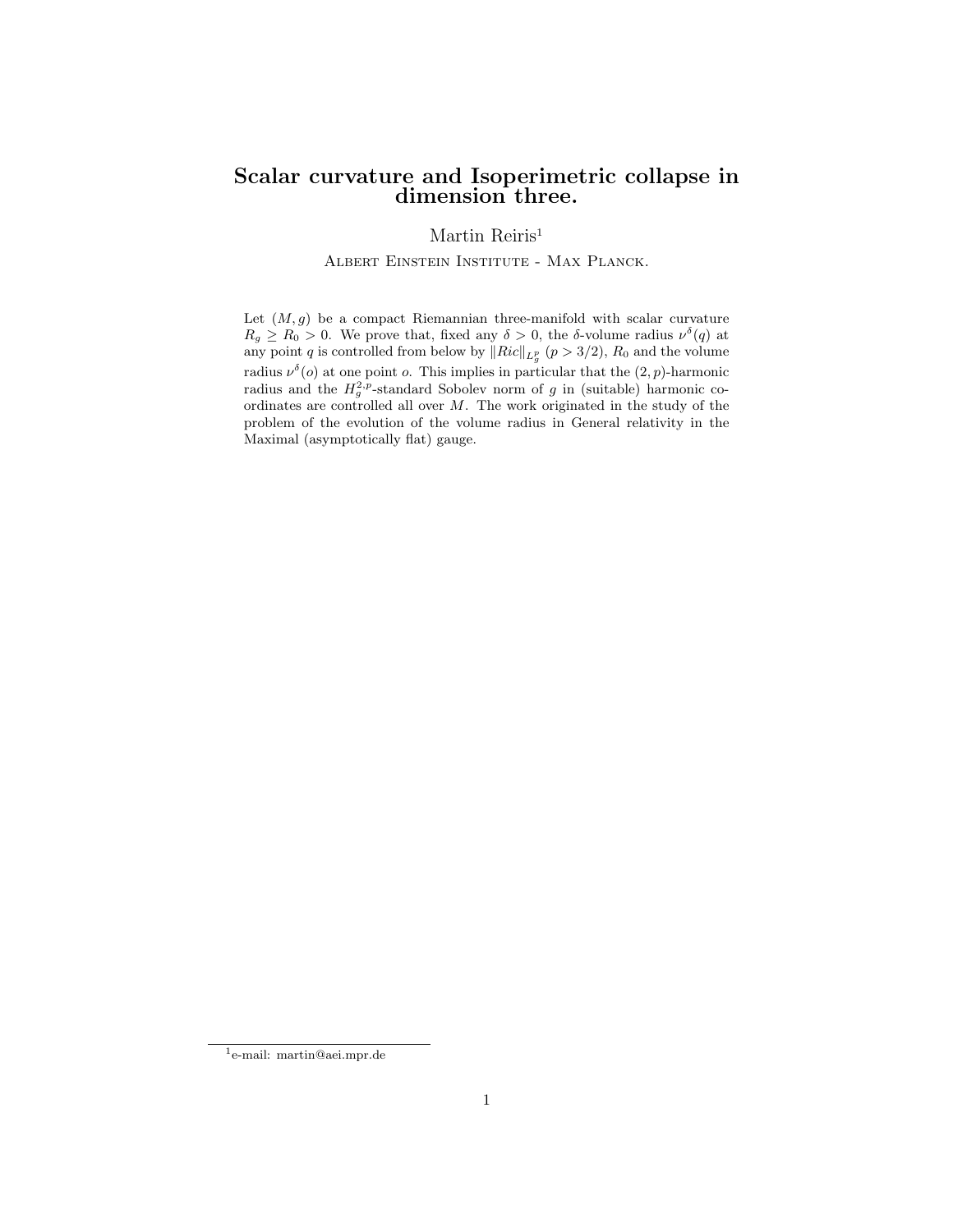## 1 Introduction.

The scalar curvature of a Riemannian three-manifold is a quantity entangled with the notions of volume and isoperimetry. The relation is well illustrated in an result due to Kazuo [1] that we explain next. Recall that the Yamabe invariant  $Y_g$ of a three-manifold  $(M, g)$  is defined as the infimum of the Yamabe functional

$$
Y(\bar{g}) = \frac{\int_M R_{\bar{g}} dv_{\bar{g}}}{Vol_g(M)^{\frac{1}{3}}},
$$

where  $\bar{g}$  varies in the conformal class [g] of g. A Yamabe metric  $g_Y$  is one of volume one in [g] and of constant scalar curvature  $R_{gY}$  equal to  $Y_g$  (thus an absolute minimum of the Yamabe functional).

**Lemma 1** (Kazuo) Let  $g_Y$  be a Yamabe metric with scalar curvature  $R_{g_Y} > 0$ . Then, for any metric ball  $B(p, r)$  with  $r \leq \frac{\sqrt{8}}{\sqrt{2}}$  $\frac{\sqrt{8}}{R_{g_Y}}$ , we have

$$
Vol(B(p,r)) \ge 10^{-\frac{3}{2}} R_{g_Y}^{\frac{3}{2}} r^3
$$
\n<sup>(1)</sup>

The inequality (1) is directly related to the conformal transformation of the scalar curvature which, if  $\bar{g} = \phi^4 g$  gives  $\bar{R}\phi^5 = -8\Delta\phi + R\phi$ , and therefore

$$
Y(\bar{g}) = \frac{\int_M \bar{R} dv_{\bar{g}}}{Vol_{\bar{g}}(M)^{\frac{1}{3}}} = \frac{\int_M (8|\nabla\phi|^2 + R\phi^2) dv_g}{(\int_M \phi^6 dv_g)^{\frac{1}{3}}}.
$$
 (2)

By Aubin's estimate  $Y_g \leq 6Vol(S_1^3)^{\frac{2}{3}}$  we see that the inequality (1) is valid for any radius r less than the universal radius  $2/(\sqrt{3}(Vol(S_1^3)^{\frac{1}{3}})$ . It is worth to stress that the estimate (1) does not make any assumption on the Ricci tensor.

The inequality (1) follows by using (2) above with suitable piece-wise linear functions  $\phi(r)$  where  $r(q) = dist(q, p)$ . The formula (2) and Kazuo's inequality establishes a relation between the Yamabe invariant, the diameter of M (denoted by d in what follows) and the  $L^2$ -Sobolev constant of metric balls of radius  $d/4$ which, recall, is defined by

$$
C_S(\Omega)^{\frac{1}{2}} = \inf_{\phi/Supp(\phi)\subset\Omega} \frac{(\int_{\Omega} |\nabla \phi|^2 dv_g)^{\frac{1}{2}}}{(\int_{\Omega} \phi^6 dv_g)^{\frac{1}{6}}}.
$$

Indeed let  $g<sub>Y</sub>$  be a Yamabe metric of volume one and positive Yamabe invariant  $Y_g = R_{g_Y}$ . Given p, there is always q with  $dist(q, p) \ge d/2$ . Picking that  $q(p)$  it follows that the balls  $B(q, d/4)$  and  $B(p, d/4)$  are disjoint. By inequality (1) we have  $Vol_{g_Y}(B(q, \inf\{d/4, \sqrt{8}/\sqrt{R_{g_Y}}\})) \ge c_1(\inf\{d/4, \sqrt{8}/\sqrt{R_{g_Y}}\})^3$  and thus  $Vol_{g_Y}(B(p, d/4)) \leq 1 - c(\inf\{d/4, \sqrt{8}/\sqrt{R_{g_Y}}\})^3$ . Therefore for any  $\phi$  with  $Supp(\phi) \subset B(p, d/4)$  we have

$$
R_{g_Y}(1-(1-c(\inf\{d/4,\sqrt{8}/\sqrt{R_{g_Y}}\})^2))(\int_{B(p,d/4)}\phi^6dv_g)^{\frac{1}{3}}\leq 8\int_{B(p,d/4)}|\nabla\phi|^2dv_g.
$$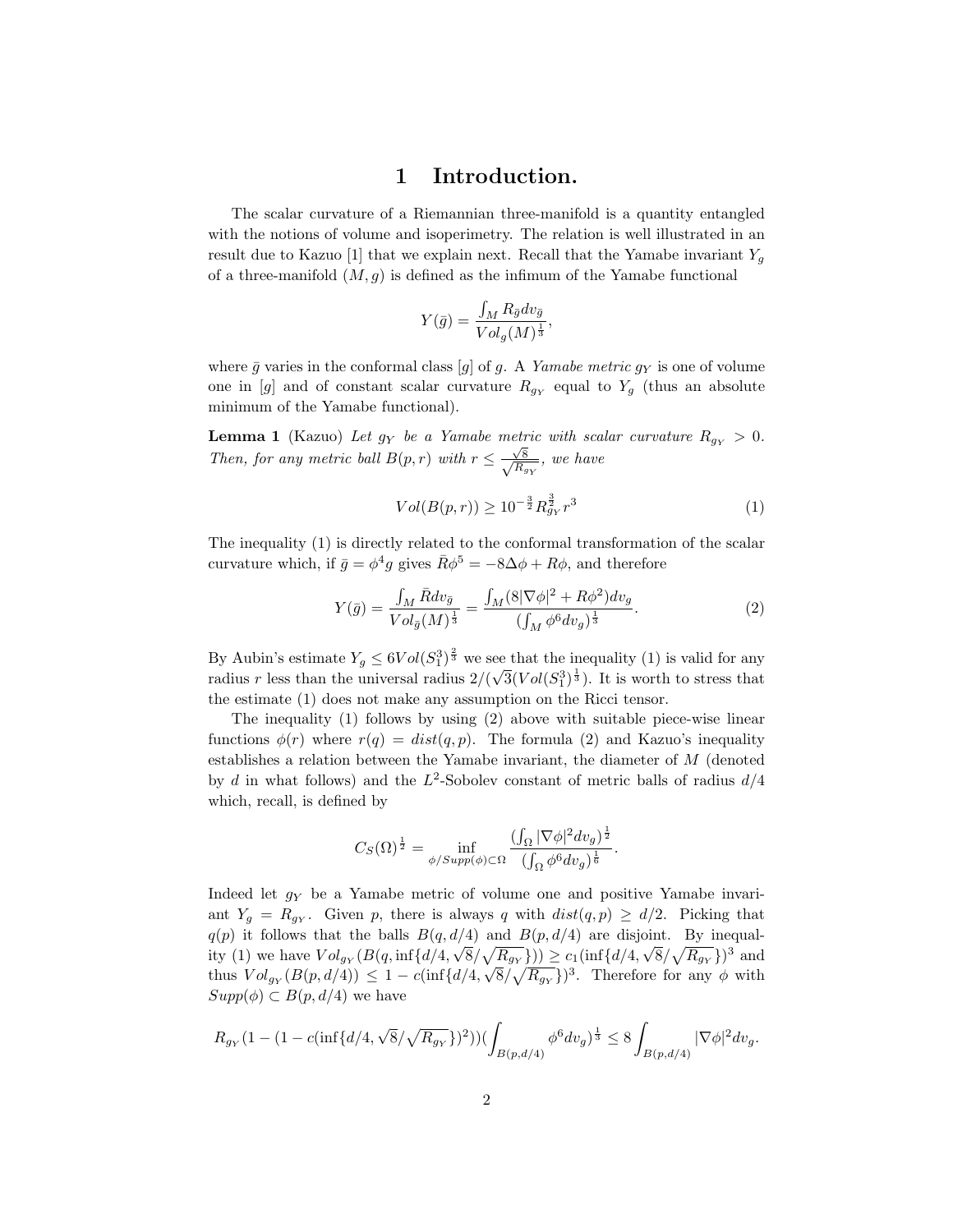Thus when it is positive, the Yamabe invariant of a Yamabe metric  $g_Y$  and its diameter, control the Sobolev constant of metric balls of radius diam $(M)/4$ . In turn, the Sobolev constant constant of a region  $\Omega$  gives the estimate  $Vol_q(B(p, r)) \geq$  $cC_S(\Omega)r^3$ , for metric balls  $B(p,r) \subset \Omega$ , in the same way as  $Y_g$  gave the estimate (1). On the other hand the isoperimetric constant  $\mathfrak{J}(\Omega)$  of a domain  $\Omega \subset M$  (see [2]) which is defined by

$$
\mathfrak{J}(\Omega) = \inf_{\bar{\Omega} \subset \Omega} \frac{Area(\partial \bar{\Omega})}{Vol(\bar{\Omega})^{\frac{2}{3}}}.
$$

is well known [2] to control the Sobolev constant  $C_S(\Omega)$  from below through the natural bound provided by the inequality

$$
\frac{\int_{\Omega} 8|\nabla \phi|^2 dv_{g_y}}{\left(\int_{\Omega} \phi^6 dv_{g_y}\right)^{\frac{1}{3}}} \geq \frac{1}{8} \mathfrak{J}(\Omega)^2,
$$

valid for any non-negative function  $\phi$  with  $Supp(\phi) \subset \Omega$ . In turn the isoperimetric constant gives the lower bound  $Vol_g(B(p,r)) \geq (\mathfrak{J}(\Omega)/3)^3 r^3$  for any metric ball  $B(p,r) \subset \Omega$ .

From the discussion above it comes to us that a useful quantity to consider (following what is becoming standard in the literature) and that it will be used all through is the *volume radius*. Let  $(M, g)$  be a Riemannian-three manifold. We do not necessarily assume that  $(M, g)$  is complete, with or without boundary. Given  $\delta > 1$  (fixed) define the δ-volume radius at a point {p} (to be denoted by  $\nu^{\delta}(p)$ ), as

$$
\nu^{\delta}(p) = \sup\{r < Rad(p)/\forall B(q,s) \subset B(p,r), \ \frac{1}{\delta^3}w_1s^3 \leq Vol(B(p,s)) \leq \delta^3w_1s^3\},\
$$

where  $Rad(p)$  is the radius at p and is defined as the distance from p to the boundary of the metric completion of  $(M, g)$ . The boundary of M is the metric completion minus the set M, we will denote it as usual by  $\partial M$ .  $w_1$  is the volume of the unit three-sphere. The volume radius of a region  $\Omega$  denoted by  $\nu^{\delta}(\Omega)$  is defined as the infimum of  $\nu^{\delta}(p)$  when p varies in  $\Omega$ .

Before continuing with the introduction let us introduce some terminology and background material that we will use all through.

Let  $(M, g)$  be a non-complete Riemannian manifold, we say that  $(M, g)$  is  $\nu^{\delta}$ . complete<sup>2</sup> iff  $\nu^{\delta}(M) = 0$  and  $Rad(p_i)/\nu^{\delta}(p_i) \to \infty$  when  $Rad(p_i) \to 0$ . The intuition is that these type of manifolds are complete at the scale of  $\nu^{\delta}$ , namely that when one scales the metric g by  $1/\nu^{\delta}(p_i)^2$  then the boundary of  $M_i$  lies further and further away from  $p_i$  as  $\nu^{\delta}(p_i) \to 0$ . Note that in the metric  $\tilde{g}_{p_i} = \frac{1}{\nu^{\delta}(p_i)^2} g$  it is  $\nu_{\tilde{g}_{p_i}}^{\delta}(p_i)=1$ 

This family of manifolds comprises in particular those which are the limit of compact Riemannian manifolds with uniformly bounded integral curvature. This fact follows from the Yang isoperimetric inequality (with bounded curvature) [3] (for related results see also [4]). To be more precise, let  $\{(M_i, g_i, p_i)\}\)$  be a sequence of pointed Riemannian three-manifolds with

<sup>2</sup>This terminology is ours.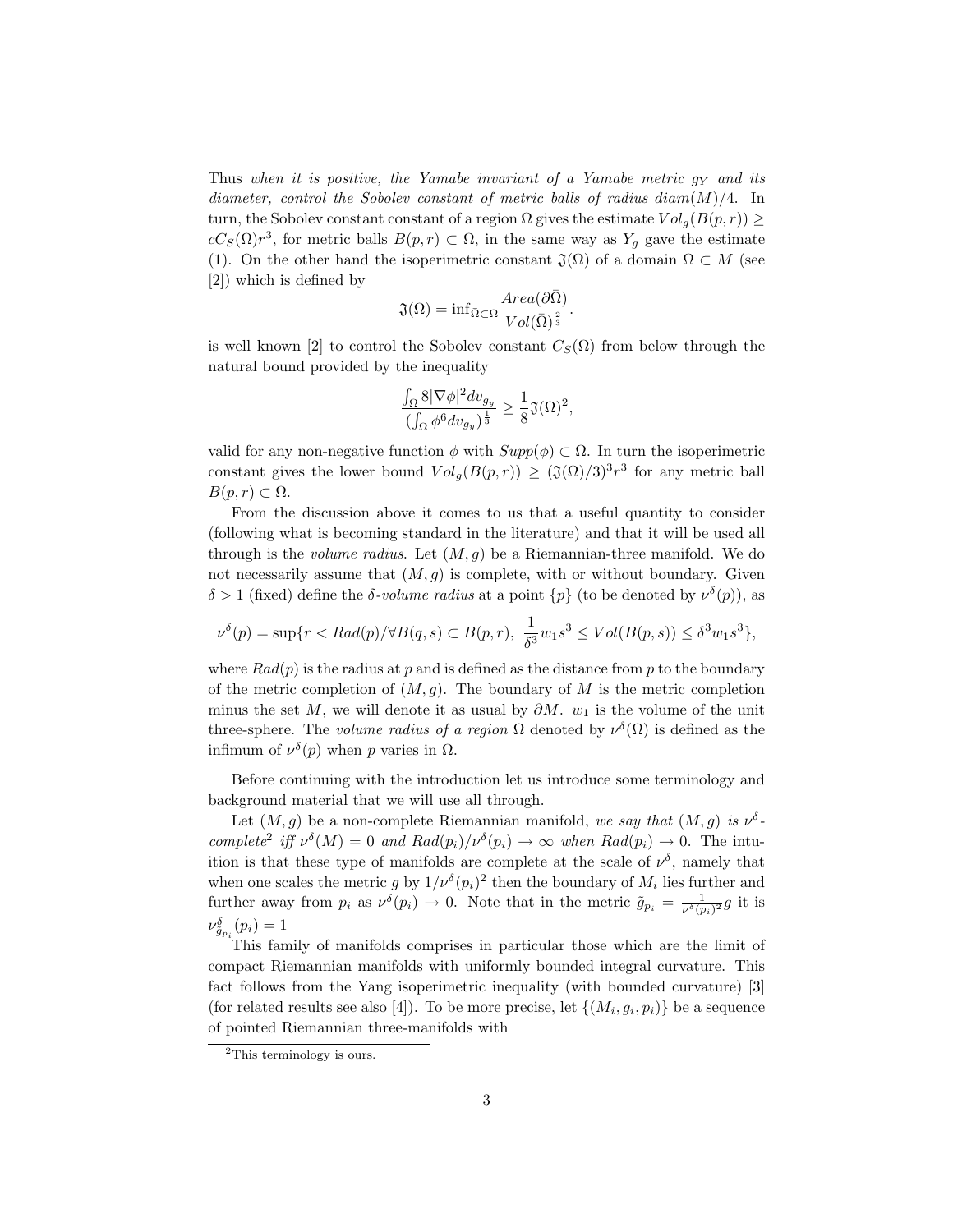- 1.  $\nu^{\delta}(p_i) \geq \nu_0 > 0,$
- 2. The integral  $L_g^p$ -curvature

$$
||Ric||_{L_g^p} = (\int_{M_i} |Ric|_g^p dv_{g_i})^{\frac{1}{p}},
$$

with p greater than the critical power  $3/2$ , is uniformly bounded above by  $\Lambda$ 

3. There is a sequence of points  $\{q_i\}$  such that  $dist_{g_i}(q_i, p_i) \leq d_0$  and  $\nu_{g_i}^{\delta}(q_i) \to 0$ ,

then there is a subsequence of  $\{(M_i, g_i)\}\)$  converging in the weak  $H^{2,p}$ -topology to a  $\nu^{\delta}$ -complete Riemannian manifold  $(\bar{M}, \bar{g}, p)$ . The notion of weak convergence of Riemannian is standard in the literature and can be stated as follows. A pointed sequence  $(M_i, g_i, p_i)$  converges in the weak  $H^{2,p}$  topology to the Riemannian space  $(\bar{M}, \bar{g}, \bar{p})$  iff for every  $\Gamma > 0$  there is  $i_0(\Gamma)$  such that for any  $i > i_0$  there is a diffeo $morphism \varphi_i : B_{\overline{g}}(p, \Gamma) \cap (\overline{M} \setminus B_{\overline{g}}(\partial \overline{M}, 1/\Gamma)) \to B_{g_i}(p_i, \Gamma) \cap (M_i \setminus B_{g_i}(\partial M_i, 1/\Gamma))$ such that  $\varphi^* g_i$  converges weekly in  $H^{2,p}$  (with respect to the inner product defined by  $\bar{g}$ ) to  $\bar{g}$  over the region  $B_{\bar{g}}(p, \Gamma) \cap (\bar{M} \setminus B_{\bar{g}}(\partial \bar{M}, 1/\Gamma)).$ 

Given a domain  $\Omega$  on a  $\nu^{\delta}$ -complete Riemannian manifold  $(M, g)$ , we say that  $\Omega$  is  $\delta$ -collapsed in volume radius or simply  $\delta$ -collapsed iff it is  $\nu^{\delta}(\Omega) = 0$ . If the integral  $L_g^p$ -curvature is finite then any  $\nu^{\delta}$ -complete Riemannian manifold is also  $\nu^{\delta'}$ -complete for any  $\delta' > \delta$ . As we will be concerned with Riemannian manifolds with uniformly bounded  $L_g^p$ -curvature we will work with a fixed  $\delta$  all through.

More in general, we say that a sequence of domains  $\{\Omega_i\}$  on a sequence of compact manifolds  $\{(M_i, g_i)\}\)$  collapses if for any  $\delta > 0$  (a fixed  $\delta$  during this article)  $\nu^{\delta}(\Omega_i) \to 0$ . When the integral  $L_g^p$  curvature is bounded above then (tubular neighborhoods of a fixed radius) collapsed sets are also isoperimetrically collapsed, namely that their isoperimetric constant is zero.

Finally, we will adopt the standard terminology for  $\epsilon$ -thin and  $\epsilon$ -thick regions. We will say that  $\Omega \subset M$  is  $\epsilon$ -thin (thick) if  $\nu^{\delta}(\Omega) \leq (\epsilon) \epsilon$  (strictly speaking we would need to include the parameter  $\delta$  in the definition, but as it will be not be of interest to us to vary it, we will forget any mention when talking about thick and thin regions).

These definitions can be seen at work in the Examples 1 and 2 that are discussed later.

Let us continue now with the introduction. The relation between the scalar curvature and the volume radius on metrics of non-negative scalar curvature but non-necessarily Yamabe is, in general, difficult to establish. The situation however changes if one assumes a priori information on the  $L^p$ -norm of the Ricci tensor. For instance it is straightforward to prove that the volume radius and the Yamabe invariant on compact three-manifolds with positive scalar curvature control each other (from below and away from zero) if one assumes an a priori upper bound on the  $L^p$  ( $p > 3/2$ ) norm of the Ricci tensor. The main goal of this article is to prove that an upper bound on the p-integral norm of Ricci and a positive lower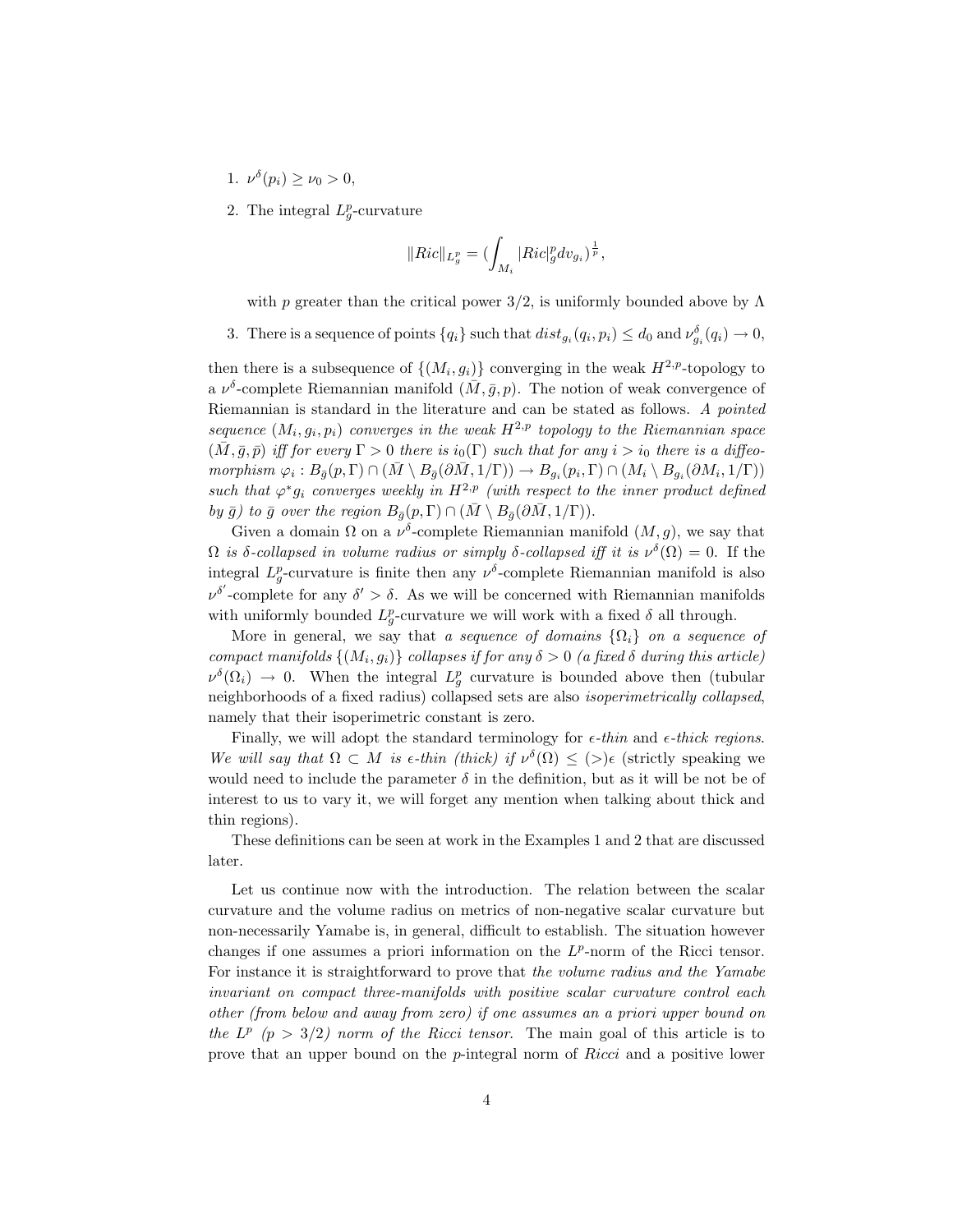bound on the scalar curvature strongly influences the volume radius and therefore the Yamabe invariant if one assumes an a priori knowledge of the volume radius at one point. We will prove

**Theorem 1** Let M be a compact three-manifold and suppose that  $R \ge R_0 > 0$ . Let o be an arbitrary point in M. Then, for any  $\delta > 1$  and  $p > 3/2$  we have  $diam(M) \leq diam(||Ric||_{L_g^p}, R_0, \nu^{\delta}(o))$  and  $\nu^{\delta}(q) \geq \nu(||Ric||_{L_g^p}, R_0, \nu^{\delta}(o))$  for any point q in M.

The a priori control control on the volume radius at one point is indeed a necessary condition. Consider for instance  $M = S^2 \times S^1$  with the metrics  $g_l = l^2 d\theta^2 + h_1$ where  $\theta$  is the angle on the  $S^1$  factor, l is its length and  $h_1$  is the round metric in  $S^2$ of Gaussian curvature equal to one. As  $l \to 0$  there is uniform collapse, while the integral  $(L_g^p)$  curvature remains uniformly bounded above and the scalar curvature is, for any l, equal to one.

Theorem 1 imply in particular the next compactness Corollary

**Corollary 1** The space of compact Riemannian three-manifolds  $(M, g)$  with scalar curvature  $R \ge R_0 > 0$ ,  $||Ric||_{L_g^p} \le \Lambda$  and  $\nu^{\delta}(o) \ge \nu_0 > 0$  is precompact in the weak  $H^2$ -topology.

It is well known that the volume radius  $\nu^{\delta}(q)$  at a point q is controlled from below by the volume radius  $\nu^{\delta}(o)$  at some other point o, the distance  $dist(o, q)$  and a lower bound on the Ricci curvature (and therefore also by an  $L_g^{\infty}$ -bound on Ric). This is a direct consequence of the standard Bishop-Gromov volume comparison. Thus the condition  $R \ge R_0 > 0$  is not necessary if in Corollary 1 we replace the upper bound on  $\|Ric\|_{L_g^p}$  by an upper bound on  $\|Ric\|_{L_g^{\infty}}$ . But, of course it is not true in general that  $\nu^{\delta}(q)$  is controlled from below by  $\nu^{\delta}(o)$ ,  $dist(q, o)$  and  $||Ric||_{L_g^p}$ without assuming a lower bound on the scalar curvature as the classical examples below (due to  $D$ .Yang [3]) show<sup>3</sup>.

**Example 1** Let  $g_{\epsilon} = dx^2 + (\epsilon + x^2)^4 (d\theta_1^2 + d\theta_2^2)$  be a family of metrics on  $[-1, 1] \times$  $S^1 \times S^1$ . When  $\epsilon \to 0$  the volume radius at the central torus  $\{x = 0\}$  collapses to zero, while the volume radius at any point in the torus  $\{x = 1\}$  remains uniformly bounded below. The integral curvature  $||Ric||_{L^2_g}$  remains uniformly bounded above but the scalar curvature diverges to minus infinity at the central torus.

**Example 2** Let  $g_{\epsilon} = dr^2 + r^2 d\theta_2^2 + (\epsilon + r^2)^4 d\theta_1^2$  be a family of metrics in the manifold  $D^2 \times S^1$  where  $D^2$  is the two-dimensional unit disc. As  $\epsilon \to 0$  the volume radius at the central circle  $\{r = 0\}$  collapses to zero, while the radius at any point in the torus  $\{r = 1\}$  remains uniformly bounded below. The integral curvature  $\|Ric\|_{L^2_g}$  remains uniformly bounded above but the scalar curvature at the central circle diverges to negative infinity.

<sup>&</sup>lt;sup>3</sup>One can interpret that, to many effects, the failure of the volume comparison under integral bounds on the curvature can be well remedied by assuming a positive lower bound on the scalar curvature. This fact can be seen as another reflection of the entanglement between volume and scalar curvature.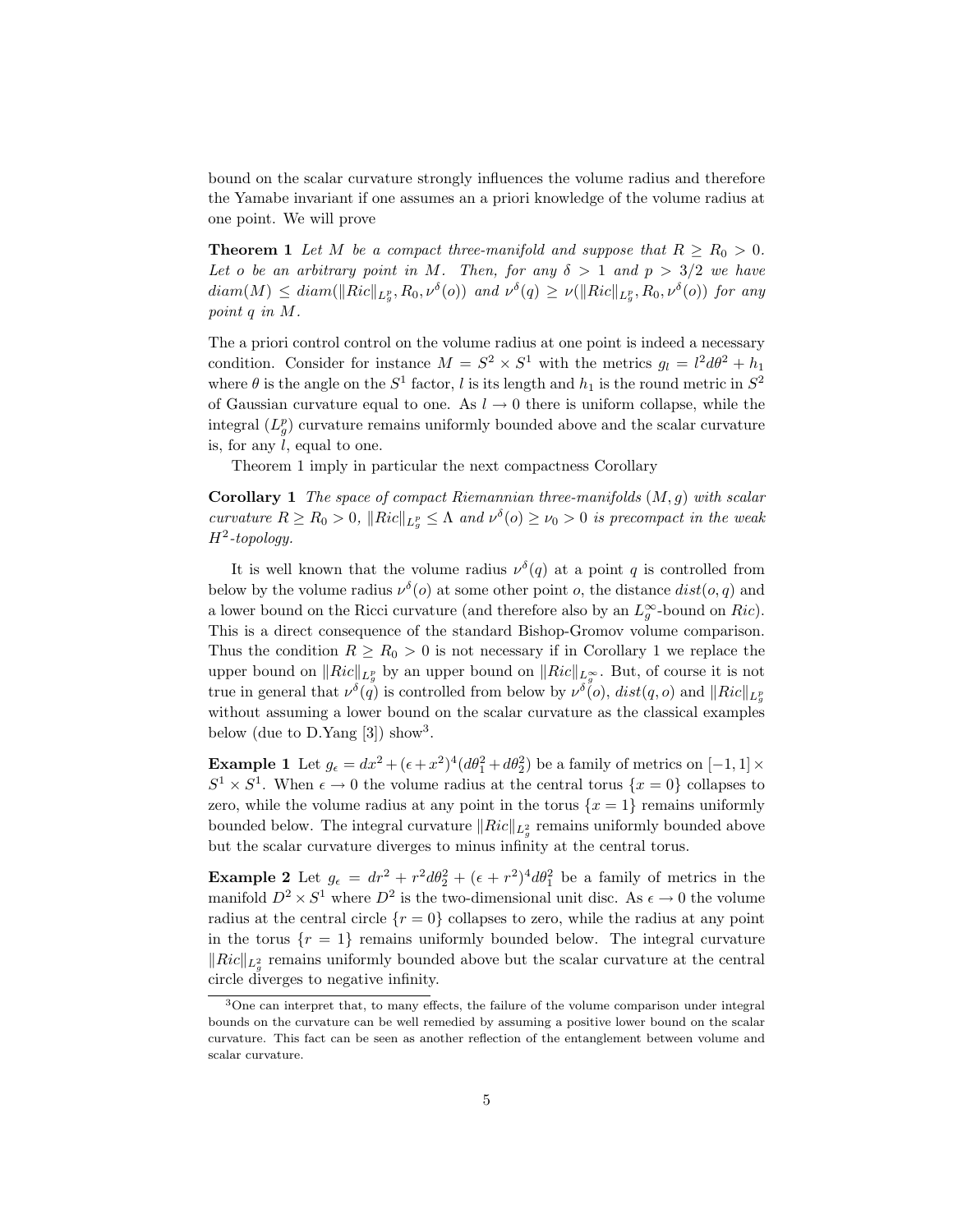There are various properties in these two examples that are characteristic to any process of isoperimetric collapse with bounded integral curvature. We discuss some of them in the next two paraphs.

Looked at the central torus (Example 1) or central circle (Exmaple 2), the family of scaled metrics  $(1/\epsilon^2)g_{\epsilon}$  converge to the flat space  $S^1 \times S^1 \times \mathbb{R}$  (with the product metric) or  $S^1 \times \mathbb{R}^2$  (with the product metric) respectively. As was explained before, a sequence of pointed spaces  $(M_i, g_i, p_i)$  with  $||Ric||_{L_{g_i}^p}$   $(p > 3/2)$  uniformly bounded and  $\nu^{\delta}(p_i) \to 0$ , can be rescaled to obtain a non-trivial complete flat limit, having at the limit point  $p$ , at least one length minimizing (geodesic) loop of length one. That the limit is flat follows from the fact that the power  $p$  we consider is above the critical scaling  $p = 3/2$ .

In general, as the two previous examples show, the (very) thin regions (with bounded integral curvature) are enclosed by a set of disjoint two-tori. It is true on the other hand that given a set of embedded solid tori on a compact three-manifold one can always find a sequence of metrics collapsing the interior regions of the tori while keeping the integral  $L_g^p$ -curvature uniformly bounded above. Thus there are no topological restrictions for the phenomenon of collapse with bounded integral curvature on any manifold.

These observations will be conceptually important in the proof of Theorem 1.

I the next paragraphs we will describe the main ideas underlying the Proof of Theorem 1 and at the same time we will explain the contents of the different partial results that add up to give its proof.

The idea underlying the proof of Theorem 1 is simple but requires some introduction. We will follow an argument by contradiction which will come out of the next two main steps:

- 1. Understand the topology of the very collapsed regions on manifolds having an a priori (uniformly fixed) upper bound on the  $L_g^p$ -Ricci curvature and an a priori (uniformly fixed) positive lower bound on the scalar curvature.
- 2. Use this knowledge to prove that, on these very collapsed regions, there are stable minimal tubes ( $\sim S^1 \times [-1,1]$ ), with diameter bounded above, joining small and large geodesic loops. Show that such tubes do not exist using size relations of stable minimal surfaces (see below).

These two steps are carried out through several Propositions and Corollaries.

(Step 1). In Proposition 3 we prove that the thin region can always be decomposed into regions which are one collapsed (where the scaled geometry, as in Example 2, has one collapsed  $(S^1)$  fiber), two collapsed (where the scaled geometry, as in Example 1, has two collapsed  $(S<sup>1</sup>)$  fibers), or regions lying somewhat in between of the previous two that we shall call pseudocusps. In topological terms, Proposition 3 shows explicitly the well known fact that thin regions have the structure of a graph manifold, namely they are the union along two-tori of a finite set of  $S<sup>1</sup>$  fibrations over two-surfaces. The topology of thin regions is further explored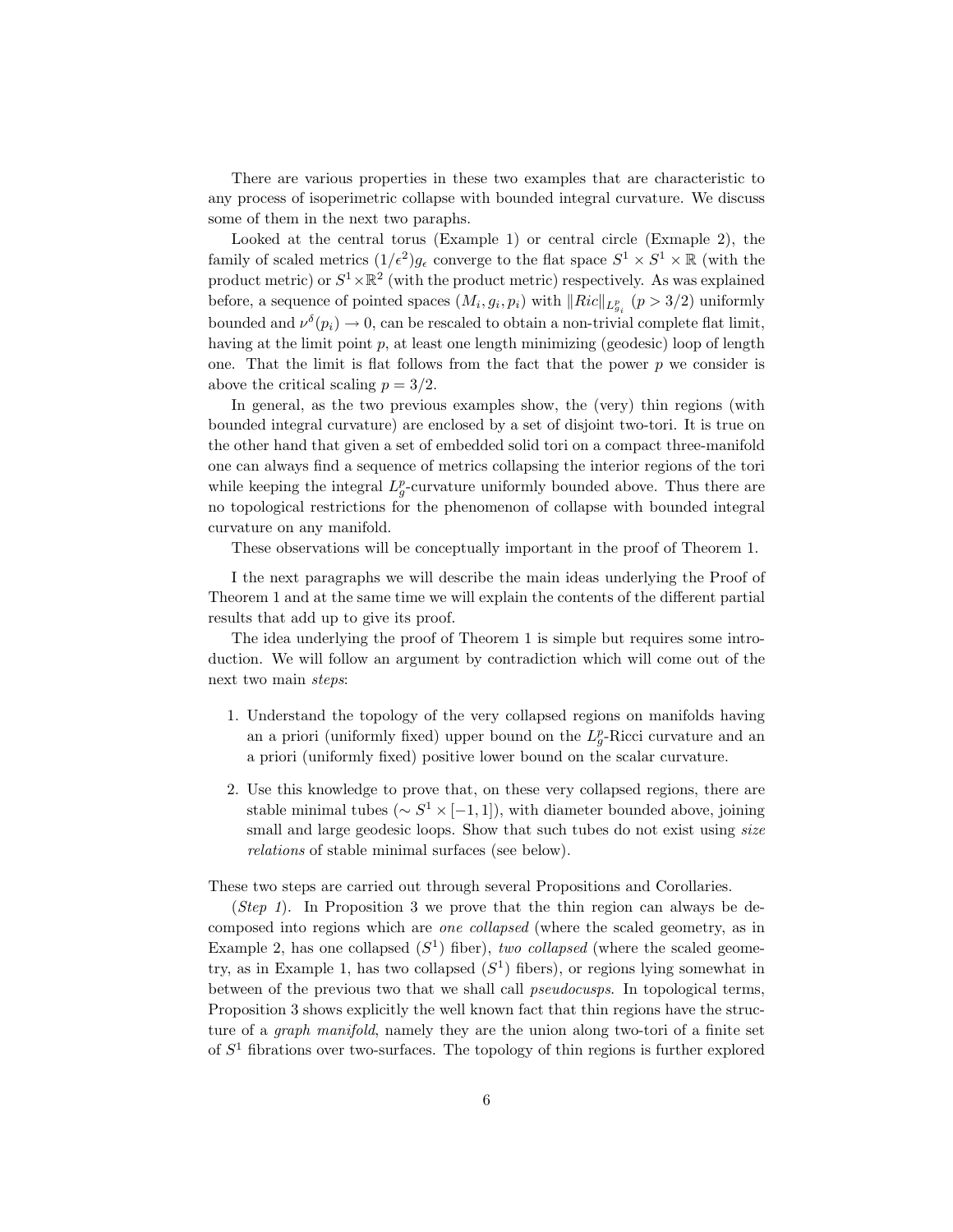in the central Lemma 2 where information on its  $\pi_1$  and  $\pi_2$  homotopy groups is provided. None of Proposition 3 or Lemma 2 indeed depend on the positive lower bound of the scalar curvature. When this condition is considered a further simplification arises on the topology of thin regions (the simplification is possible too when  $R$  is non-negative). Indeed in Proposition 4 we are able to rule out some crucial tori joining the different sectors of the graph manifold (the thin regions). This will allow us to classify, in Corollary 2, the three types of collapsed ends of a limit manifold  $(\bar{M}, \bar{g}, \bar{o})$  (of a sequence of pointed manifolds  $\{(M_i, g_i, o_i)\}\$  with  $R_{g_i} \ge R_0 > 0, \|Ric_{g_i}\|_{L_{g_i}^p} \le \Lambda \text{ and } \nu^{\delta}(o_i) \ge \nu_0 > 0).$ 

(Step 2). The topological properties of these three types of ends are central to prove that, at each one of them, small and large closed curves (indeed almost geodesic loops) can be joined through area minimizing tubes. Thus the Plateau problem with this kind of boundary is solvable through a tube. The existence of such surfaces is then ruled out using general *size relations*<sup>4</sup> on stable minimal surfaces originally due (in full generality) to Castillon [6]. Let us see this argument in the Examples 1 and 2. In Example 1 the limit manifold (as  $\epsilon \to 0$ ) is  $\overline{M} =$  $T^2 \times [-1,0) \cup T^2 \times (0,1]$  and the limit metric is  $\bar{g} = dx^2 + x^8(d\theta_1^2 + d\theta_2^2)$ . In this case the stable minimal tube  $[\bar{x}, 1] \times {\bar{\theta}}_1 \times S^1$ , where  $\bar{x}$  is positive and close to zero and  $\bar{\theta}_1$  is a fixed angle (in the first factor  $S^1$  of  $T^2$ ) joins a small closed curve (almost a geodesic loop) with a large closed curve. Similarly in Example 2 the limit manifold is  $\overline{M} = (D^2 - \{(0,0)\}) \times S^1$  and the limit metric is  $\overline{g} = dr^2 + r^2 d\theta_1^2 + r^8 d\theta_2^2$ . The stable minimal tube  $[\bar{r},1] \times {\bar{\theta}}_1 \times S^1$ , where  $\bar{r}$  is positive and close to zero and  $\bar{\theta}_1$  is a fixed polar angle in the two-disc  $D^2$  also joins a small and a large closed curve (almost geodesic loops). For what was said in the paragraph after the Examples 1 and 2 it is clear that when the limit metrics are scaled by one over the length squared of the small boundary component of the tubes then they look more and more like the flat tube  $[0, \infty) \times S^1$  (with the flat product metric). The key point is that size relations rule out stable surfaces with these characteristics. Let us explain this point in more detail. We will use the following argument (and won't be repeated) in the Proof of Theorem 1. Will be refer it there as the property of non-collapse at a finite distance for stable minimal surfaces.

Consider a Riemannian surface  $(S, h)$  diffeomorphic to the tube  $[-1, 1] \times S<sup>1</sup>$ . Suppose that the stability inequality

$$
\int_{\mathcal{S}} |\nabla f|^2 + \kappa f^2 dA \ge 0,\tag{3}
$$

holds, where f, in  $H_g^1$ , vanishes on the boundary of S.  $\kappa$  is the Gaussian curvature of S. Such inequality arises for instance if S is a stable minimal tube inside a three-manifold with non-negative scalar curvature. Consider now a smooth loop  $\mathcal L$ embedded in S and isotopic to any one of the two loops  $\mathcal{L}_1$  and  $\mathcal{L}_2$  that form the boundary of S. Let  $L_1$  and  $L_2$  be the distances from  $\mathcal L$  to  $\mathcal L_1$  and  $\mathcal L_2$  respectively and let  $A_1$  be the area of the set of points at a distance less or equal than  $L_1$  form  $\mathcal L$ 

<sup>&</sup>lt;sup>4</sup>The terminology *Size Relations* is due to us [5].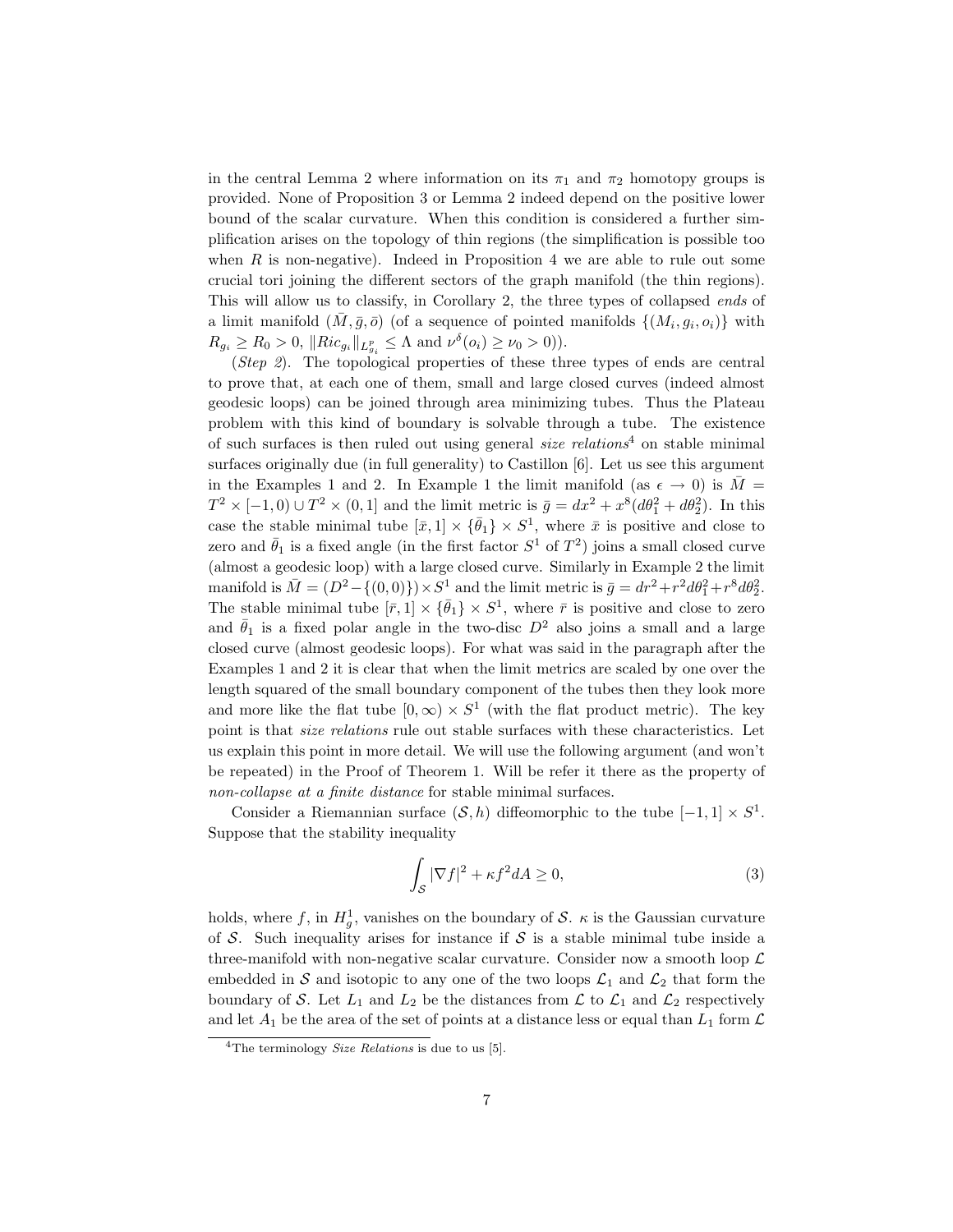in the component that contains  $\mathcal{L}_1$  (and similarly for  $A_2$ ). Finally let  $l = length(\mathcal{L}),$  $l_1 = length(\mathcal{L}_1)$  and  $l_2 = length(\mathcal{L}_2)$ . It follows from [6] (see also [5] for related results in the context of this article), using the stability inequality (3), that the following size relation holds

$$
2l(\frac{1}{L_1} + \frac{1}{L_2}) \ge \frac{A_1}{L_1^2} + \frac{A_2}{L_2^2}.\tag{4}
$$

Note that the expression is scale invariant. A direct consequence of this geometric relation is: there are no sequences  $\{S_i\}$  of stable minimal tubes satisfying

- 1.  $Area(S_i) \geq A_0 > 0$ ,
- 2.  $diam(\mathcal{S}_i) \leq L_0$ ,
- 3.  $l_{1,i} \to 0$ ,
- 4. The pointed scaled spaces  $(\mathcal{S}_i, \frac{1}{l_{1,i}^2}h_i, p_i)$ , where  $p_i \in \mathcal{L}_{1,i}$ , converge to the flat tube  $[0, \infty) \times S^1$ .

Note that the stable tubes that were considered for the Examples 1 and 2 satisfy (if we let  $\bar{x}$  and  $\bar{r}$  go to zero) precisely the properties above. To see the claim take any increasing and diverging sequence  $\{d_i\}$  and consider the loop  $\overline{\mathcal{L}}_i$  at a distance equal to  $d_i$  from  $\mathcal{L}_{1,i}$  in the metric  $\frac{1}{l_{1,i}^2}h_i$ . Suppose too that  $\{d_i\}$  was chosen in such a way when  $h_i$  is scaled as in *item*  $\cancel{4}$  the region enclosed by  $\mathcal{L}_{1,i}$  and  $\overline{\mathcal{L}}_i$  is closer and closer (globally) to the tube  $[0, d_i] \times S^1$ . Now if we chose as  $\mathcal{L}_i$  the loop at a distance  $d_i/2$  from  $\mathcal{L}_{1,i}$ , it follows from the scale invariance of the expression 4 that  $l_i(1/L_{1,i} + 1/L_{2,i}) \rightarrow 0$ . But the right hand side of (4) is bounded below by a positive number which is a contradiction.

In Propositions 7 and 8 we prove that the area minimizing (stable) tubes considered at each one of the limit ends, would look (when the metric is scaled by one of over the length squared of the smallest) as the flat tube  $[0, \infty) \times S^1$ , if the smallest end of the tube is chosen sufficiently small. In this way one can construct a sequence of stable loops satisfying *item 4* in the list above. If one consider this sequence then the condition in *item 1* is not difficult to have if the largest loop is set fixed or set to vary in a fixed boundary. The main point where the condition  $R \ge R_0 > 0$  is used is to guarantee that the the diameter of the tubes is bounded above and therefore that the condition in *item 3* holds. In fact the diameter can be estimated from above by a numeric constant times  $1/\sqrt{R_0}$ . This well known estimate has its roots in the work of Fischer-Colbrie [7] and a clear proof can be found in [8].

Once these two propositions are proved we have all what is needed to carry up the two main steps. The proof by contradiction of Theorem 1 is then closed up.

The present article originated in an effort to study the problem of the evolution of the volume radius in the Constant Mean Curvature or Maximal gauges in General Relativity. Recall that if  $\Sigma \subset M$  is a space-like hypersurface on an Einstein (**Ric** =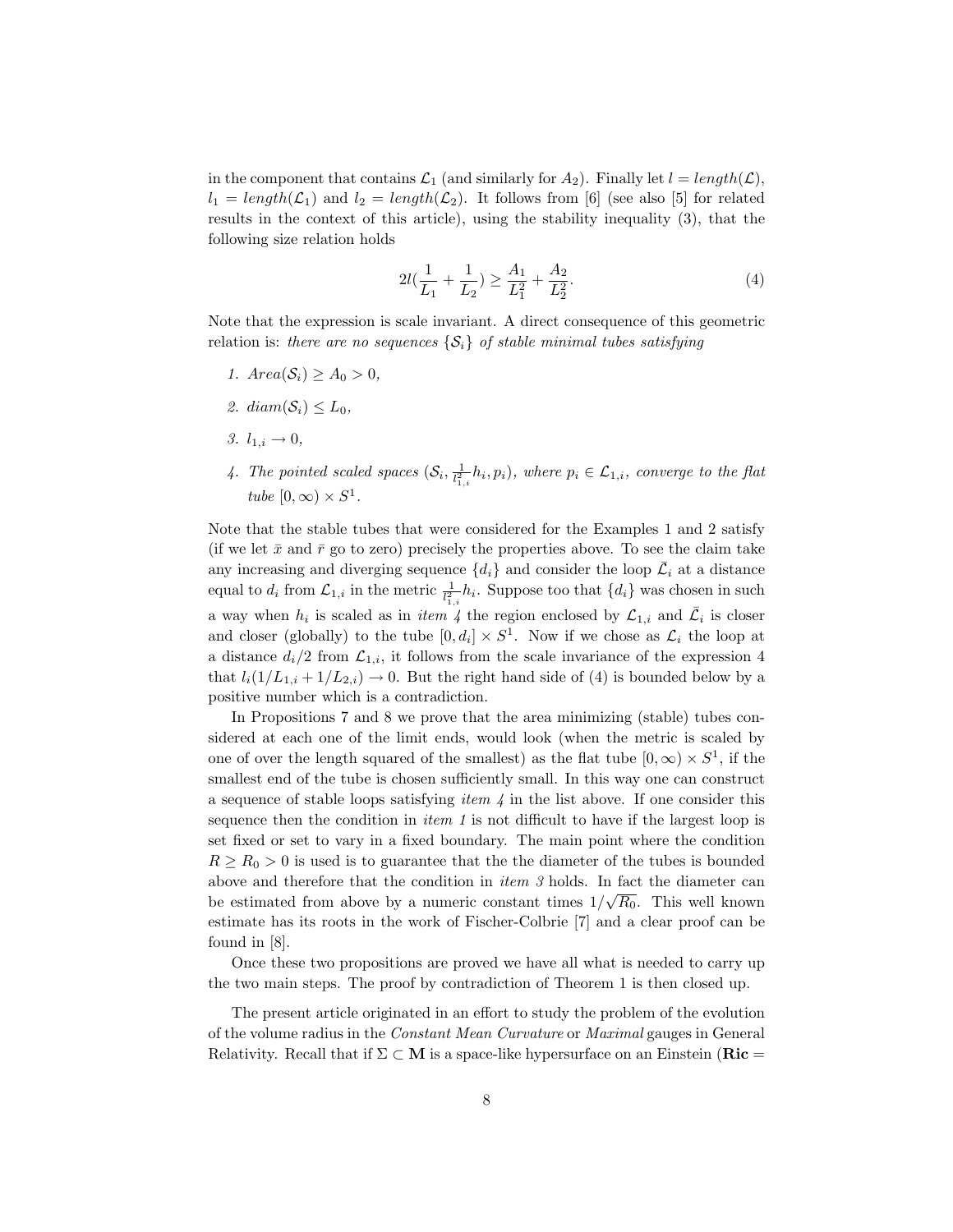0) Lorentzian four-manifold (M, g) then the energy constraint gives  $R_g = |K|_g^2 - k^2$ where  $R_g$  is the scalar curvature of the three-metric g in  $\Sigma$  and K its second fundamental form  $(k = tr_g K)$ . Thus as  $R \ge R_0 = -k^2$ , we have that in the CMC gauge the scalar curvature is a priori bounded below by  $-k^2$ , while in the Maximal gauge  $(k = 0)$  it is bounded below by zero. Theorem 1 does not apply directly to any of these two scenarios, however the following conjecture, if valid, would extend the conclusions of Theorem 1 to the cases where  $R_0$  is zero or negative and therefore applicable to General Relativity [5].

**Conjecture 1** Let  $(M, g)$  be a compact<sup>5</sup> Riemannian three-manifold with  $R \geq R_0$ and let p be a number greater than  $3/2$ . Then

- 1. If  $R_0 > 0$  then  $\nu^{\delta}(q)$  is controlled from below by  $\|Ric\|_{L^p_g}$  and  $\nu^{\delta}(p)$ . Therefore  $Vol_a(M)$  is controlled from below and above by them too.
- 2. If  $R_0 = 0$  then  $\nu^{\delta}(q)$  is controlled from below by  $\|Ric\|_{L^p_q}$ ,  $\nu^{\delta}(p)$  and  $Vol_g(M)$ .
- 3. If  $R_0 < 0$  then  $\nu^{\delta}(q)$  is controlled from below by  $\|Ric\|_{L^p_q}$ ,  $\nu^{\delta}(p)$ ,  $Vol_g(M)$ and  $dist(q, p)$ .

The Einstein CMC or Maximal flow is one example of a geometric flow where one would like to have an a priori relation between the integral curvature and the volume radius. The wish is in essence due to the hyperbolic character of the Einstein equations and thus the necessity of using integral norms to control the flow. The quest of the a priori relation is also present in some elliptic problems, typically when one is interested in minimizing an (integral) action of the curvature.

From an analytic viewpoint Theorem 1 claims that (say  $p = 2$ )  $R_0(> 0)$ ,  $||Ric||_{L^2_g}$ and  $\nu^{\delta}(\rho)$  control the usual  $H^2$ -Sobolev norm of the metric g in harmonic coordinates, whose size, or harmonic radius, is controlled by them too. This is a direct consequence of the well know (local) fact  $[9]$  that at any point p in a Riemannian manifold  $(M, g)$  the intrinsic quantities  $\nu^{\delta}(p)$  and  $||Ric||_{L_g^2(B_g(p, \nu^{\delta}(p)))}$  control the  $H^2$ -harmonic radius at p, where the harmonic radius is defined as the supremum of the radius  $r > 0$  for which there is a harmonic coordinate chart  $\{x\}$  covering  $B_q(p,r)$  and satisfying

$$
\frac{3}{4}\delta_{jk} \le g_{jk} \le \frac{4}{3}\delta_{jk},\tag{5}
$$

$$
r\left(\sum_{|I|=2,j,k}\int_{B(p,r)}|\frac{\partial^I}{\partial x^I}g_{jk}|^2dv_x\right)\leq 1,
$$
\n(6)

where in the sum above I is the multindex  $I = (\alpha_1, \alpha_2, \alpha_3)$ , and as usual  $\partial^I/\partial x^I =$  $(\partial_{x^1})^{\alpha_1}(\partial_{x^2})^{\alpha_2}(\partial_{x^3})^{\alpha_3}$ . Both expressions above are invariant under the simultaneous scaling  $\tilde{g} = \lambda^2 g$ ,  $\tilde{x}^{\mu} = \lambda x^{\mu}$  and  $\tilde{r} = \lambda r$ . Any harmonic chart  $\{x\}$  satisfying the conditions 5 and 6 will be called a canonical harmonic chart.

<sup>&</sup>lt;sup>5</sup>It is not difficult to adapt *item 2* below to the Asymptotically Flat setting.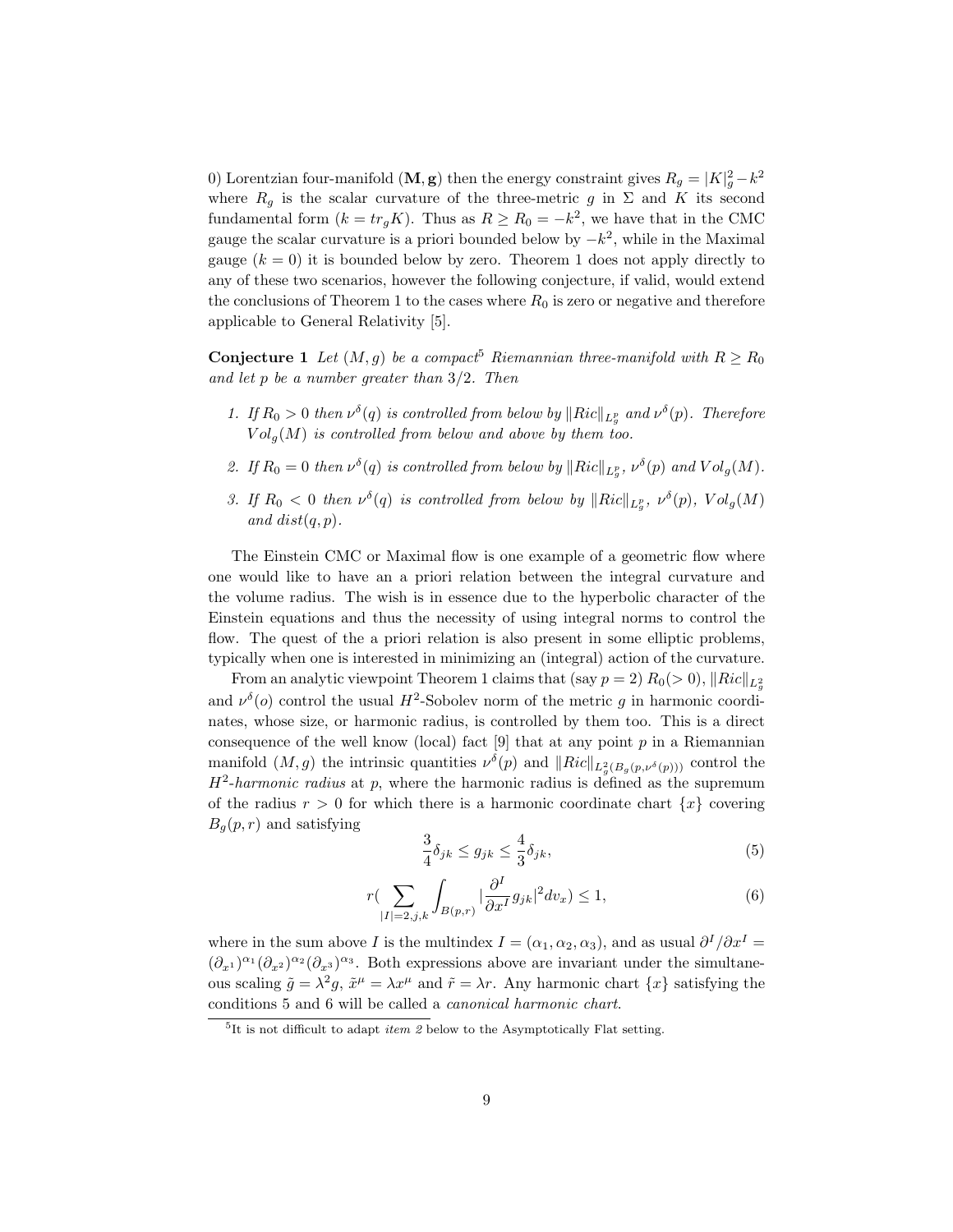Thus Theorem 1 claims that the usual coordinate-dependent  $H^2$ -Sobolev norms are controlled all over M by the intrinsic quantities  $R_0$ ,  $||Ric||_{L_g^2}$  and  $\nu^{\delta}(o)$ .

Finally it worth to remark that the crucial upper estimate on the diameter of the stable tubes has been used (for discs instead of tubes) by Schoen and Yau in the context of General Relativity in [10].

Acknowledgments: I would like to thank Lars Andersson and Jan Metzger, for their constant interest and support on the present work.

### 1.1 Some terminology.

Because we will be dealing with metrics which are scaled from a single metric, it will be important to us to be manifestly clear to which scaling or metric we are referring to. For this reason we are forced to include very often a sub-index indicating the metric from which geometric quantities are calculated. For instance metrics balls with center in a set C and radius r with respect to a metric  $q$  will be denoted often by  $B_q(C, r)$ . Similarly, the distance between two sets (typically points) C and C' in the metric g will be denoted by  $dist_g(C, C')$ . The  $L_g^p$ -norm of a tensor T over a domain  $\Omega$  is defined and denoted by

$$
||T||_{L_g^p(\Omega)} = (\int_{\Omega} |T|^p dv_g)^{\frac{1}{p}}.
$$

# 2 Proof of Theorem 1.

### 2.1 Flat three-manifolds.

If a compact three-manifold  $M$  is flat then it is finitely covered by a flat torus, moreover there are only ten diffeomorphism-types. If instead the manifold M is complete but non-compact then it has a soul, that means a compact, flat and totally geodesic submanifold  $S$  such that  $M$  is isometric to its normal bundle. If the soul S is a torus (and M is orientable) then M is the metric product of a flat torus (the soul) and R. If the soul is  $S = S<sup>1</sup>$  (and say of length one) then M is isometric to a flat manifold  $F = \mathbb{R}^3/\mathbb{Z}$  where  $\mathbb Z$  acts on  $\mathbb{R}^3$  by a translation of magnitude one along the z-axis composed with a rotation of angle  $\alpha$  (between  $-\pi$  and  $\pi$  along the  $(x, y)$ -plane. This last category of flat three-manifolds is indeed rich in complexity. We will denote such spaces by  $F(\alpha, 1)$  and if the translation along the z-axis is by an amount h then by  $F(\alpha, h)$ .

Example 3 Consider for instance a flat manifold which is obtained in this way with  $\alpha = 2\pi/p$ , p a natural number and  $h = 1/p$ . In this way the soul (the fiber at the origin) has length one over p and the torus at a distance of  $p/(2\pi)$  from it gets closer and closer as p goes to infinity to the torus  $S^1 \times S^1$  with the factors  $S^1$ orthogonal and of length one. This pseudo-cusp (that in this example is the region at a distance  $p/(2\pi)$  from the soul) is an interesting example showing that there are flat three-manifolds with some regions very collapsed and some other not at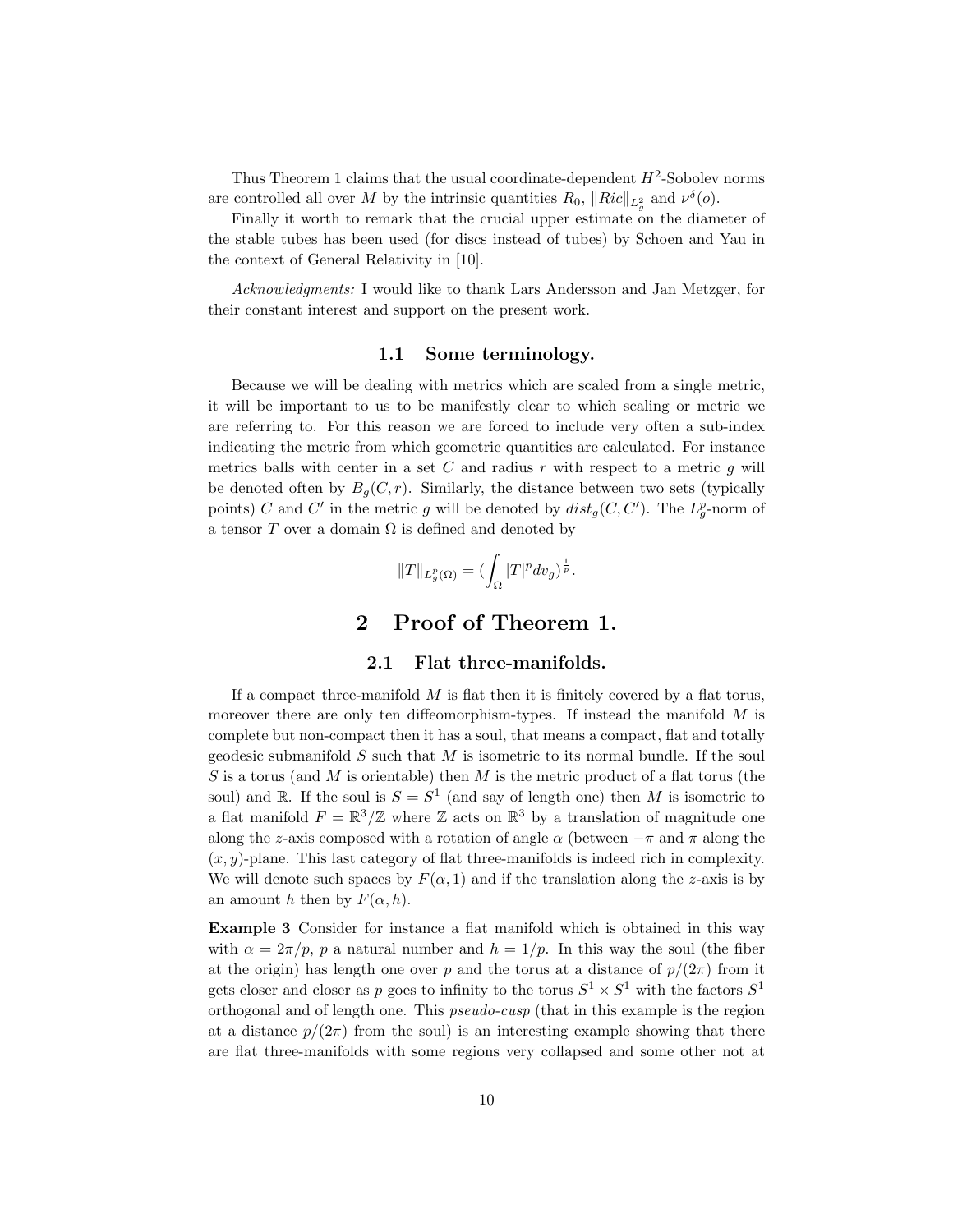all. When  $p$  goes to infinity then the pseudo-cusp approaches the metric product  $S^1 \times S^1 \times [0, \infty)$  and its volume (counted from the soul to the torus at distance  $d = p/(2\pi)$  increases therefore to infinity. Pseudo-cusps (see later for a precise definition) will play an important role in the elucidation of the global topology of collapsed regions on three-manifolds with bounded integral curvature.

When it comes to deal with  $F(\alpha, h)$   $(\alpha > 0)$  spaces it will be important to us to understand the relation between the length of length minimizing geodesic loops based at a point  $p$  and the distance from  $p$  to the soul of  $F$ . We present now a first proposition that gives some information on this relation.

**Proposition 1** Consider the set of  $F(\alpha, 1)$  spaces. Then for any  $d > 0$  there is a natural n(d) and numbers  $0 \leq n_1 \leq \ldots \leq n_m \leq n(d)$  such that for any  $\alpha$  between  $-\pi$  and  $\pi$  there is n( $\alpha$ ) (a number in the list before) for which the torus lying at a distance d from the soul in the metric  $\frac{1}{n(\alpha)^2}g$  has a closed loop of length between one and two. Any other closed loop has length greater or equal than  $1/n(\alpha)$ .

#### Proof:

We identify angles between  $-\pi$  and  $\pi$  in the unit circle with the points in it. For any  $\alpha$  in  $[-\pi, \pi]$  find the least n such that the rotation  $\mathcal{R}_{n\alpha}$  of the point  $(x, y)$  $(1,0)$  lies in the interval  $(-1/d, 1/d)$  and choose and interval  $(\alpha - \phi(\alpha), \alpha + \phi(\alpha))$ such that the rotation  $\mathcal{R}_{n\beta}$  of  $(1,0)$  is also in the interval  $(-1/d, 1/d)$  for any  $\beta \in (\alpha - \phi(\alpha), \alpha + \phi(\alpha))$ . The set of those intervals cover the closed set  $[-\pi, \pi]$ . Find a finite subcover  $\{(\alpha_1 - \phi_1, \alpha_1 + \phi_1), \ldots, (\alpha_m - \phi_m, \alpha_m + \phi_m)\}.$  Therefore for each interval there is a number  $n(\alpha_i)$ , we denote by  $n(d)$  the greatest of them. Suppose that the rotation (giving rise to the flat manifold) is of angle  $\alpha$ . If  $\alpha$ belongs to the interval  $\alpha_i + \phi_i$ ,  $\alpha_i - \phi_i$  let  $n_i$  be the corresponding natural. Then consider the point  $(n_i, d, 0)$ . After rotation by  $\mathcal{R}_{n\alpha}$  its z-component is  $n_i$  and on the  $(x, y)$ -plane it lies at a distance at most  $n_i$  from  $(n_i d, 0)$  along the circle of radius  $n_i d$ . The initial and final points (in  $\mathbb{R}^3$ ) therefore join through a segment of radius  $n_i a$ . The finitial and final points (if  $\mathbb{R}$ ) therefore join through a segment of magnitude at least  $n_i$  and at most  $\sqrt{2}n_i$ . After scaling the metric by  $1/n_i^2$  we get a loop of length between one and two and at distance  $d$  from the soul. To see that any other loop must a have a length greater or equal than  $1/n_i$  observe that the process of sliding it to the soul is length-decreasing.

 $\Box$ 

The simple proposition below, shows in particular that in any  $F(\alpha, h)$  space we have  $\lim l(p_i)/d(p_i) \to 0$  for any sequence of points  $\{p_i\}$  such that  $d(p_i) \to \infty$ . Before stating the proposition let us introduce some notation. Let  $l(p)$  be the length of the shortest geodesic loop based at p in a  $F(\alpha, h)$ -space. Then denote by  $\tilde{g}_p$  the scaled metric  $\tilde{g}_p = \frac{1}{l(p)^2} g_F$ . Naturally the shortest geodesic loop considered before has length one in the metric  $\tilde{g}_p$ . Let  $d(p)$  be the distance from p to the soul of F in the metric  $g_F$ .

**Proposition 2** Consider a space  $(F(\alpha, h), q_F)$ . Suppose that for a point p with  $d(p) = d$  we have  $l(p) = 1$  (which by symmetry implies that any p with  $d(p) = d$ has  $l(p) = 1$ . Then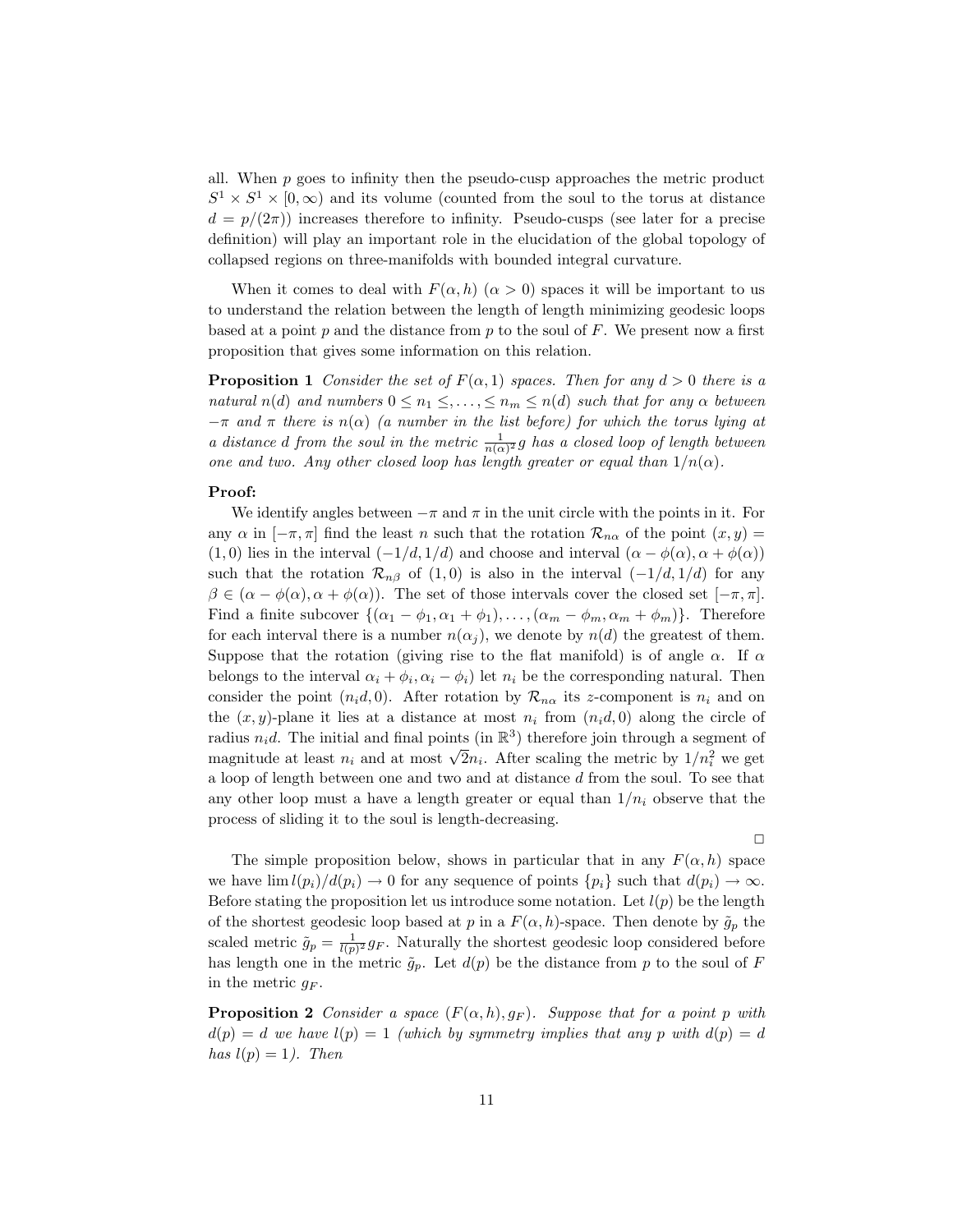- 1. There is  $h(d)$  such that  $0 < h(d) \leq h \leq 1$ . Thus the set of spaces  $F(\alpha, h)$ with the property above is compact.
- 2. For any  $\bar{d}$  there is  $\tilde{d}$  such that for any point q with  $dist_{g_F}(q, Soul) \geq \tilde{d}$  it is  $dist_{\tilde{g}_q}(q, Soul) \geq \overline{d}.$
- 3. For any sequence of points  $q_i$  such that  $dist_{g_F}(q_i, Soul(F)) \to \infty$  the limit space of the pointed space  $\{F(\alpha, h), \tilde{g}_{q_i}, q_i\}$  is either the metric product  $S^1$   $\times$  $\mathbb{R}^2$  or a product  $T^2 \times \mathbb{R}$  where the factor  $T^2$  has a flat metric.

### Proof:

Item 1. For each possible angle  $\alpha$  find the least  $n(\alpha)$  such that the rotation  $\mathcal{R}_{n(\alpha)\alpha}$  of the point  $(x, y) = (d, 0)$  lies in the interval between  $(-1/4d, 1/4d)$ . Also for any  $\alpha$  find  $\phi(\alpha)$  such that for any  $\beta \in (\alpha - \phi(\alpha), \alpha + \phi(\alpha))$  the rotation  $\mathcal{R}_{n(\alpha)\beta}$  of the point  $(x, y) = (1, 0)$  lies again in the interval  $(-1/4d, 1/4d)$ . Let  $\{(\alpha_1 - \phi_1, \alpha_1 - \phi_2, \alpha_2)\}$  $\phi_1, \ldots, \langle \alpha_n - \phi_n, \alpha_n + \phi_n \rangle$  be cover of  $[-\pi, \pi]$ . Let  $m = max\{n(\alpha_1), \ldots, n(\alpha_n)\}.$ Then if  $h < 1/m$  the shortest geodesic loop at p must have length less than one which is not possible.

Item 2. Suppose the claim is not true. Then there is  $\bar{d}$  such that for any  $\bar{d} = n$ there is  $q_n$  having  $dist(q_n, Soul) \geq n$  and  $dist_{\tilde{g}_{qn}}(q, Soul) \leq \overline{d}$ . But then it must be  $l(q_n) \to \infty$  and thus the Soul in the scaled metric  $(1/l(q_n)^2)g_F$  must have length less than  $1/l(q_n)$  which, for sufficiently high n, contradicts *item 1*.

 $\Box$ 

Item 3. To prove this *item* note that the torus which lies at a distance equal to  $dist(q_i, Soul)$  from the soul converges into a flat and totally geodesic two manifold in the limit space. If it is  $S^1 \times \mathbb{R}$  then the limit space is  $S^1 \times \mathbb{R}^2$  while if it is a flat torus  $T^2$  (with a flat metric) then the limit space is the product  $T^2 \times \mathbb{R}$ .

Example 4 Consider a flat three-manifold which is obtained by a rotation by an angle  $2\pi/p$ , p a (fixed) positive integer and translation by one along the zaxis. Again we will denote it by  $F(2\pi/p, 1)$ . Consider the points  $(x, 0, 0)$ . When  $x \sim 0$  the shortest geodesic loop based at  $(x, 0, 0)$  is homotopic to the central fiber  $(\{(0, 0, z), z \in [0, 1]\})$  and its length is close to one. However when x goes to infinity then the shortest loop homotopic to the central fiber and based at  $(x, 0, 0)$  increases its length to infinity. Instead the loop  $\{(x, 0, z), z \in [0, p]\}\)$  keeps its length equal to p as x goes to infinity and is the only simple geodesic loop based at  $(x, 0, 0)$  whose length remains bounded. Thus the pointed spaces  $\{F(2\pi/p, 1), (1/p^2)g_F, (x, 0, 0)\}$ converge, as  $x \to \infty$ , to the metric product  $S^1 \times \mathbb{R}^2$ .

Example 5 We obtain the same convergence as in the previous example for the pointed spaces  $\{(F(2\pi/p, 1), (1/2)g_F, (p/(2\pi), 0, 0))\}$  where now the points depend on on the natural number  $p$  (and therefore on the metric). This time however the shortest geodesic loop approaching  $S^1$  is the loop

 $\{((p/(2\pi)\cos(2\pi/p),(p/2\pi)\sin(2\pi/p),1)-(p/2\pi,0,0))\theta+(p/2\pi,0,0)\theta\in[0,1]\}.$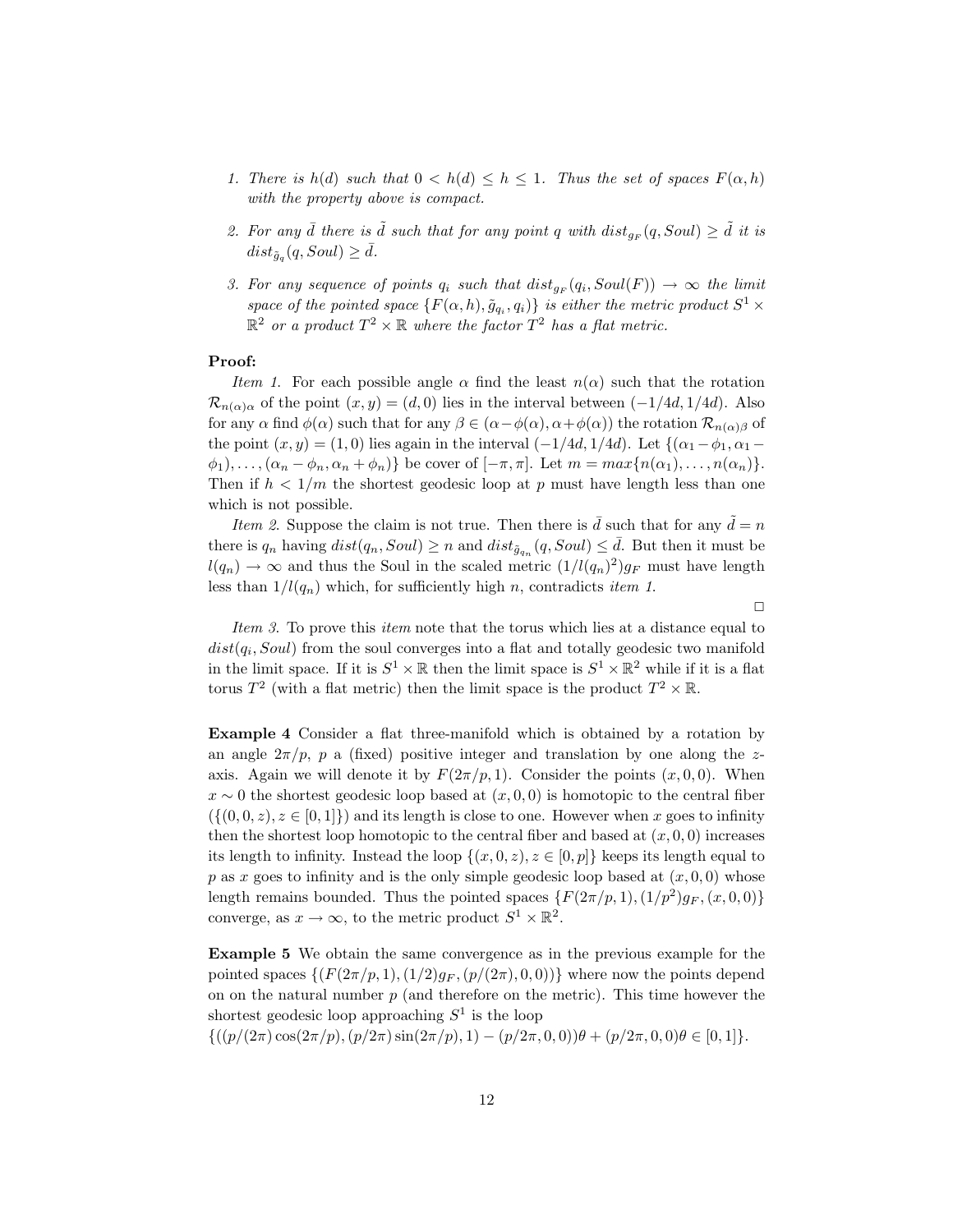Examples 4 and 5 show in particular that convergence to a single flat space can be in many different fashions. Note that in these three examples the limit carries some topology. What Proposition 2 shows is that any pointed sequence

 $\{(F(\alpha_i,1),g_{F_i},\{p_i\})\}\$  with the distance from  $p_i$  to the soul of  $F(\alpha_i,1)$  going to infinity can be rescaled to converge to  $T^2 \times \mathbb{R}$  or  $S^1 \times \mathbb{R}^2$ .

**Remark 1** Consider a torus  $T^2$  lying at a definite but arbitrary distance from the soul  $(S^1)$  in a  $F(\alpha, h)$ -space and consider the solid torus D enclosed by  $T^2$ . Then the inclusion  $i: T^2 \to D$  induces a map on  $\pi_1$  whose kernel is precisely represented by the circle which is the intersection of  $T^2$  with the plane  $(x, y)$ . Therefore a closed curve in  $T^2$  in the kernel of the inclusion will have length greater or equal than  $2\pi$ times the distance from  $T^2$  to the soul. Thus if that distance is large and a loop in  $T<sup>2</sup>$  has length one then it cannot lie in the kernel of the inclusion and must project non-trivially into the central fiber. This fact will be of central importance later.

### 2.2 Sectioning the thin parts of the manifold M.

Let us start by explaining how to break thin regions into parts which are onecollapsed (and that will be called *region*  $(c)$ *)*, two-collapsed (that will be called region  $(b)$ ) and those lying somewhat in between of them that we shall call pseudocusps (or region (a)). From now on assume that  $||Ric||_{L_g^p} \leq \Lambda$ .

We are going to work with three parameters  $d, \epsilon$  and  $\bar{\epsilon}$ , and we need to impose some conditions on them that we will call *adjustments*. The adjustments are made in order to guarantee that basic properties of flat manifolds that will be useful to decompose and understand the topology of the thin region also hold in balls  $B_{\frac{1}{\nu^{\delta}(p)^2}g}(p,d)$  centered at any point p with  $\nu^{\delta}(p) \leq \bar{\epsilon}$ . Namely to most of purposes these balls can be thought as flat.

**Adjustment 1** Given  $d > 0$  and  $\epsilon > 0$  we can find  $\bar{\epsilon}(d, \epsilon, \Lambda) > 0$  (from now on we will forget writing the  $\Lambda$ -dependence) such that for any p with  $\nu^{\delta}(p) \leq \bar{\epsilon}$  there is a complete and flat manifold  $(F(p), g_{F(p)})$ , that we shall call an associated space, such that  $B_{\frac{1}{(\nu^{\delta}(p))^2}g}(p, d)$  is  $\epsilon$ -close in the strong  $H^2$ -topology to a ball  $B_{g_F}(q, d)$  in  $F$  .

In what follows we will work not with the scaled metric  $\frac{1}{(\nu^{\delta}(p))^2}g$  but instead with the metric  $\tilde{g}_p(q) = \frac{1}{l_1^2}$  $\frac{1}{(\nu^{\delta}(p))^2}g(q)$  where  $l_1$  is the length of the shortest geodesic loop  $\mathcal{L}_1$  at p in the metric  $\frac{1}{(\nu^{\delta}(p))^2}g$ . Of course in the metric  $\tilde{g}$  it is length $(\mathcal{L}_1) = 1$ . Note that  $\tilde{g}_p = (1/length_g(\mathcal{L}_1))^2 g$ . We will assume therefore that  $\bar{\epsilon}$  was chosen in such a way that  $B_{\tilde{g}_p}(p,d)$  is  $\epsilon$ -close in the strong  $H^2$ -topology to  $B_{g_F}(q,d)$  in F and recall that this means that there exists a diffeomorphism  $\varphi_p : B_{g_F}(q, d) \to B_{\tilde{g}_p}(p, d)$ with  $\|\varphi_p^*\tilde{g}_p - g_F\|_{H^2_{g_F}} \leq \epsilon$ . We will keep the notation  $(F(p), g_{F(p)})$  for the associated spaces and  $\varphi_p$  for the diffeomorphism between the metric balls.

As said if a point is very collapsed then there is, at the point, a length minimizing loop  $\mathcal{L}_1$ . The sets of points in M for which  $l(p) = length_q(\mathcal{L}_1) \leq \bar{\epsilon}$  will be called the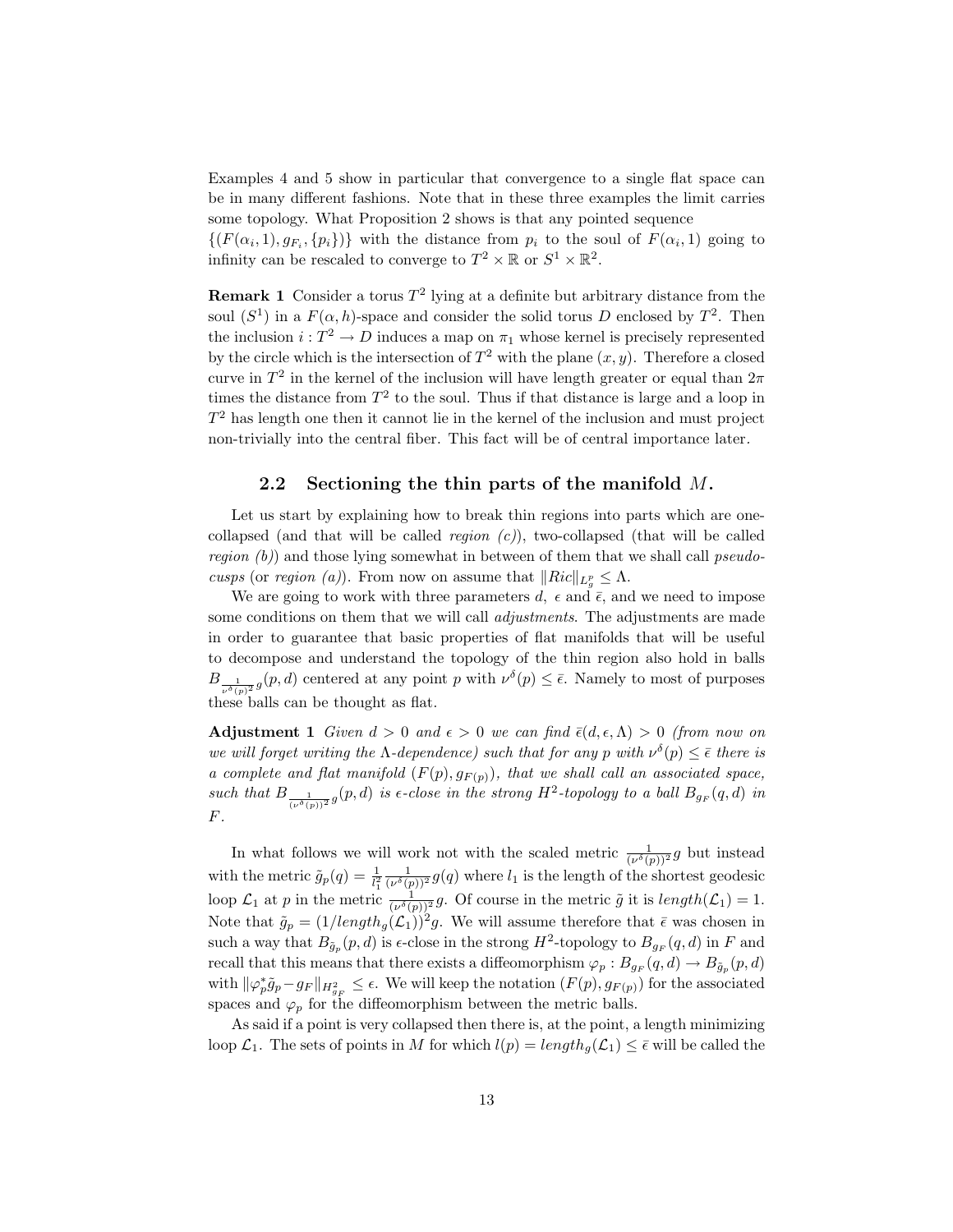$\bar{\epsilon}$ -thin part and denoted by  $M_{\bar{\epsilon}}$  (we will keep the notation  $l(p)$ ). Defined like this, it may happen that the boundary of  $M_{\bar{\epsilon}}$  is somehow rough as we have control on length( $\mathcal{L}_1$ ) only in  $C^0$ . To avoid this slight inconvenience we will find a substitute for  $\partial M_{\bar{\epsilon}}$  with more desirable properties. Still, we will denote the new region as  $M_{\bar{\epsilon}}$ .

Adjustment 2 Fix a number K much greater than one (say for instance  $K = 10$ ) but the actual value is not important). Now, given the  $\epsilon$  in the Adjustment 1, find  $d(K, \epsilon)$  and  $\bar{\epsilon}(d, \epsilon, K)$  such that for any p in  $M_{\bar{\epsilon}}$  for which:

- 1. Any  $(F(p), g_{F(p)})$  associated to  $\tilde{g}_p$  at p does not have a soul  $S^1$  at a distance less or equal than  $d/2$  and,
- 2. there is a second closed loop  $\mathcal{L}_2$  at p not homotopic to  $\mathcal{L}_1$  (the shortest) with  $length(\mathcal{L}_2) \leq K$ ,

then the metric  $\tilde{g}_p$  is, in  $B_{\tilde{g}_p}(p,d/4)$ ,  $\epsilon$ -close in the strong  $H^2$ -topology to the flat (product) metric  $g_F = dx^2 + h$  (h flat in  $T^2$ ) in a ball of radius  $d/4$  in the flat manifold  $F = T^2 \times \mathbb{R}$ .

In the following we will make use of a convenient metric  $g^*(p) = (1/\nu^{\delta}(p))^2 g(p)$ . Note that  $g^*(q)$  is  $C^0$ -close to  $(1/\nu^{\delta}(p))^2 g(q)$  if q varies in a neighborhood of p in the metric  $(1/\nu^{\delta}(p))^2 g(q)$ .

Let p be a point as in the Adjustment 2. A torus near p in the metric  $g^*$  will be called a K-torus if it is the image under  $\varphi_p$  of a torus C<sup>1</sup>-close to the torus that passes through  $\varphi_p^{-1}(p)$  in  $F(p)$  and that lies at a constant distance from the soul, if the soul is  $S^1$ , or simply C<sup>1</sup>-close to the leaf  $T^2$  in  $F = T^2 \times \mathbb{R}$  that passes through  $\varphi^{-1}(p)$ , if the soul is  $T^2$ . How close in  $C^1$  is not important. We include this condition to provide some flexibility in the choice of the torus but as we said it has not particular relevance. The terminology K-torus naturally arises from the fact that one such torus has one shortest geodesic loop of length close to one and a second geodesic loop (following the first in length) whose length lies in a range close to the range  $[1, K]$ . Note that if a flat torus has one shortest geodesic loop of length one and another geodesic loop (following the first in length) of length in the range  $[1, K]$  then the angle that they form cannot be arbitrarily small and there is a lower bound (depending on  $K$ ) for it. In this sense  $K$ -torus are non-*degenerate*.

A further adjustment is required. Observe first the following elementary property of area minimizing (connected) surfaces S on a manifold  $F = T^2 \times \mathbb{R}$ : if  $\partial S \in T^2 \times [d/4,\infty)$  then S does not enter  $T^2 \times (-\infty,1]$ . With this in mind we make the following adjustment.

**Adjustment 3** Lower  $\epsilon$  (and for each value of  $\epsilon$  find  $d(\epsilon)$  and  $\bar{\epsilon}(d, \epsilon)$  satisfying Adjustments 1 and 2) such that if p be a point as in the Adjustment 2 and  $T^2$  a K-torus through p, then for any component of  $B_{\tilde{g}_p}(p,d/2) \setminus T^2$  one can deform (see below) g in  $B_{g^*}(T^2,1)$  in such a way that  $T^2$  is mean convex and for any area minimizing (connected) surface S with  $S \subset B_{g^*}(T^2, d/2)$ , it is  $S \cap B_{g^*}(T^2, 1) = \emptyset$ . In particular  $S$  does not enter where q was modified.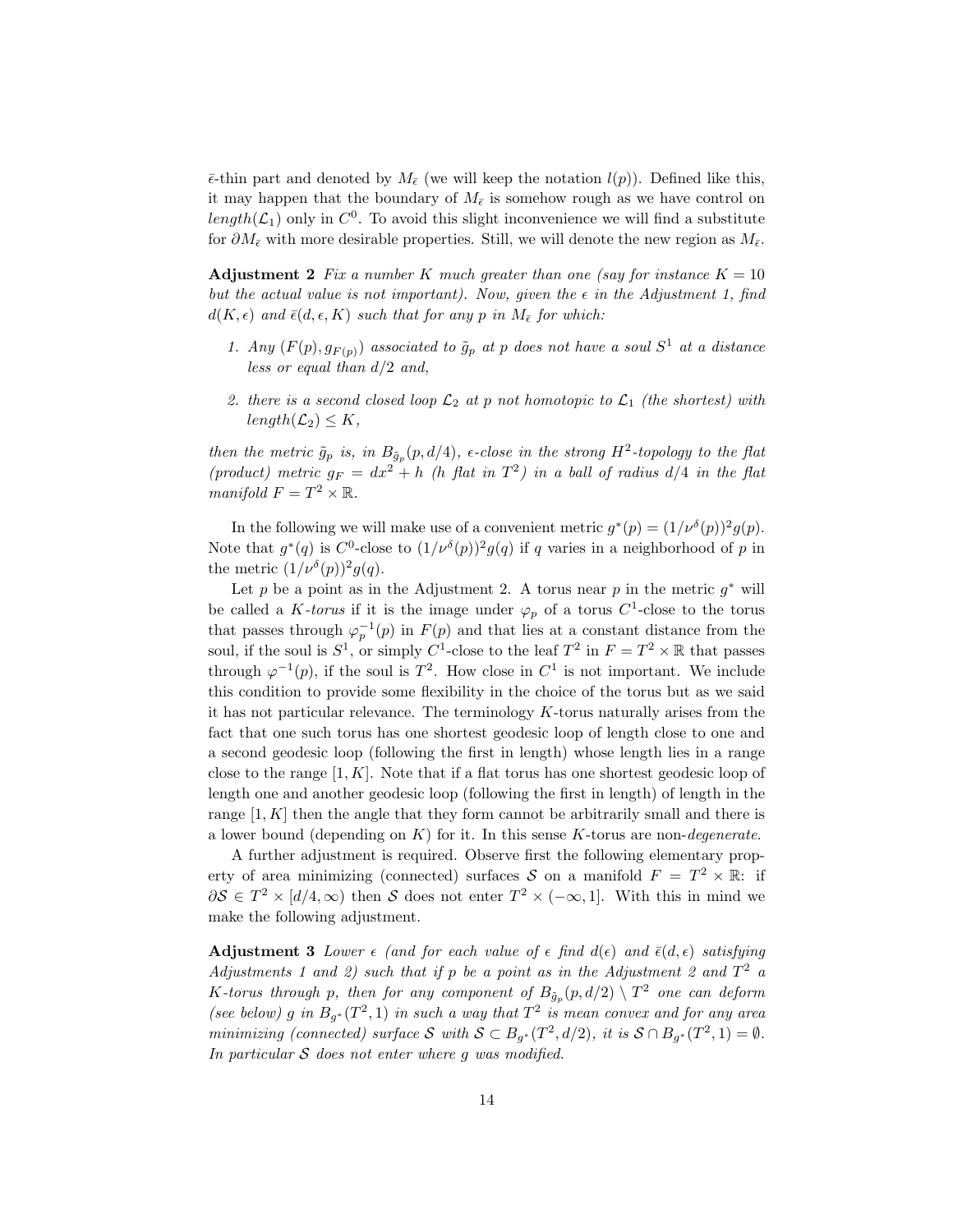We explain now a way in which the metric g can be modified. Consider  $\tilde{g}_p$  and as in Adjustment 2 a diffeomorphism  $\zeta : B_{g^*}(p, d/4) \to T^2 \times \mathbb{R}$  such that  $\zeta_* \tilde{g}_p$  is  $\epsilon$ -close in the  $H^2$ -Topology to the product metric  $g_F$  in the flat space  $F = T^2 \times \mathbb{R}$ . Say x is the coordinate in the R factor and consider a function  $\xi(x)$  such that  $\xi(x) = 1$  if  $x \in [0, 1/2), \xi$  is decreasing and  $\xi(x) = 0$  if  $x > 3/4$ . Then, a first modification of g will be  $(1/l(p)^2)\zeta^*(\xi g_F + (1-\xi)\zeta_*\tilde{g}_p)$ . The desired modification of g to be mean convex is then easily obtained.

**Adjustment 4** Given the  $\epsilon$  and d from the previous Adjustments we lower now  $\bar{\epsilon}$ (we do not need to alter  $\epsilon$  and d again) until the following is true. For any p such that the associated space is  $F(p) = F(\alpha, h)$  with  $\alpha > 1/2d$  then for any point q at a distance less or equal than one in the metric  $g^*$  from

$$
\varphi_p(B_{\tilde{g}_p}(Soul(F(p)),dist(Soul(F(p)),\varphi_p^{-1}(p))),
$$

it is

$$
\varphi_p(B_{\tilde{g}_p}(Soul(F(p)),dist(Soul(F(p)), \varphi_p^{-1}(p))) \subset
$$
  

$$
\varphi_q(B_{\tilde{g}_q}(Soul(F(q)),dist(Soul(F(q)), \varphi_q^{-1}(q)) + 1))
$$

We are ready to define the three types of elementary sectors for the thin parts.

**Definition 1** Assume M is a compact three-manifold with  $\|Ric\|_{L_g^p} \leq \Lambda$  and d,  $\bar{\epsilon}$ and  $\epsilon$  are chosen as above.

- 1. A point  $p \in M_{\bar{\epsilon}}$  is a point of type (a) iff there is an associated space  $(F(p), g_{F(p)})$ of the form  $F(p) = F(\alpha, h)$ , with the soul  $S^1$  at a distance less or equal than  $d/2$  from p and  $\alpha > 1/(2d)$ . If the associated  $F(\alpha, h)$  spaces have their souls at a distance less or equal than  $d/2$  but instead  $\alpha \leq 1/(2d)$  then the point p is of type (c).
- 2. A point  $p \in M_{\bar{\epsilon}}$  is a point of type (b) iff it is not of type (a) or (c) as defined above and there is a second closed length minimizing loop  $\mathcal{L}_2$  at p, non-homotopic with the shortest  $\mathcal{L}_1$  and having length( $\mathcal{L}_2$ )  $\leq K$ .
- 3. A point  $p \in M_{\bar{\epsilon}}$  is a point of type (c) iff it is not of type (a) or type (b).

In practice we will denote points of type (a) as defined above as  $(d, a)$ -points. Similarly points of type (b) as defined above will be denoted as  $(K, d, b)$ -points and equally for  $(K, d, c)$ -points.

The following proposition explains how the  $\bar{\epsilon}$ -thin parts of M gets divided into regions of types (a), (b) or (c) along embedded tori (see Figure 1). Just to note, the points of type (a) will be  $(d+1, a)$ -points and those of type (b) will be  $(K+1, d, b)$ .

**Proposition 3** Given a compact three-manifold M with  $||Ric||_{L_g^p} \leq \Lambda$  and d,  $\bar{\epsilon}$ and  $\epsilon$  fixed following Adjustments 1-4, then there is a set of embedded tori (that we shall call elementary tori) separating  $M_{\bar{\epsilon}}$  into a set of connected regions (that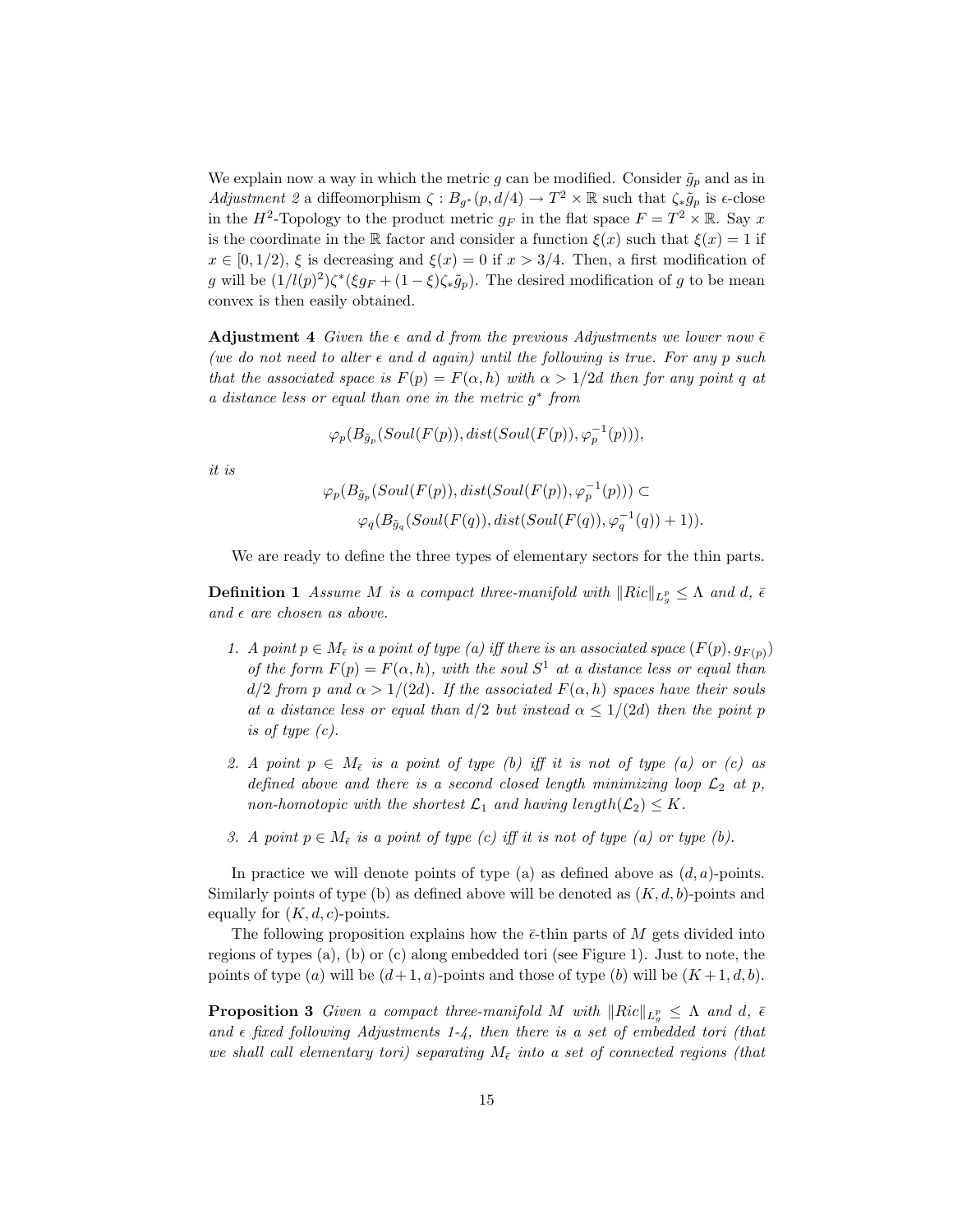we shall call elmentary regions) made of points of types  $(a)$ ,  $(b)$  and  $(c)$  only. The elementary tori are either components of  $\partial M_{\bar{\epsilon}}$  (which may be K-tori) or K-tori. Two different regions of the same type do not share a boundary component.



Figure 1: Separation of the  $\epsilon$ -thin part of M. The regions of type (b) are represented as thin tubes, the regions of type (a) (the pseudo-cusps) are represented by small cusps and the regions of type (c) by thicker regions.

#### Proof: (of Proposition 3)

Take for now  $M_{\bar{\epsilon}}$  to be the region consisting of those points p where  $l(p) < \bar{\epsilon}$ . At the end of the present construction we will explain (sketchily) how to redefine the boundary of  $M_{\bar{\epsilon}}$  to make it somehow more clearly-defined.

The first task is to delimit the region that will consist of points of type  $(K +$ 1, d, b). Consider the region  $M_{\bar{\epsilon}}$  intersected with the 1-neighborhood, in the metric  $g^*$ , of the set of points which are of type  $(K, d, b)$ . Consider its connected components, there are a finite number of them, say  $U_1, \ldots, U_n$ . Consider  $U_1$  and enclose the set of points of type  $(K, d)$  inside it with two tori which are K-well sized (it is straightforward to see that this is possible to do). The resulting region is homemorphic  $T^2 \times [-1,1]$ , call it  $\tilde{U}_1$ . Consider now  $U_2$ . If  $\tilde{U}_1 \cap U_2 \neq \emptyset$  then enclose the set of points of type  $(K, d, b)$  inside  $\tilde{U}_1 \cup U_2$  with two K-well sized tori. If not just enclose the set of points of type  $(K, d, b)$  inside  $U_2$  by two K-well sized tori in the same way that was done for  $U_1$  and making sure one does not intersects  $\bar{U}_1$ . Proceed like this for the other components. In this way we obtain a set of open regions, each one homeomorphic to  $T^2 \times [-1,1]$  and (obviously) foliated by K-well sized tori. Note that inside these components there can be points which are of type  $(K+1, d, b)$  (the value  $K+1$  is somehow arbitrary as some definite value above K would be enough). Denote such region as (b).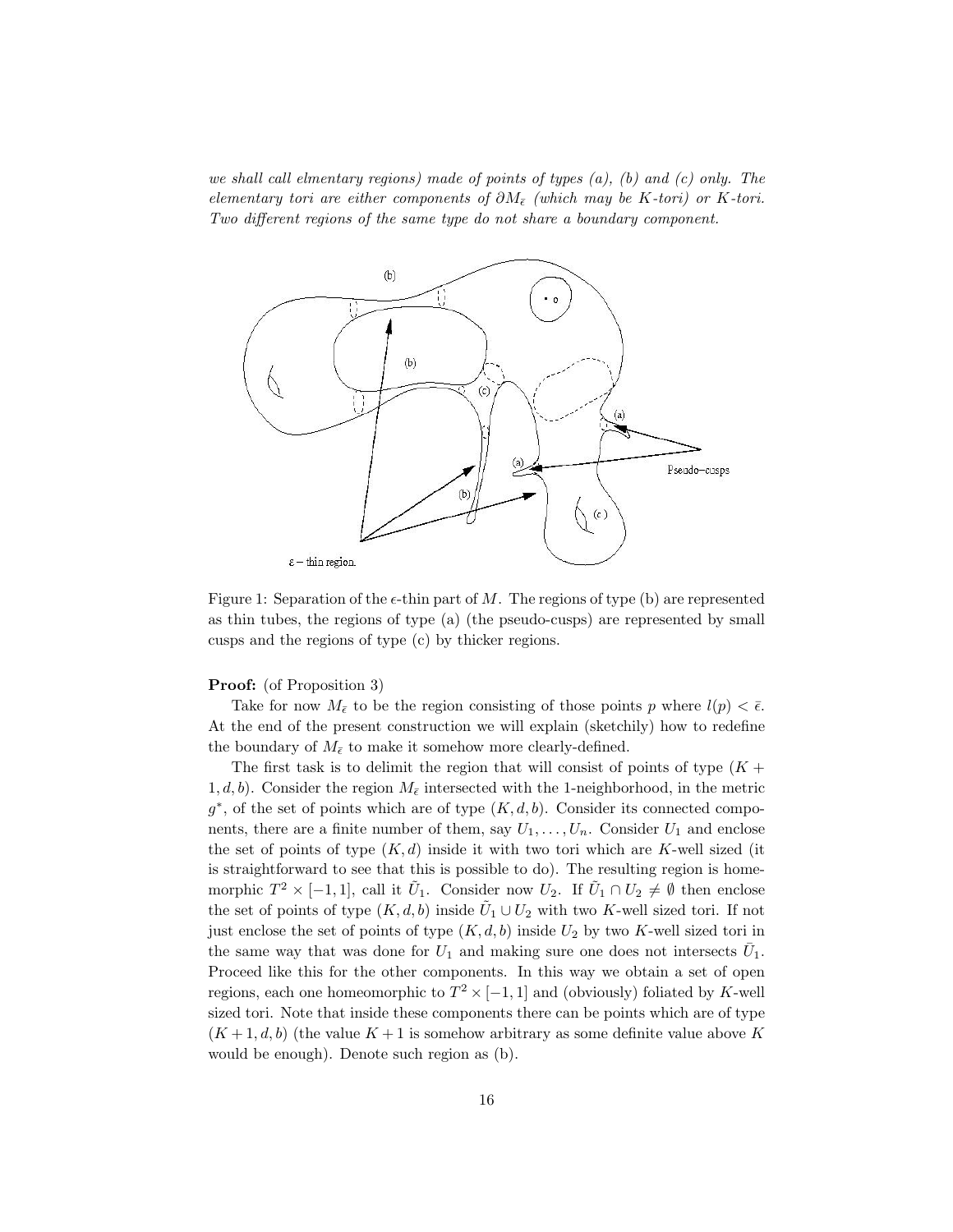We now define the region  $(a)$  or the set of pseudo-cusps. Consider the set of points of type  $(d, a)$  in  $M_{\bar{\epsilon}}$  and not in the region (b). Pick one, say p, and consider the flat space  $(F(p), g_{F(p)})$  associated to  $\tilde{g}_p$ . Using the same notation  $\varphi_p$ as was used before for the diffeomorphism between the spaces, consider the set  $\varphi_p(B_{g_{F(p)}}(Soul(F(p)), dist(Soul(F(p)), p))))$  in M. Now consider the set of points at a distance less or equal than one from from it in the metric  $g^*$ .

(Case 1) If the set intersects the  $(b)$ -region then there is a K-torus (one of the boundaries of a component of (b)) which encloses a region (a pseudo-cusp) containing the original  $(d, a)$ -point. Fix that region and leave the torus as its boundary (or, following the terminology, as an elementary K-torus).

(Case 2) Suppose we are not in Case 1. If in the set there are points, say a point q, whose associated space is  $F(\alpha, h)$  with  $dist_{g_{F(q)}}(q, Soul) \leq d/2$  and  $\alpha \leq 1/2d$ then forget analyzing again the  $(d, a)$  points lying in the region  $\varphi_p(B_{g_{F(p)}}(Soul(F(p)), dist_{g_{F(p)}}(Soul(F(p), p))).$ 

(Case 3) Suppose we are not in Cases 1 and 2. If in the set there are no points of type  $(d, a)$  then fix  $\varphi_p(B_{g_{F(p)}}(Soul(F(p)), dist_{g_F}(Soul(F(p), p)))$  as a pseudo-cusp.

(Case 4) Suppose we are not in Cases 1, 2 and 3. If in the set there are instead points of type  $(d, a)$  then start the analysis again from Case 1 to the set  $\varphi_q(B_{g_{F(q)}}(Soul(F(q)), dist_{g_{F(q)}}(Soul(F(q)), q) + 1))$  (this is where Adjustment 4 is used).

If one follows the analysis in Cases  $1-4$  (for the point p) then at the end of it one obtains either: (i) a pseudo-cup if the analysis stops in Cases 1 or 3 or (ii) a region containing the point  $p$  if the analysis stops in Case 2. In whatever alternative the  $(d, a)$ -points belonging either to the pseudo-cusps (Cases 1 and 3), or the region containing  $p$  (Case 2) are not be analyzed again and we proceed with the analysis for the other  $(d, a)$ -points in  $M_{\bar{\epsilon}}$  and not in (b). It is important to note that the pseudo-cusps defined in this way are disjoint from each other. To see this note first that the pseudo-cusps arising from Case 1 are separated by the  $(b)$ -regions from the rest. The pseudo-cusps arising from Case 3 are seen to be disjoint from the rest (of those coming out from Case 3) for the following reason. Suppose  $P$  is a pseudo-cusp arising in Case 3. That means that there are no points from the region (b) and  $(d, a)$ -points in the 1-neighborhood in the metric  $g^*$  of P. But if another pseudo-cusp  $\bar{P}$  (arising from Case 3) intersects P, that means that there is a point, say q, not in P, such that the set  $\varphi_q(B_{g_{F(q)}}(q, dist_{g_{F(q)}}(Soul(F(q)), q)))$  intersects P. Thus it must also intersect the set of points (not in  $P$ ) at a distance less or equal than one from P in the metric  $g^*$ . If  $\bar{\epsilon}$  is small enough (as we will assume) that would imply that in this set there are points of type  $(d, a)$  which is not possible.

It remains still to explain how to redefine the boundary of  $M_{\bar{\epsilon}}$ . In general, even at the scale of the volume radius,  $\partial M_{\bar{\epsilon}}$  can be rather irregular set for the fact that, even in canonical harmonic coordinates with respect to  $\tilde{g}_p$  (at every p), we have a priori control on  $l(q)$  (q close to p) only in  $C^{\alpha}$ . Later on we would have to modify the metric g in a 1-neighborhood of  $M_{\bar{\epsilon}}$ , in such a way that the new metric has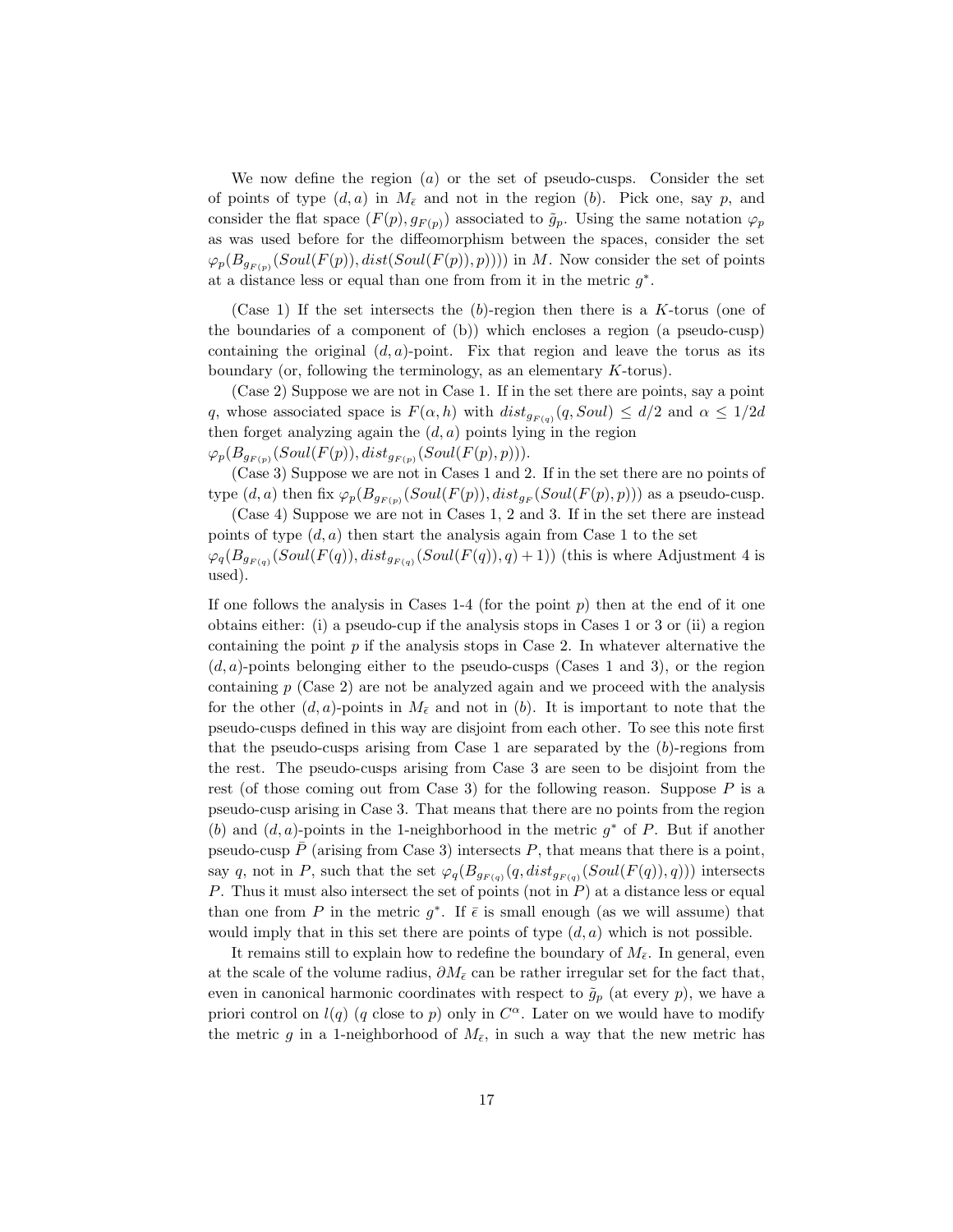some well defined properties (these properties are written down as *Conditions 1* and 2 right after Proposition 5). It is thus necessary to get rid of the irregularity of  $\partial M_{\bar{\epsilon}}$  and take instead of  $\partial M_{\bar{\epsilon}}$  another smooth two-manifold, somehow close to it and in such a way that its geometry is controlled at the scale of the volume radius. Although it is more or less clear that this can be done, it is still necessary to explain sketchily the construction. But because it has few to do with the rest of the article and it is essentially a technical aspect of it, we will give only a rapid description in the next paragraphs (this is the only part of the article where a non thorough discussion is given).

A new boundary for the thin region. Denote  $C_{\bar{\epsilon}} = (c) \cap M_{\bar{\epsilon}}$  and consider  $B_{g^*}(C_{\bar{\epsilon}}, 5)$ . For any p in  $C_{\bar{\epsilon}}$  and using canonical harmonic coordinates  $\{x\}_p$  with respect to  $\tilde{g}_p$ , it is possible to construct a smooth kernel  $\varphi_p(x, y)$  (with support in the chart) and smooth out the function  $l(q)$  (to get  $l_S(q)$ ) and the metric  $\tilde{g}_p(q)$  (to get  $\tilde{g}_{p,S}(q)$ . Near p, and with respect to the harmonic coordinates  $\{x\}_p$ , the metric  $(1/l_S(q)^2)\tilde{g}_{p,S}(q)$  is controlled in  $C^2$ . One can do this procedure systematically to get a smoothed out metric in  $B_{g^*}(C_{\bar{\epsilon}}, 5)$  that we will denote by  $g^*_{S}$ .

Using the length minimizing geodesic loops at every point in  $B_{g^*}(C_{\bar{\epsilon}}, 4)$ , it is possible to define a  $S^1$ -fibration and using the metric  $g_S^*$  one can define, in a natural way, a  $U(1)$ -action over such fibration. Use then the  $U(1)$ -bundle to average  $g_S^*$ and get a  $U(1)$ -symmetric smooth metric  $g_U^*$ .

If we quotient the fibration by the action of  $U(1)$  we get a surface  $\Sigma$ , and by projecting  $g_U^*$  we get a smooth metric h on  $\Sigma$  (this construction can be done, if d is big enough and  $\bar{\epsilon}$  small enough, in such a way that h gets close to flat). The projection will be denoted by Π. Consider in  $\Sigma$  the set  $B_h(\Pi(C_{\bar{\epsilon}}), 4)$ . Now consider a maximal set of disjoint balls  $\{B_1, \ldots, B_m\}$ , each of radius one with respect to the metric h and lying inside  $B_h(\Pi(C_{\bar{\epsilon}}), 4)$  (namely there exists no ball B disjoint from  $B_i$ ,  $i = 1, \ldots, m$  and inside  $B_h(\Pi(C_{\bar{\epsilon}}), 4)$ . Let  $\{c_1, \ldots, c_m\}$  be their centers. Now, two different centers  $c_i$  and  $c_j$  will be joined through a length minimizing segment (geodesic) iff: (i) the distance between them in the metric  $h$  is less or equal than  $9/2$  and (ii) the segment does not intersects any ball other than  $B_i$  and  $B_j$ . Now, (if h is sufficiently flat) it is not difficult to see that the set of segments satisfy that

- 1. A segment cannot intersect more than two other segments,
- 2. Because every ball  $B_i$  lies inside a ball  $B_h(c, 4)$  (with c in  $\Pi(C_{\bar{\epsilon}})$ ) then there are always  $c_j$  and  $c_k$  such that the pairs  $\{c_i, c_k\}$ ,  $\{c_i, c_j\}$  and  $\{c_j, c_k\}$  are joined through a geodesic segment and thus forming a geodesic triangle  $\{c_i, c_j, c_k\}$ inside  $B_h(\Pi(C_{\bar{\epsilon}}), 4)$ .

We will consider the union of all these (solid) geodesic triangles. It may be that this set touches a boundary component of the regions  $(a)$  and  $(b)$  but without covering it. In this case eliminate from the union all the triangles that touch that component. The union of the solid triangles that are left will be denoted by  $\Delta$  (see the triangles with dashed sides in Figure 2).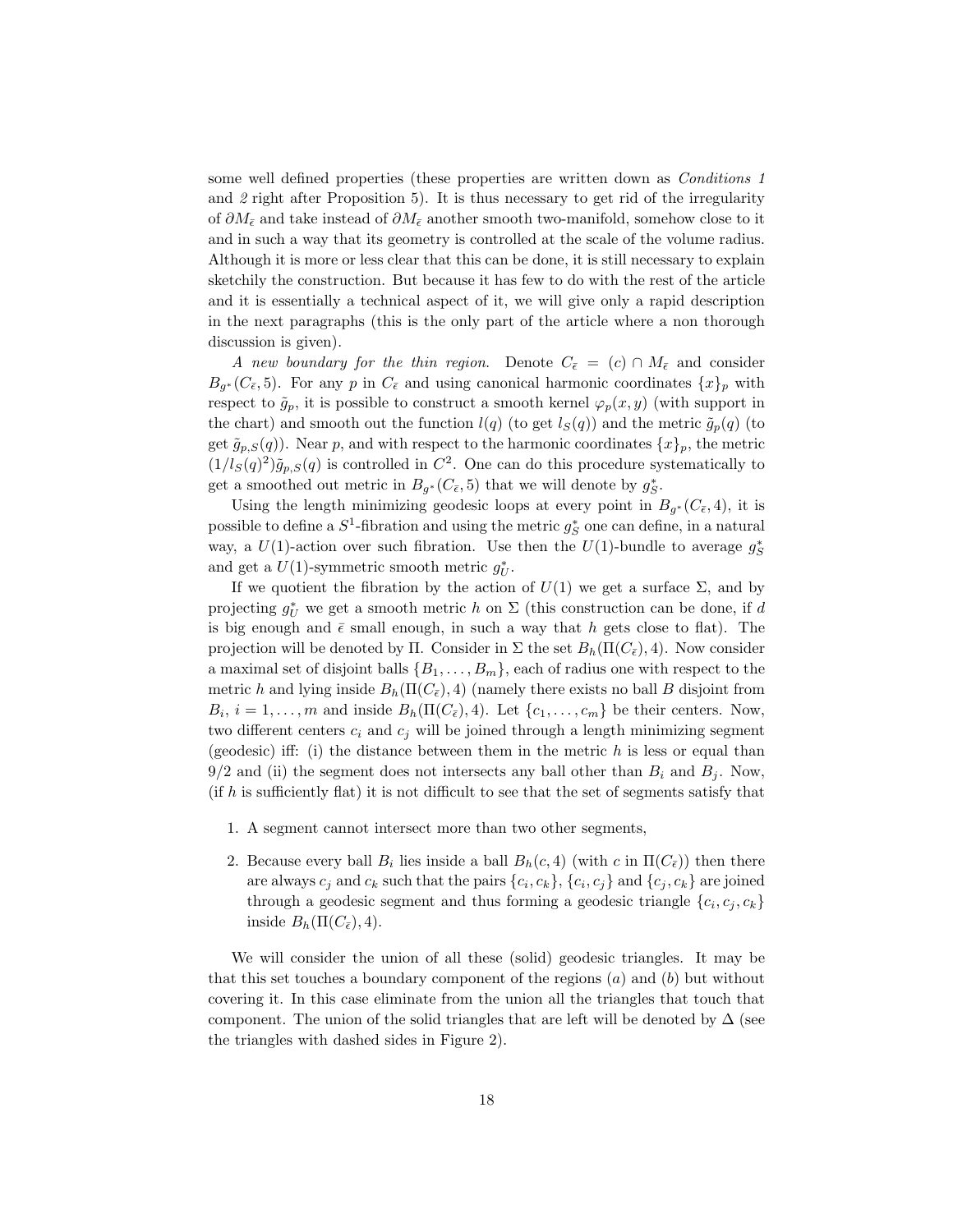

Figure 2: An illustration on how to modify the boundary of the thin region.

Note that if a point c in  $\Pi(C_{\bar{\epsilon}})$  has  $dist_h(p, \partial B_h(\Pi(C_{\bar{\epsilon}}), 4)) \geq 8$  then  $B_h(c, 4) \subset$  $\Delta$ . This implies in particular that  $M_{\bar{\epsilon}/2} \subset \Delta \cup (a) \cup (b)$ .

Let  $c_i$  be a center that is in  $\partial \Delta$ . Let  $\alpha_i$  be a solid angle that is delimited by two segments (say  $s_{i_1}$  and  $s_{i_2}$ ).  $\alpha_i$  is bounded below by an angle not far from  $\pi/6$ . Now join the middle points of  $s_{i_1}$  and  $s_{i_2}$  by a smooth curve tangent to  $s_{i_1}$  and  $s_{i_2}$  at the their middle points and that rounds the vertex at  $c_i$  (see the bold curves in Figure 2). In this way we are modifying  $\partial \Delta$  to a set of smooth curves, each one with a curvature (with respect to  $h$ ) very much controlled. Eliminate all those curves that may lie inside one of the  $(a)$  or  $(b)$  regions. The pre-image under  $\Pi$ of the resulting set of curves is the new boundary of the thin region that we were looking for.

 $\Box$ 

Remark 2 It is now direct to check that the pseudo-cusps constructed in this way are isolated and have the following essential property. Suppose  $P$  is a pseudocusp enclosed by a torus  $T^2 = \partial P$ . Let p be a point in  $T^2$  and consider the metric  $\tilde{g}_p$ . Then there is an associated flat space  $(F_P, g_{F_P})$  and a diffeomorphism  $\varphi_P : B_{g_{F_P}}(Soul(F_P), d') \rightarrow P$  such that  $\|\varphi^*\tilde{g}_p - g_{F_P}\|_{H^2_{g_{F_p}}} \leq 2\epsilon$  where, most *importantly, d'*  $\sim d/2$ . In particular, according to the Remark 1, if the distance  $d/2$  is big enough (as we will assume) then the shortest loop based at any point in the boundary  $T^2$  is not contractible inside the pseudo-cusp and must wrap around the central fiber a non-zero number of times.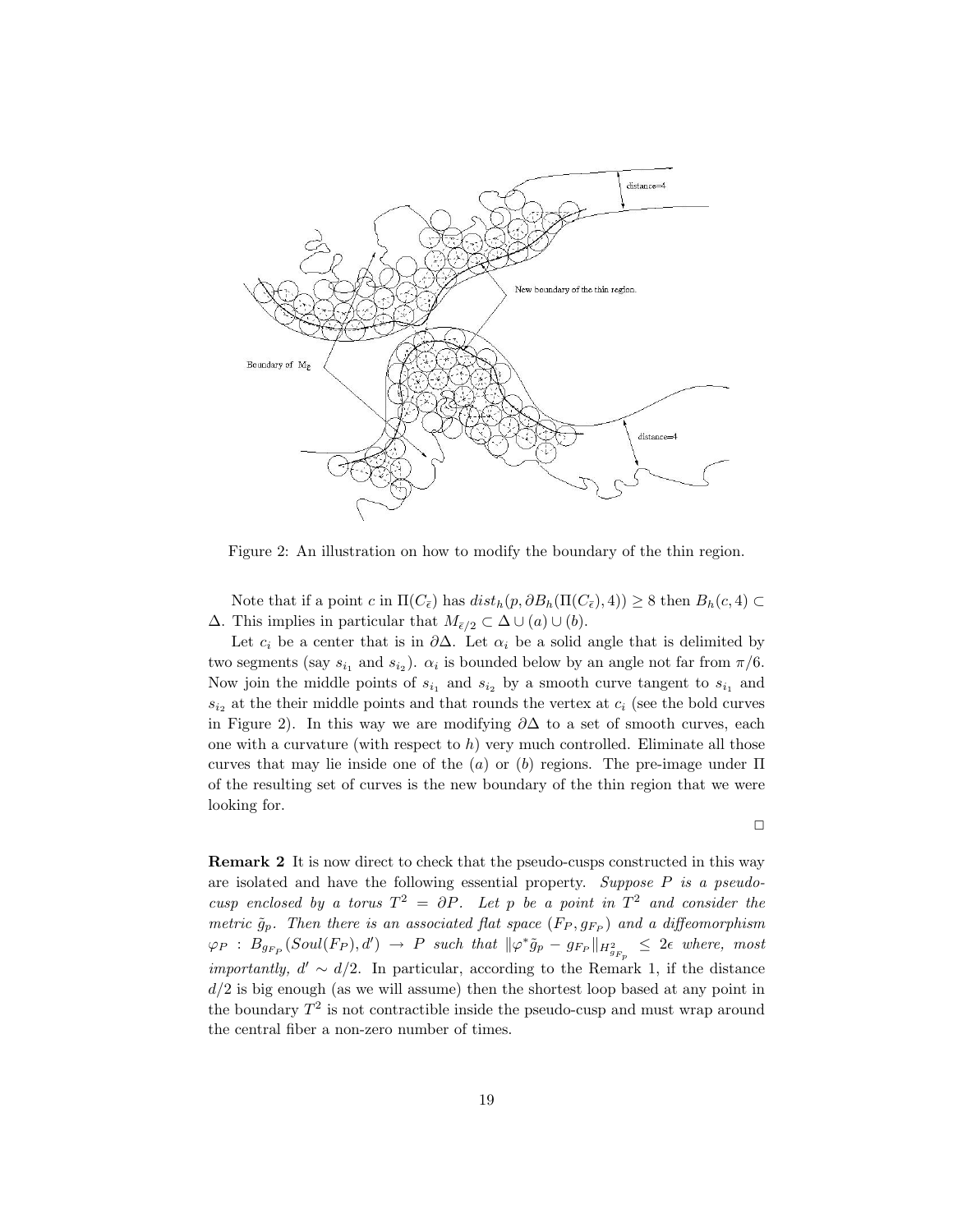## 2.3 Positive scalar curvature and the topological classification of the thin regions.

The next proposition explains the nature of the topology of  $M_{\bar{\epsilon}}$  (see Figure 3).

**Proposition 4** Let M be a compact three-manifold. Assume that  $||Ric||_{L_g^p} \leq \Lambda$ and that  $R \ge R_0 > 0$ . Then there are  $\bar{\epsilon}(\Lambda, R_0, \nu^{\delta}(o))$  and  $\bar{\epsilon}'(\Lambda, R_0, \nu^{\delta}(o))$ , with  $\bar{\epsilon}^{\prime} < \bar{\epsilon}$ , such that

- 1. If two elementary K-tori in  $M_{\bar{\epsilon}}$  can be joined through a curve that intersects them only once and that starts at one of them and ends in  $\partial M_{\bar{\epsilon}}$  then the two tori enclose a region diffeomorphic to  $T^2 \times [-1,1]$ .
- 2. An elementary K-torus in  $M_{\bar{\epsilon}'}$  cannot be joined through a curve that intersects it only once and which starts and ends at  $\partial M_{\bar{\epsilon}}$ .



Figure 3: An illustration of the three types of ends (Case 1,2, and 3 in Corollary 2) in a (hypothetical) limit where there is collapse with bounded curvature and  $R \ge R_0 > 0.$ 

A consequence of this Proposition we have the Corollary.

**Corollary 2** Let  $\overline{M}$  be a limit of a sequence of pointed spaces  $\{(M_i, g_i, o_i)\}$  such that for each i we have the uniform bounds  $R_{g_i} \ge R_0 > 0$ ,  $||Ric||_{g_i} \le \Lambda$  and  $\nu_{g_i}(o) \geq \nu_0 > 0$ . Then, with the same procedure as in Proposition 3, we can cut  $\bar{\dot{M}}_{\bar{\epsilon}'}$  along elementary tori such that each connected component with zero (global) volume radius is either,

1. A two-collapsed region foliated by K-torus.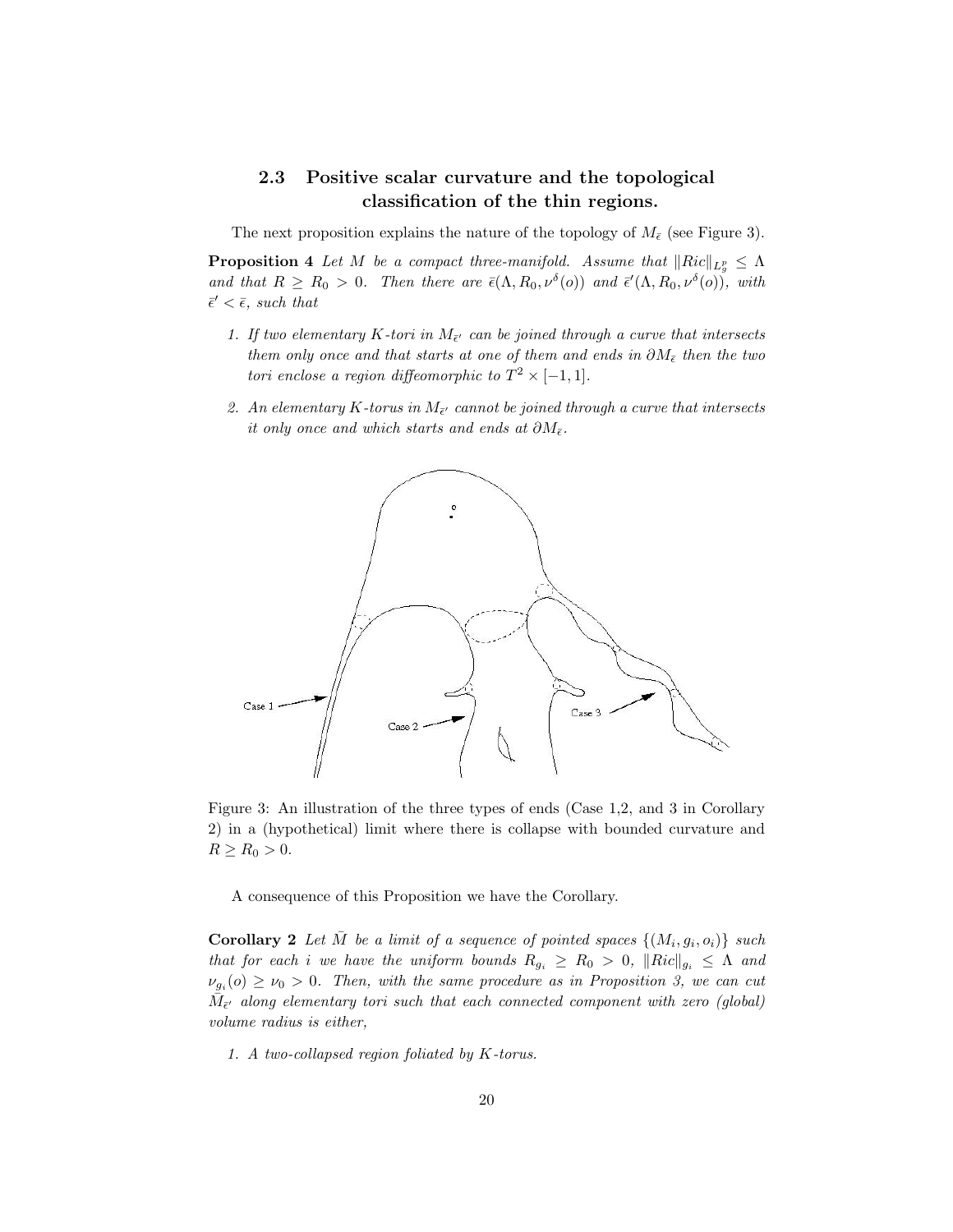- 2. A one-collapsed region, possibly containing pseudo-cusps and whose boundaries consist of K-tori or components of  $\partial M_{\bar{\epsilon}}$ .
- 3. A hybrid region, which alternates two-collapsed regions diffeomorphic to  $T^2 \times$  $[-1,1]$  (as in item 1) and one-collapsed regions also diffemorphic to  $T^2 \times$  $[-1, 1]$  which have K-tori at each one of their ends.

### Proof (of Corollary 2):

Note first that for each i, the decomposition of  $M_{i, \bar{\epsilon}'}$  is constructed by first defining  $M_{i,\bar{\epsilon}'}$  (in the same way as in  $M_{\bar{\epsilon}}$  was defined in Proposition 3) and then intersecting it with the elementary regions of the decomposition of  $M_{\bar{e}}$ . Consider the decomposition of  $\bar{M}_{\bar{\epsilon}}$  which is the limit of the decompositions of  $M_{i,\bar{\epsilon}}$ . The set of elementary K-tori of that decomposition is partitioned as follows: two tori are equivalent iff they can be joined to  $\partial \overline{M}_{\bar{\epsilon}}$  through a curve that intersects them only once. It is direct from Proposition 4 that this is actually an equivalence relation. Note that in each one of such classes, the curve that joins them (only once) gives them a natural order. Note too that according to Proposition 4 any elementary K-torus separates  $\bar{M}_{\bar{\epsilon}'}$  into two connected components. Now, if an equivalence class has an infinite number of elements then we have two possibilities: either (I) the set of consecutive tori in the class which enclose a region with  $\nu^{\delta} = 0$  is finite or (II) such set of pairs of tori is infinite. In case (I) we get finite number of ends of type as in *item 2* and one end of type as in *item 3*. In case (II) we get only an infinite number of ends of type as in item 2. Remove now the regions enclosed by the K-tori lying in everyone of the equivalence classes having an infinite number of elements and consider all the equivalence classes of K-tori (having a finite number of  $K$ -tori) which are left.

Given one of such classes consider the first of the tori (where the curve joining them starts), remove it and consider the component not containing the point  $\bar{o}$ . If it has  $\nu^{\delta} = 0$  then it is of type (b) or (c), possibly, in this last case, with components of type  $(a)$  (pseudo-cusps) (it cannot be only of type  $(a)$  otherwise it would not be  $\nu^{\delta} = 0$ ). If it is of type (b) then it defines an end as in *item 1*, if it is of type (c) (possibly with components of type  $(a)$ ) then it defines an end as in *item 2*. Remove now all these regions, namely all the regions enclosed by the K-tori. There may be still left some tori of the decomposition of  $\overline{M}_{\bar{\epsilon}'}$  which are not K-tori. Any connected component enclosed by them and not containing the point  $\{o\}$  which has  $\nu^{\delta} = 0$ cannot be or contain a  $(b)$ -region and therefore must define an end as in *item 2*.

 $\Box$ 

To Prove Proposition 4 we need to stablish first a fundamental topogical Lemma and a Proposition on the regularity of area minimizing (minimal) surfaces on manifolds where there is a priori control on the  $L_g^p$ -norm of Ricci.

Lemma 2 (Main topological Lemma) Let  $\Pi : M^* \to S^*$  be a  $S^1$ -fibration over a compact surface  $S^*$  with boundary consisting of the curves  $\{\ell_1, \ldots, \ell_m\}, m \geq 2$ (thus  $M^*$  has toric boundary). Consider a set of solid tori  $\{D_1, \ldots, D_n\}, n \leq m-2$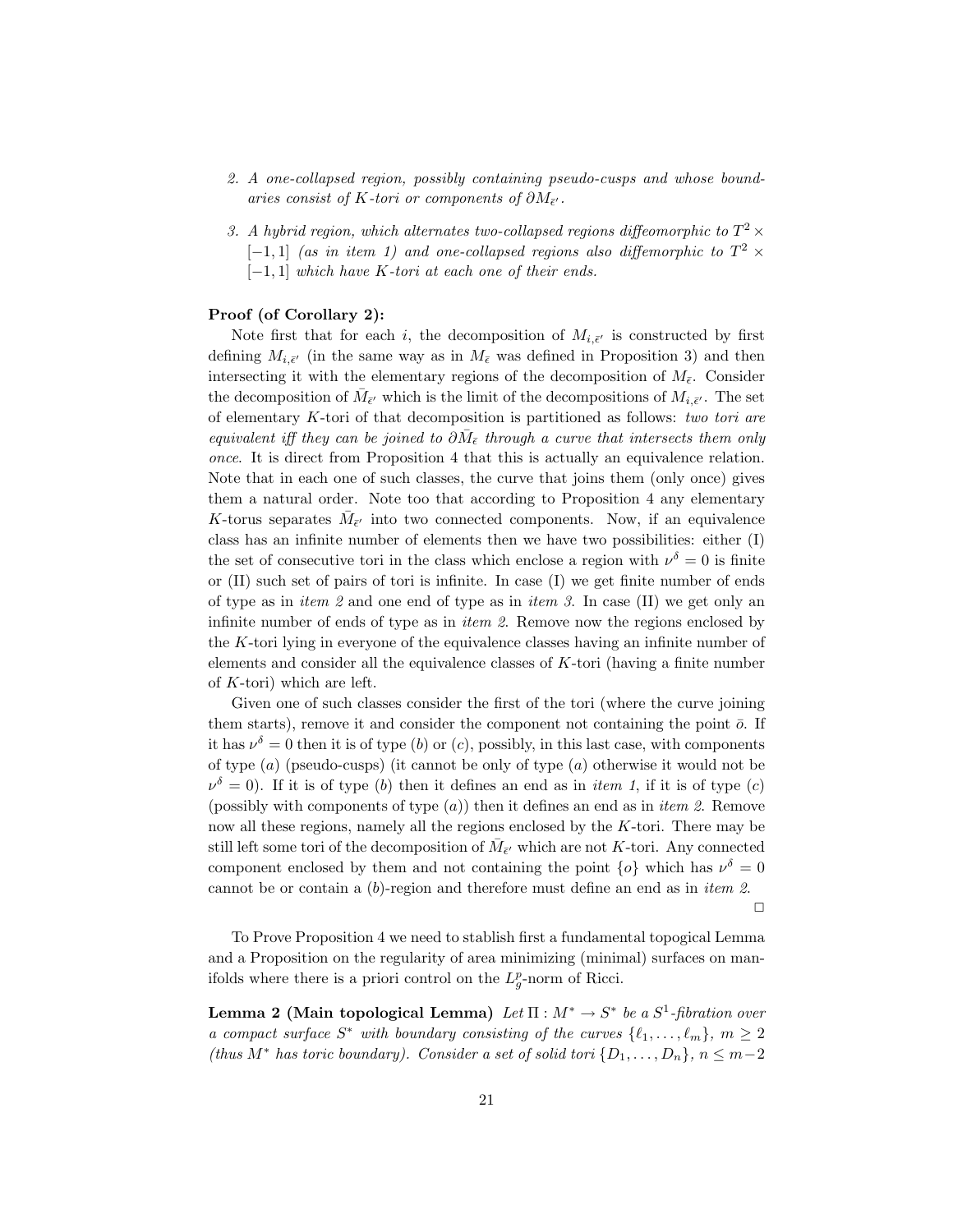$(D_i \sim D^2 \times S^1, i = 1, ..., n)$  and a set of homeomorphisms  $\varphi_i : \Pi^{-1}(\ell_i) \to \partial D_i, i =$  $1, \ldots, n$ , such that the  $S^1$  fibers in  $\Pi^{-1}(\ell_i)$  represent (under  $\varphi$ ) a non-trivial element in  $\pi_1(D_i)$ . Denote by M the manifold that follows under this indentification. Then,

- 1. For  $i = n + 1, \ldots, m$ , the inclusion  $i : \Pi^{-1}(\ell_i) \to M$  induces a one-to-one map in  $\pi_1$ .
- 2. Any embedded two-sphere in M bounds a three-ball.
- 3. And embedded projective two-space lies in a three-ball.
- 4. Let N be an oriented three-manifold made out of a collection of manifolds  ${M_1, \ldots, M_i}$  of the type considered in item 1, by identifying some of the boundaries of the  $M_i$  by toral automorphisms. We will assume  $\partial N$  has at least two connected components. Let  $T^2$  be one of the components of  $\partial M_i$  for some  $i = 1, \ldots, j$ . Then the inclusion  $i : T^2 \to N$  induces a one-to one map in  $\pi_1$ .

### Proof:

*Item 1*. Let  $\ell$  be a non-trivial loop in  $\Pi^{-1}(\ell_i)$  where  $i \in \{n+1,\ldots,m\}$ . Let  $\varphi : D^2 \to M$  be such that  $\varphi : \partial D^2 \to \ell$  homeomorphically. Deform  $\varphi$  if necessary to intersect  $\partial M^*$  transversely. Then,  $\varphi^{-1}(\partial M^*)$  is a set of closed curves in  $D^2$ . Consider the set of those curves  $C_1, \ldots, C_k$  that are not enclosed by any other curve except  $\partial D^2$ . The region that  $\partial D^2, C_1, \ldots, C_k$  enclose in  $D^2$  is mapped into  $S^*$ . By collapsing every component of  $\partial S^*$  except  $\ell_i$  into a point we get a map from  $D^2$ into a compact surface with a connected boundary and such that its image avoids at least one point (we can always make this because  $n \leq m - 2$ ). This image is always retractable (in the quotient  $S^*/\sim$  of  $S^*$ ) into  $\ell_i$ . This already shows that the curve  $\Pi(\partial D^2)$  has to be retractable in  $\ell_i$ , and thus if a loop  $\ell$  in  $\varphi^{-1}(\ell_i)$  is contractible in  $M$  it must homotopic to the fiber  $S^1$ . We start below the proof that the fiber  $S^1$  is a non-trivial element in  $\pi_1(M)$ .

A usefull retracted space. Consider  $S^1 \times [-1,1]$ . Consider a g<sub>f</sub>-folded map f from  $S^1 \times \{-1\}$  into  $S^1$ . Now two points A and B in  $S^1 \times [-1,1]$  are identified if A and B belong to  $S^1 \times \{-1\}$  and have the same image under f. Denote such space by  $T_{g_f}$ . Now consider k of them  $T_{g_{f_1}}, \ldots, T_{g_{f_k}}$  and identify the boundaries  $S^1 \times \{1\}$  of each of them to each other in the natural way. We will call such space an  $R_{f_1,\,\ldots,f_n}$ -retracted space (or simply an R-retraction). Note that the curve  $S^1 \times \{1\}$ is non-contractible.

Consider now a domain  $\Pi^{-1}(\Omega)$  in M containing  $D_1, \ldots, D_n$  where  $\Omega$  is a domain in  $S^*/\sim$  homeomorphic to the open disc  $D^2$ . We claim that  $\Omega$  is retractable into an R-retracted space. To see this observe that the solid tori  $D_1, \ldots, D_n$  can be seen as topological spaces in the following way. Let  $\ell$  be a closed geodesic in the torus  $\partial D_i$  homotopic to the  $S^1$  fiber in  $\Pi^{-1}(\ell_i)$ . By parallel translation we can foliate  $\partial D_i$  by closed geodesics isotopic to each other, and by contracting them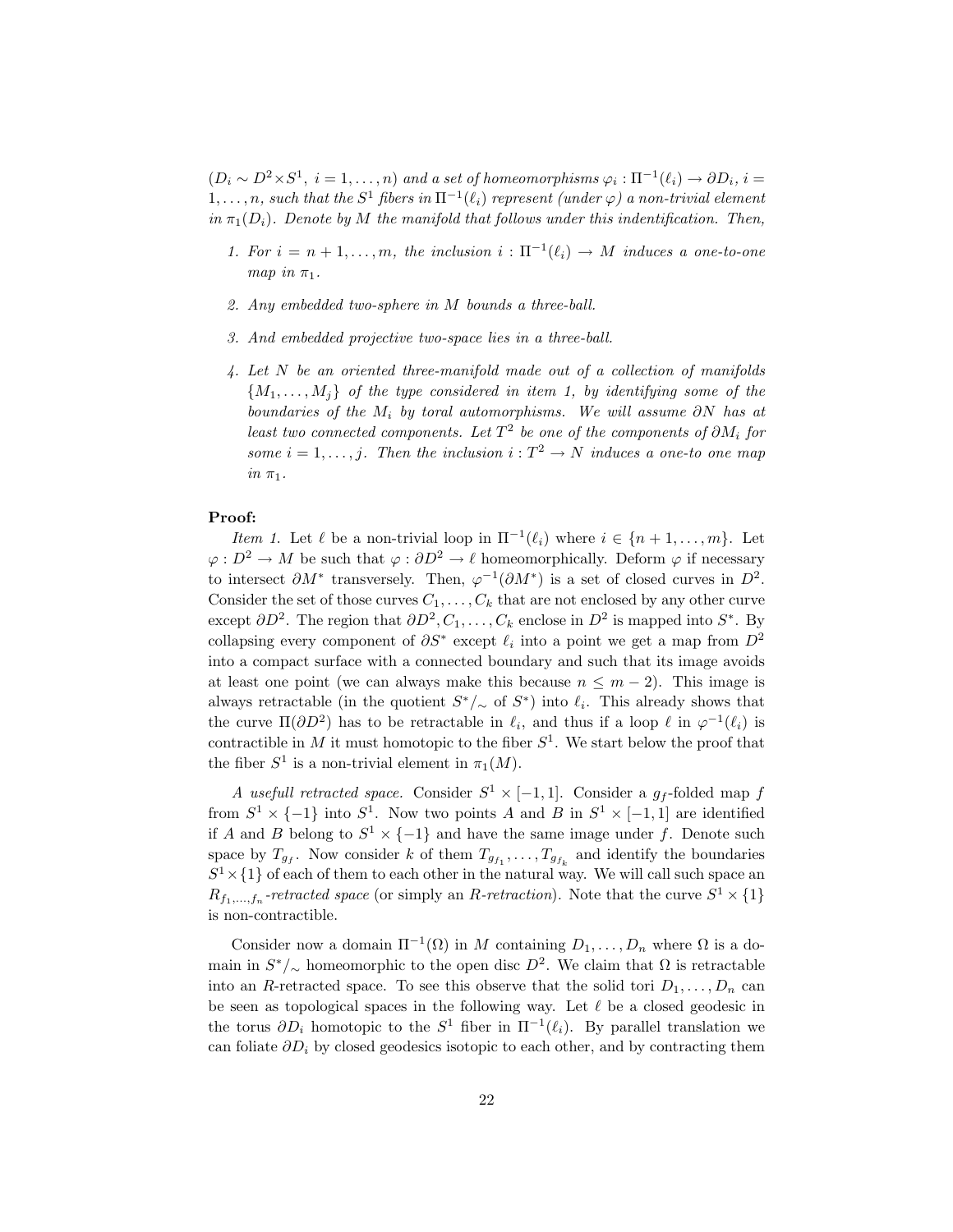towards the central fiber  $((x, y, z) \rightarrow (\lambda x, \lambda y, z), \lambda < 1)$  {o}  $\times S^1$  (o is the center of  $(D^2)$  we get a foliation of  $D_i \setminus (\{o\} \times S^1)$  by curves which are closed geodesic of the tori lying at a constant distance from the central fiber. Note that any two of such curves, one of which is a contraction towards the central fiber of the other, have the same projection into the central fiber  $\{o\} \times S^1$ . Thus we can think  $D_i \setminus (\{o\} \times S^1)$ as  $[-1,0) \times \partial D_i$ . If we add a last slice  $\{0\} \times \partial D_i$  to  $[-1,0) \times \partial D_i$  then we can think the solid torus  $D_i$  as  $[-1, 0] \times \partial D_i/\sim$  where two points are identified iff they belong to  $\{0\} \times \partial D_i$  and they have the same projection (as points in  $\partial D_i$ ) into the central fiber  $\{o\} \times S^1$ . It is now direct that each solid torus  $D_i$  is retractable into a  $T_{g_{f_i}}$  space where  $g_{f_i}$  is the number of times the  $S^1$  fiber of  $\partial D_i$  in M wraps into the central fiber of the solid torus  $\{o\} \times S^1$ . Therefore  $\Pi^{-1}(\Omega)$  retracts into an R-retracted space.

Consider now a map  $\varphi : D^2 \to M$  such that  $\varphi(\partial D^2)$  is homotopic in  $\Pi^{-1}(\ell_i)$ to the fiber  $S^1$ . Then, as we proved above,  $\Omega = \Pi(\varphi(Int(D^2)))$  is homeomorphic to an open disc in  $S^*/\sim \Pi^{-1}(\Omega)$  is retractable into a R-retractable space with the fiber  $S^1$  retracted into a non-trivial element of the  $\pi_1$  of the retracted space, which is a contradiction. This finishes item 1.

*Item (2).* Consider an embedding  $\varphi : S^2 \to M$ . Denote the central fibers of the solid tori  $D_1, \ldots, D_n$  by  $C_1, \ldots, C_n$ .

By deforming  $\varphi$  if necessary assume that  $\varphi(S^2)$  intersects the central fibers transversely. Let  $\{o\}$  be a point in  $S^2$  whose image under  $\varphi$  does not lie in any of the central fibers. Let  $\mathcal{L}_0$  denote the constant map from  $S^1$  into  $\{o\}$ . Now find and embedded curve  $\mathcal{L}_1$  in  $S^2$  based at  $\{o\}$  such that it encloses (in one of the components that it separates in  $S^2$ ) the points  $\varphi^{-1}(C_1)$  but not (in the same component) the points  $\varphi^{-1}(C_i)$ ,  $i = 2, ..., n$ . Denote such component by  $[\mathcal{L}_0, \mathcal{L}_1]$ . In  $S^2 \setminus [\mathcal{L}_0, \mathcal{L}_1]$  consider an embedded curve, based at  $\{o\}$  such that it encloses (in one of the components that it separates) in  $S^2 \setminus [\mathcal{L}_0, \mathcal{L}_1]$  the points  $\varphi^{-1}(C_2)$  but not (in the same component) the points  $\varphi^{-1}(C_i)$ ,  $i = 3, ..., n$ . Proceed like this to find a set of curves  $\{\mathcal{L}_0, \ldots, \mathcal{L}_1\}$  based at  $\{o\}$  and such that the region  $[\mathcal{L}_{i-1}, \mathcal{L}_i]$ contains the points  $\varphi^{-1}(C_i)$  but not the points  $\varphi^{-1}(C_j)$ ,  $i \neq j$ . One can take the last curve  $\mathcal{L}_n$  not an embedded curve but actually the constant curve  $\{o\}$ .

The image of  $[\mathcal{L}_0,\mathcal{L}_1]$  lies in a region in M: (i) containing  $C_1$ , but not containing  $C_i$ ,  $i = 2, \ldots, n$ , (ii) not containing the image of  $[\mathcal{L}_1, \mathcal{L}_n)$ , and (iii) topologically a solid torus. By passing to the universal cover of that region we deduce that there is an isotopy

$$
\bar{\varphi}_1: S^2 \times [0, \frac{1}{n}] \to M
$$

with  $\bar{\varphi}_1(p,t) = \varphi(p)$  if  $p \in [\mathcal{L}_1, \mathcal{L}_n)$ ,  $\bar{\varphi}_1([\mathcal{L}_0, \mathcal{L}_1) \times \{1/n\}) \cap C_1 = \emptyset$  and  $\bar{\varphi}_1(\mathcal{L}_1 \times$  $\{1/n\}$  contractible in  $M \setminus (C_1 \cup \ldots \cup C_n)$ . Similarly, the image of  $[\mathcal{L}_1, \mathcal{L}_2)$  under  $\varphi$  lies in a region in M: (i) containing  $C_2$ , but not containing  $C_i$ ,  $i \neq 2$ , (ii) not containg  $\bar{\varphi}_1([\mathcal{L}_0,\mathcal{L}_1) \cup [\mathcal{L}_2,\mathcal{L}_n) \times \{1/n\}\)$ , (iii) topologically the solid torus. By passing to the universal cover of that region we deduce that there is an isotopy

$$
\bar{\varphi}_2:S^2\times[\frac{1}{n},\frac{2}{n}]\to M
$$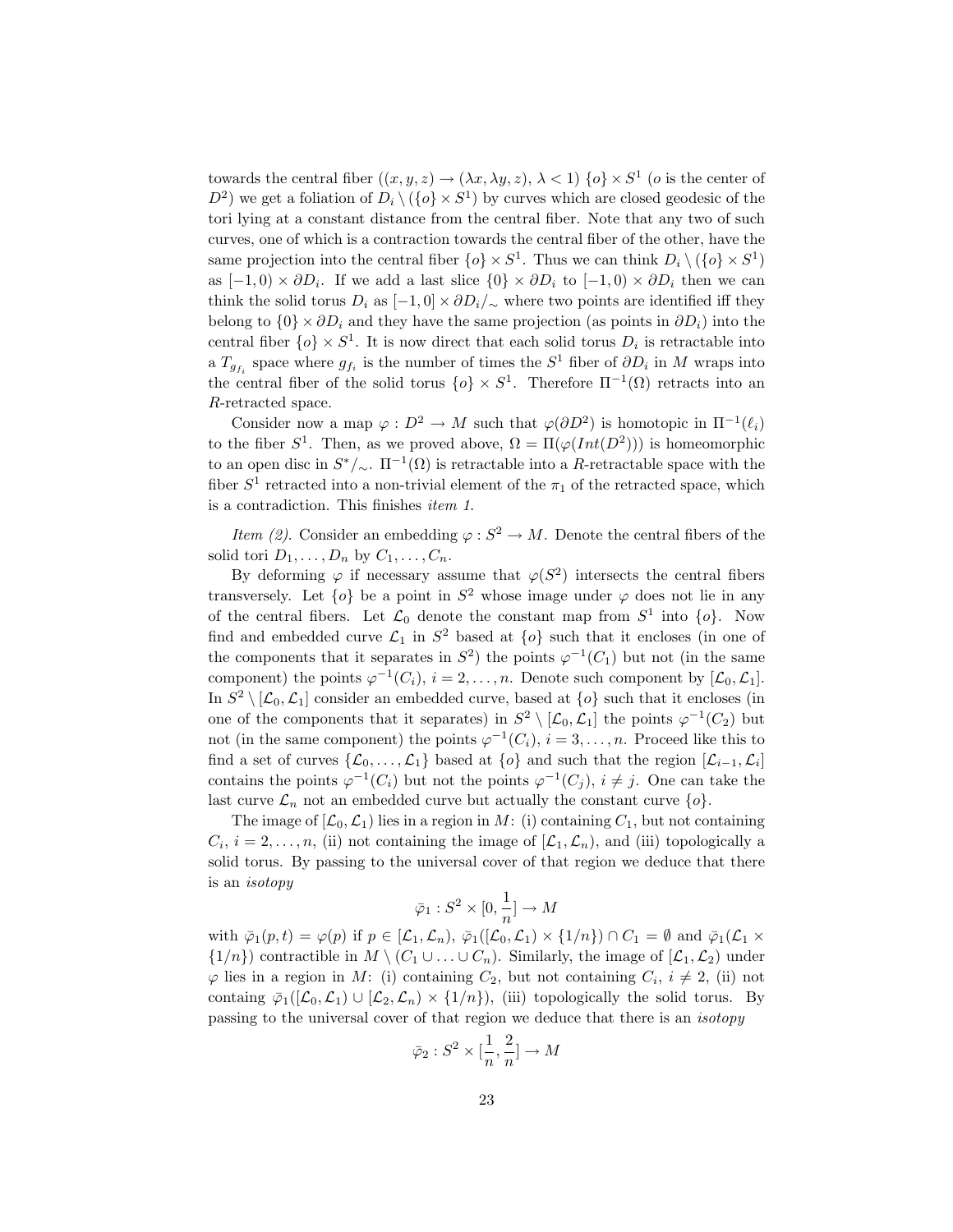such that  $\bar{\varphi}_2(p,t) = \bar{\varphi}_1(p,1/n)$  if  $p \in [L_0, L_1) \cup [L_2, L_n), \bar{\varphi}_2([L_1, L_2] \times \{2/n\}) \cap C_2 =$  $\emptyset$  and  $\overline{\varphi}_2(\mathcal{L}_2 \times \{2/n\})$  contractible in  $M \setminus (C_1 \cup \ldots \cup C_n)$ . Continuing in this way we get an isotopy  $\bar{\varphi}_n : S^2 \times [0,1] \to M$  such that  $\bar{\varphi}_n(S^2 \times \{1\}) \cap (C_1 \cup \ldots C_n) = \emptyset$  and such that  $\bar{\varphi}_n(S^2 \times \{1\})$  is contained in a region topologically  $D^2 \times S^1$ . It follows that  $\bar{\varphi}_n(S^2 \times \{1\})$  must enclose a ball in M (pass to the universal cover of the region homemorphic to  $D^2 \times S^1$  and contract in the vertical direction).

*Item 3.* Let  $\varphi : P^2 \to M$  be an embedding form the two-projective space  $P<sup>2</sup>$  into M. The proof of this item follows the same idea as the proof of the previous item. The procedure differs in the fact that now we enclose the points  $\varphi^{-1}(C_i), i = 1, \ldots, n$  by a set of closed curves  $\{\xi_1, \ldots, \xi_j\}$  based at a same point  ${o}$  whose image under  $\varphi$  does not lie in any of the central fibers. Note that there are closed curves in  $P<sup>2</sup>$  which do not separate it into two connected components. The curves  $\xi_i$  are chosen in such a way that they do separate  $P^2$  into two connected components and one of them, the one containing  $\varphi^{-1}(C_i)$  but not  $\varphi^{-1}(C_h)$ ,  $h \neq i$ , is homeomorphic to the two dimensional disc. Following now the same procedure as in item 2 we can find an isotopy

$$
\bar{\varphi}: P^2 \times [0,1] \to M
$$

with  $\bar{\varphi}(p,0) = \varphi(p)$  and  $\bar{\varphi}(P^2 \times \{1\}) \cap (C_1 \cup ... \cup C_n) = \emptyset$ . The claim follows.

Item 4 Let  $i: T^2 \to N$  be the inclusion as in the statement of item 4. Let  $\ell$ be a non-trivial (in  $\pi_1(T^2)$ ) closed curve and consider a map  $\varphi : D^2 \to N$  such that  $\varphi : \partial D^2 \to \ell$  homeomorphically. Deform  $\varphi$  if necessary to have its image intersecting  $\partial M_i$ ,  $i = 1, ..., j$  transversely. Consider the closed curves  $\varphi^{-1}(\partial M_i)$ ,  $i = 1, \ldots, j$  in  $D^2$ . From them pick one that does not enclose any other of these curves. Observe that the image under  $\varphi$  of the region enclosed by it lies in one and only one of the pieces  $M_i$ , say  $M_f$ . By *item 1* one can deform  $\varphi$  in such a way that the image of a small neighborhood of the region (not touching the other curves) does not intersects  $M_f$ . Continue like this until getting a map from  $D^2$  into N whose image lies in only one of the pieces  $M_i$  and apply *item 1*.

 $\Box$ 

We need to understand now the regularity of area minimizing minimal surfaces inside the thin regions. Standard regularity [11] results do not apply directly as we are assuming only control in  $||Ric||_{L_g^p}$ . However enough information can be obtained through a standard blow up procedure. We begin with a preliminary definition. Let  $\{x\}$  be a canonical harmonic chart (see Conditions 5 and 6 given in the introduction), then the  $W(\alpha)$ -set of  $\{x\}$  is defined as the set of  $\{x, y, z\}$  for which  $z/(\sqrt{x^2+y^2} \leq \alpha \ (\alpha > 0)$ . The  $\alpha$ -Lipschitz radius at a point p in a minimal surface S embedded in M (to be denoted by  $L^{\alpha}(p)$ ) is defined as the supremum of the radius less than the harmonic radius  $r_h(p)$  of the manifold M at the point p and such that there is a canonic harmonic coordinate chart for which the connected component of  $S \cap B(p, r)$  containing p lies in  $B(p, r) \cap W(\alpha)$ .

**Proposition 5** Let N be a compact three-manifold with  $\|Ric\|_{L_g^p} \leq \Lambda$ . Let S be a embedded compact minimal surfaces which is area minimizing in its isotopy class.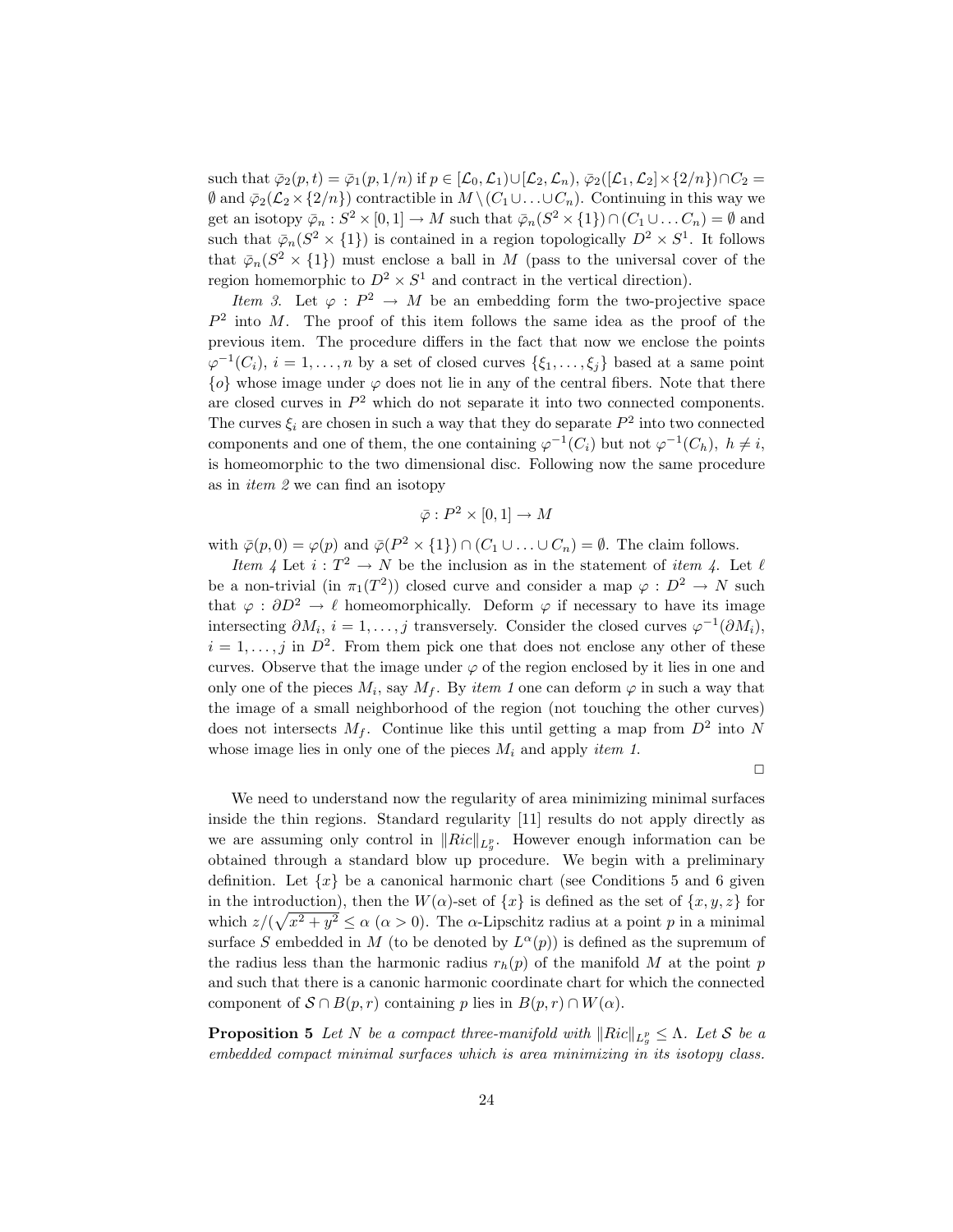Then there are  $\bar{\epsilon}(\Lambda,\delta,\alpha)$  and  $C(\Lambda,\delta,\alpha)$  such that  $L^{\alpha}(p)/\nu^{\delta}(p) \geq C$  for an p in S with  $\nu^{\delta}(p) \leq \bar{\epsilon}$ .

### Proof:

Assume on the contrary that there is a sequence  $\{(N_i, g_i), \mathcal{S}_i, p_i\}$ , such that

$$
L^{\alpha}(p_i)/r_h(p_i) \to 0,
$$

as  $i \to \infty$ . Blow up the metrics  $g_i$  by  $1/L^{\alpha}(p)^2$  and find a convergent sub-sequence of  $S_i$  into an immersed surface S in  $\mathbb{R}^3$  with  $L^{\alpha}(p) = 1$  where  $p = \lim p_i$ . Note that because each  $S_i$  is area minimizing in its isotopy class so is S at least for isotopies with compact support. The standard regularity theory  $[12]$  shows that S is smooth and stable. Schoen's intrinsic estimate [13] for the second fundamental form of stable surfaces show that  $S$  is flat and therefore a plane (note that  $S$ cannot be compact otherwise an shrinking homothety would decrease its area). This contradicts the fact that the  $\alpha$ -Lipschitz radius is one at p.

 $\Box$ 

In practice we will need the estimates in Proposition 5 but for manifolds with boundary. These manifolds will be, in fact, regions  $N$  of the manifold  $M$  where the metric h that we will consider on N is, near  $\partial N$ , a suitable deformation of the metric g. Let us consider now the metric properties that we will require of  $(N, h)$ . Consider the metrics  $\tilde{h}(q) = (1/\nu^{\delta}(p))^2 h(q)$  and  $h^*(p) = (1/\nu^{\delta}(p))^2 h(p)$  (note the evaluations). We will assume that

1. (Condition 1) For every p in the 1-neighborhood of  $\partial N$ , with respect to the metric  $h^*$ , we have

$$
||Ric_{h_p}||_{C_{\tilde{h}_p}^0(B_{\tilde{h}_p}(p,1))}^2 + ||\nabla^{\tilde{h}_p} Ric_{h_p}||_{C_{\tilde{h}_p}^0(B_{h^*}(p,1))}^2 \leq \Lambda_1.
$$
 (7)

2. (Condition 2) For every  $r \in [0, 1/3]$  the set  $\partial B_{h^*}(\partial N, r)$  is mean convex.

Under this assumptions we can follow the same argument as in Proposition 5 to prove that, given  $\alpha > 0$  then for any minimal surface  $S \subset N$  which is area minimizing in its isotopy class, there exist  $\epsilon(\Lambda, \Lambda_1, \delta, \alpha)$  and  $C(\Lambda, \Lambda_1, \delta, \alpha)$  such that  $L^{\alpha}(p)/\nu^{\delta}(p) \geq C$  for any p in S with  $\nu^{\delta}(p) \leq \epsilon$ .

**Remark 3** Let  $S \subset N$  be a manifold and minimal surface as considered above. Then there is  $A_0(\bar{\epsilon})$  such that for any p in S with  $\nu^{\delta}(p) \leq \bar{\epsilon}$  then  $Area(S) \geq$  $A_0(\nu^{\delta}(p))^2$ .

Later in the article we will deal with stable minimal tubes  $({\sim S^1} \times [-1,1])$  which are surfaces with boundary. Therefore we need to get similar Lipschitz estimates as in Proposition 5 but for these type of surfaces. The particular properties that the stable minimal tubes will have will be subordinated to their construction. Therefore let us explain first the construction that will give us the stable minimal surfaces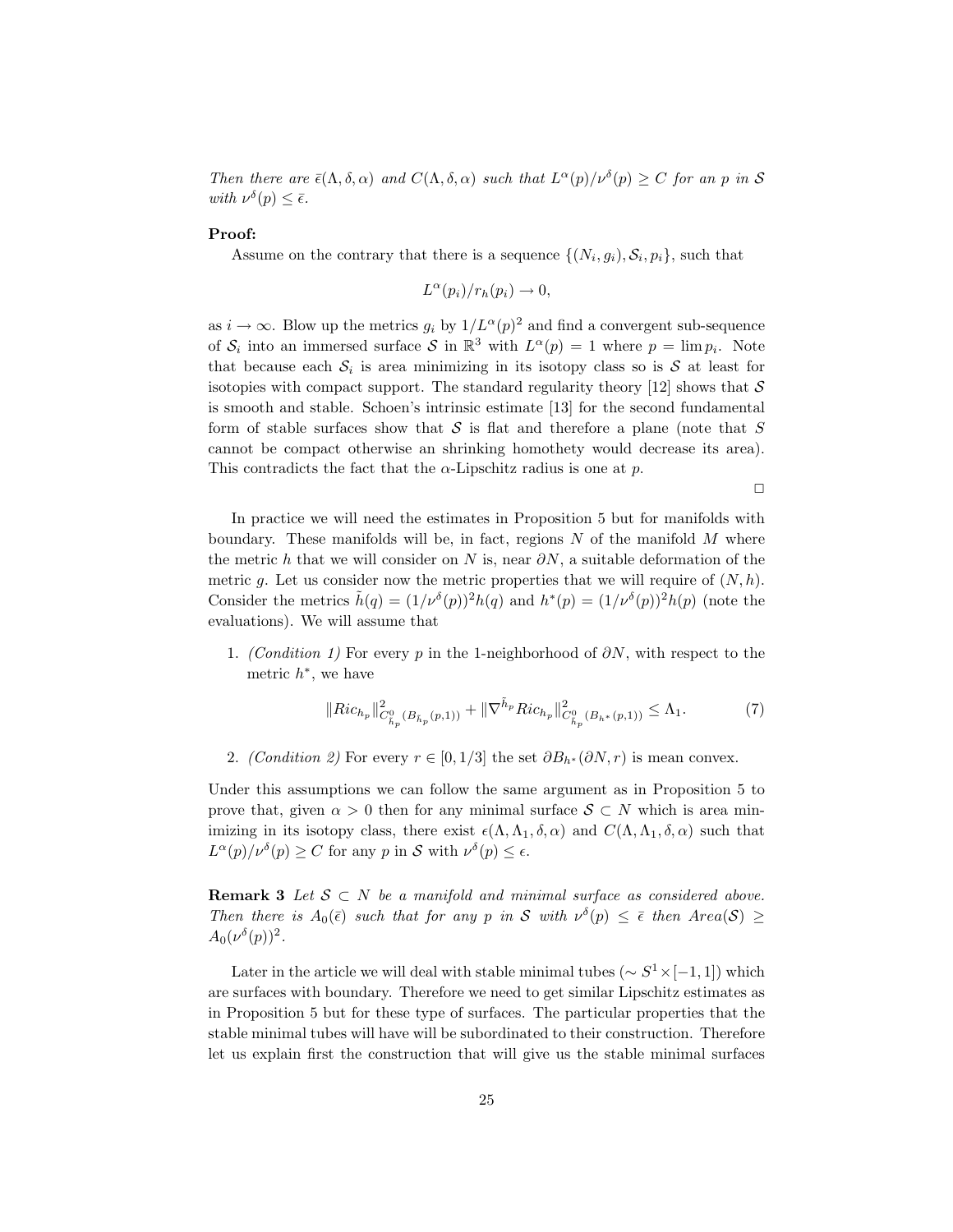with boundary and after that let us explain how to obtain the required Lipschitz estimates. Let  $(N, h)$  be a three-manifold with boundary with the properties 1 and 2 above. Assume that we have  $B_1$  and  $B_2$  two different components of  $\partial N$ . Let also  $C_1$  and  $C_2$  be two embedded closed curves in  $B_1$  and  $B_2$  respectively which are not null homotopic in N and which can be joined by an embedded tube  $S^1 \times [-1,1]$ .

It is well know that the free boundary Plateau problem can be solved in the class of all embedded tubes joining  $C_1$  to  $C_2$  (if, as we assumed,  $C_1$  and  $C_2$  are not null homotopic inside N, see  $[14]^{6}$  Theorem 1). Let S be one of such embedded stable minimal surfaces. The condition 1 above for the metric h together with standard estimates for the second fundamental form for stable surfaces show that if  $p$  is a point in S at a distance between  $1/3$  and  $2/3$  from  $\partial N$  with respect to the metric  $h^*$ , then the norm of the second fundamental form H of S at p and with respect to the metric  $\tilde{h}_p$  is bounded above by a numeric constant. These estimates for the second fundamental form on  $B_{h^*}(\partial N, 2/3) \setminus B_{h^*}(\partial N, 1/3)$  give already Lipschitz estimates inside this region. Once these Lipschitz estimates are guaranteed one gets Lipschitz estimates by just reproducing the same argument as in Proposition 5 but to the region  $N \setminus B_{h^*}(\partial N, 1/2)$ . Thus one gets

**Proposition 6** Let  $(N, h)$  be a three-manifold with boundary. Assume that  $(N, h)$ satisfy conditions 1 and 2 above. Assume that  $||Ric||_{L_g^p} \leq \Lambda$ . Let S be a minimal surface in N which is area minimizing in its isotopy class and with  $\partial S \subset \partial N$ . Then for any  $\alpha > 0$  there are  $\bar{\epsilon}(\Lambda_1, \Lambda, \alpha, \delta) > 0$  and  $C(\Lambda, \Lambda_1, \alpha, \delta) > 0$  such that for any p in  $S \cap (N \setminus B_{h^*}(\partial N, 1/2))$  and with  $\nu^{\delta}(p) \leq \overline{\epsilon}$  it is  $L^{\alpha}(p)/\nu^{\delta}(p) \geq C$ .

**Remark 4** Let S be a surface as in the Proposition above. Then, there are  $A_0(\bar{\epsilon})$ such that for any p in  $S \cap (N \setminus B_{h^*}(\partial N, 1/2))$  with  $\nu^{\delta}(p) \leq \overline{\epsilon}$  it is  $Area(S) \geq$  $A_0(\nu^{\delta}(p))^2$ .

### Proof (of Proposition 4):

Assume that  $\bar{\epsilon}(\Lambda,\alpha)$  has been chosen to satisfy Proposition 5 and less than the  $\bar{\epsilon}$  that was fixed before. Let  $\bar{\epsilon}'$  be such that any K-torus in  $M_{\bar{\epsilon}'}$  has area less than  $(A_0\bar{\epsilon}^2)/2$ . Consider two elementary tori  $T_1^2$  and  $T_2^2$  in  $M_{\bar{\epsilon}'}$  that are joined by a curve starting at  $T_1^2$  passing through  $T_2^2$  and ending at  $\partial M_{\bar{\epsilon}}$ , and, intersecting also the tori only once. Consider the connected region formed by all the elementary sectors touching the curve, denote it by  $R$ . The boundary of  $R$  consists of elementary tori some of which may be  $K$ -tori and some of which may be not (and therefore lying in the boundary of  $M_{\bar{\epsilon}}$ ).

We deform now the metric  $q$  at the boundary of the region. If a boundary component is a K-torus then deform it following Adjustment 3. If instead a boundary component is a component of  $\partial M_{\bar{\epsilon}}$  then we deform g to satisfy Conditions 1 and 2 (and therefore Remark 3.

Consider now the torus  $T_2^2$ . If it is isotopic to  $T_1^2$  there is nothing to prove. Thus we have to prove that it is impossible that  $T_2^2$  is not isotopic to  $T_1^2$ . We first note

 ${}^{6}$ In [14] the manifold N is assumed to be strictly convex, but this can be substituted by just mean convex.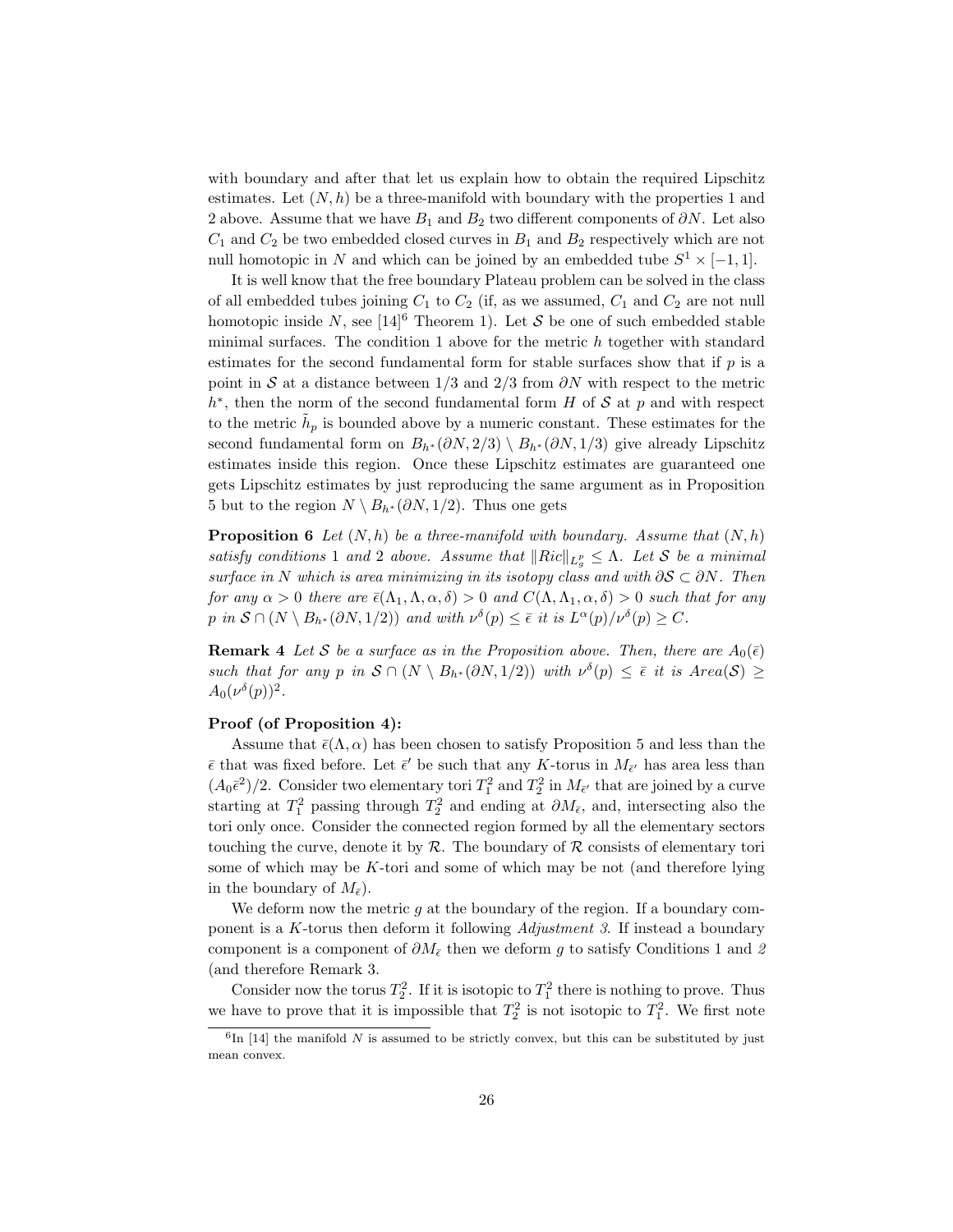that there is a positive lower bound for the areas of the surfaces isotopic to  $T_2^2$  in the region  $R$ . To see that we use a theorem due to Schoen and Yau [15] saying that if the inclusion  $i: T_2^2 \to \mathcal{R}$  induces a one-to-one homomorphism in  $\pi_1$  then there is a minimal surface which minimizes the area functional among all the maps from  $T^2$  in R inducing the same homomorphism in  $\pi_1$ . Thus one can take as the positive lower bound the area of such surface. Define  $\overline{A}$  the limit of  $A(T^2)$  where  $T^2$  varies in the set of all tori isotopic to  $T_2^2$ . Now, a theorem due to Meeks-Simon-Yau [16] shows that there is a finite set of (non-necessarily oriented) compact minimal surfaces  $\{\mathcal{S}_1,\ldots,\mathcal{S}_J\}$  with total area  $\bar{A}$  and multiplicities  $n_1,\ldots,n_J$ , which are the measure theoretical limit of an isotopy of S. We claim that  $J = 1$ ,  $n_1 = 1$  and that that the limit is isotopic to  $T_2^2$ . Indeed following [16], there is a sequence of  $\gamma$ -reductions  $\tilde{S}_k$   $\lt_{\gamma}$   $\tilde{S}_{k-1}$   $\lt_{\gamma}$  ...  $\lt_{\gamma}$   $T_2^2$  of  $T_2^2$  such that  $\tilde{S}_k$  is isotopic to  $n_1S_1 + \ldots + n_JS_J$ (see Remark (3.27) in [16]). Topologically, a  $\gamma$ -reduction of a surface S consists of excising a strip ( $\sim S^1 \times [0,1]$ ) and gluing back two discs (say  $D_1$  and  $D_2$ ) in such a way that these two discs, together with the strip, bound an open ball which does not intersects S. By Lemma 2 the inclusion  $i: T_2^2 \to M$  induces a one-to-one map in  $\pi_1$ , therefore one of the boundaries of the strip (there are two and are isotopic in  $S$ ) has to bound a disc (say D) in S. Now, D, together with the disc that among  $D_1$  or  $D_2$  has the same boundary as D, form a surface homeomorphic to the twosphere. By Lemma 2 such sphere bounds a three-ball. Thus a  $\gamma$ -reduction of a surface isotopic to  $T_2^2$  produces as an outcome a sphere and a torus, with the torus isotopic to  $T_2^2$ . Again by Lemma 2 the sphere must be isotopically contractible to a point and will not count in the limit.

On the other hand [16] the limit  $S_1 \sim T_2^2$  (where  $\sim$  here mean equivalence up to isotopy) is stable, but stable surfaces with genus greater than zero do not exist on manifolds with a positive lower bound on the scalar curvature. The proof of Proposition 4 would then be finished if we can show that  $S_1$  does not enters the region near the boundary of  $R$  where the metric was deformed. Note first that  $T_2^2$  is not isotopic to any of the K-torus not in  $\partial M_{\bar{\epsilon}}$  that may form part of the boundary of the region  $\mathcal{R}$ . If this were the case then such torus has to be  $T_1^2$  which we have assumed is not (note for that, that the curve joining  $T_1^2$ ,  $T_2^2$  and  $\partial M_{\bar{\epsilon}}$  intersects  $T_2^2$ only once, and therefore has intersection number one). Thus by Adjustment 3  $S_1$ cannot enter the region where the metric q was deformed near any  $K$ -torus in the boundary of R. If instead S gets close enough to  $\partial M_{\bar{\epsilon}}$  that it touches the region near  $\partial M_{\bar{\epsilon}}$  where g was modified, then according to Remark 3 the area of  $S_1$  would be greater than the area of  $T_2^2$  which is impossible.

 $\Box$ 

## 2.4 Stable minimal tubes and the final argument in the proof of Theorem 1.

We need one more result. What we shall show is that if one of the boundary curves of a stable minimal tube (joining two small curves, almost geodesic loops)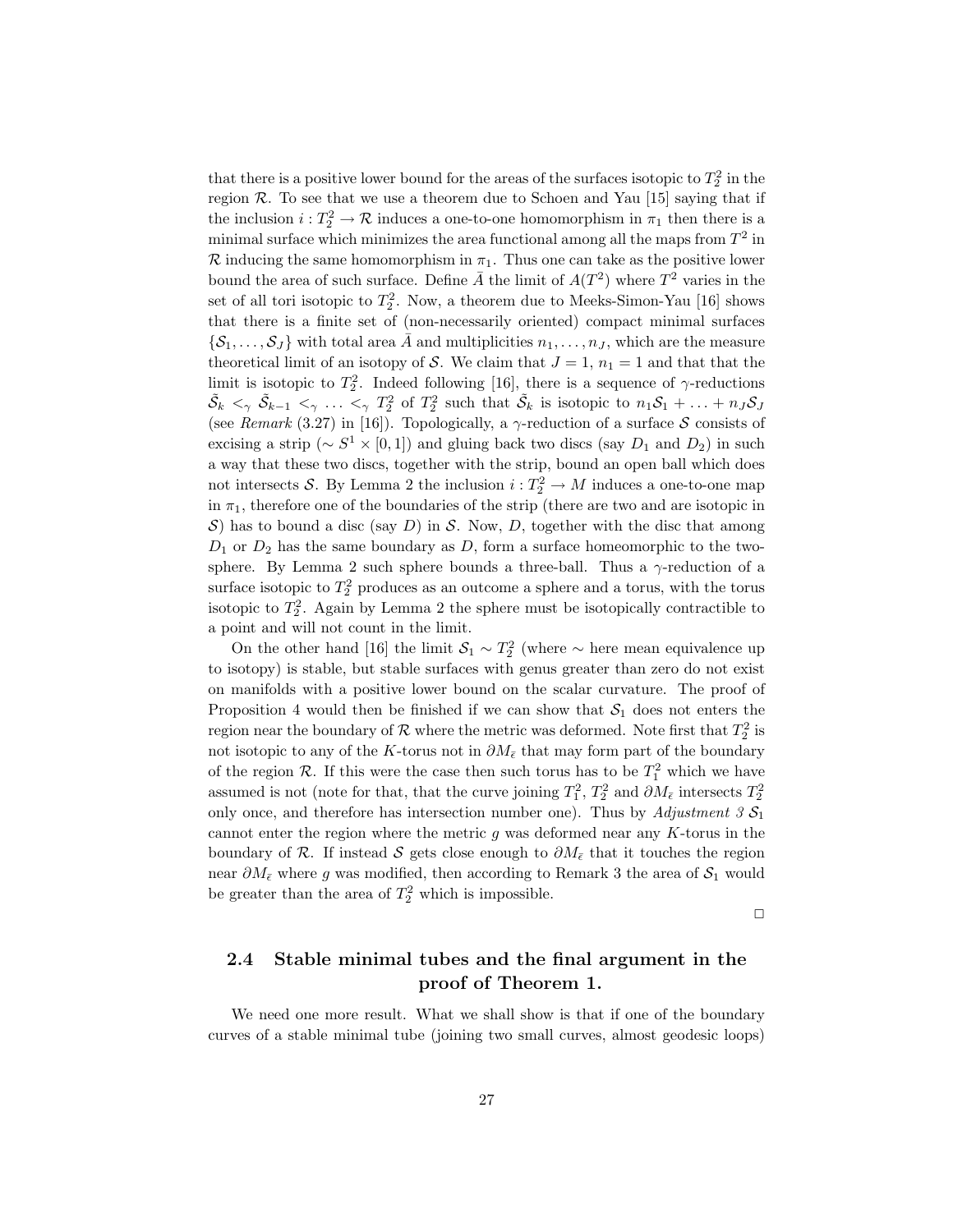is very collapsed an lies in a region which is essentially one-collapsed (Proposition 7) or two collapsed (Proposition 8), then (at the right scale) the tube is close to a flat tube. As mentioned in the introduction, this result is necessary in order to use size relations on stable minimal surfaces to prevent three-dimensional collapse.

In order to simplify notation let  $D(r) = B((0,0), r)$  in  $\mathbb{R}^2$ . On  $(\mathbb{R}^2 \setminus D(1)) \times S^1$ consider the coordinates  $(r, \theta, \phi)$  where  $(r, \theta)$  are polar coordinates in  $\mathbb{R}^2$  and  $\phi$  is the arc length in the factor  $S^1$ . Let  $l(\theta_0, r_0)$  be the ray  $l(\theta_0, r_o) = \{(t, \theta, \phi)/1 \le r \le$  $r_0, \theta = \theta_0, \phi = 0$ . On  $(\mathbb{R}^2 \setminus D(1)) \times S^1$  consider the metric  $g = r^2 d\theta^2 + dr^2 + f(r)^2 d\theta_1^2$ where  $f : [1, \infty) \to [1, 2]$  is such that  $f(r) = 1$  when  $r \ge 2$ ,  $f(1) = 2$ ,  $f'(1) = -4$ , f is decreasing and smooth. With this function f, the boundary  $(\partial D(1)) \times S^1$  has mean curvature equal to one in the outward direction. Consider now a minimal surface S given by the embedding  $\varphi : [1, \infty) \times S^1 \to (\mathbb{R}^2 \backslash D(1)) \times S^1$  with  $\varphi({1} \} \times S^1)$ a curve in  $(\partial D(1)) \times S^1$  and isotopic to the factor  $S^1$ . Suppose that S minimizes area among isotopies of compact support, i.e.: for every domain  $\Omega$  of compact closure and homotopy  $\overline{\varphi} : [0,1] \times [1,\infty) \times S^1 \to (\mathbb{R}^2 \setminus D(1)) \times S^1$  leaving  $\Omega^c \cap S$ invariant we have  $\Omega \cap \varphi(t, \mathcal{S}) \geq \Omega \cap \mathcal{S}$ . Under this setup we will prove below that outside  $(D(2) \setminus D(1)) \times S^1$ , S is the metric product of the ray  $l(\theta)$  and  $S^1$ .

**Proposition 7** The surface S considered in the paragraph above is the metric product of a ray  $l(\theta)$  and  $S^1$ .

### Proof:

We note first the following direct comparison. Let  $\mathcal S$  be an embedded surface isotopic to  $l(r, \theta) \times S^1$  in  $(D(r) \setminus D(1)) \times S^1$ , then  $Area(S) \leq Area(l(r, \theta) \times S^1)$ (just project S along  $\theta$  into  $l(r, \theta) \times S^1$ ). Another comparison we will use is this. Let C be an embedded curve in  $(\partial D(r)) \times S^1$  isotopic to  $S^1$  and consider the circle  $\{(r,0)\}\times S^1$ . These two curves enclose a region in  $(\partial D(r))\times S^1$  whose area is less than  $2\pi r$ . An important consequence of these two comparisons is the following. Let  $\varphi : [1, \infty) \times S^1$  be the embedding defining S. Consider the composition  $r \circ \varphi$  and a regular value  $r_0 > 2$ . Then  $(r \circ \varphi)^{-1}(r_0)$  consists of a set of closed curves in  $(1,\infty) \times S^1$  only one of which (say C) is isotopic to the factor  $S^1$  and is closest to  $\{1\} \times S^1$ . Consider the region  $\Gamma$  enclosed by it and  $\{1\} \times S^1$ , then  $Area(\varphi(\Gamma)) \leq Area(l(r_0) \times S^1) + 2\pi r_0 \leq 2(r_0 - 1) + r\pi r_0$ . It follows that the area of the projection of  $\varphi([1, r_0] \times S^1)$  into the  $(x, y)$ -plane has the same upper bound.

Indeed one can show that there is no curve in the region enclosed by C and  ${1} \times S<sup>1</sup>$ . To see this assume that there is another curve  $C<sub>1</sub>$  bounding a disc  $\tilde{\Delta}$ . If  $C_1$  encloses some other curves  $\{C_2, \ldots, C_J\}$  then consider the region  $\Delta$  enclosed by  $\{C_1, C_2, \ldots, C_J\}$ , if not consider the disc  $\tilde{\Delta}$ (=  $\Delta$ ). The region  $\Delta$  gets mapped into a piece of S in  $(\mathbb{R}^2 \setminus D(r_0)) \times S^1$ . We claim that such piece has area greater than the region  $\bar{\Delta}$  enclosed by  $\varphi(C_1)$  in  $(\partial D(r_0)) \times S^1$ . The claim follows from two facts: (i) the projection from  $\varphi(\Delta)$  into  $(\partial D(r_0)) \times S^1$  along radial geodesics (i.e. perpendicular to  $(\partial D(r_0)) \times S^1$ ) is area decreasing and that the projection of  $\varphi(\Delta)$  covers the full  $\overline{\Delta}$ , and (ii)  $\overline{\Delta}$  is isotopic to  $\varphi(\overline{\Delta})$  through an isotopy leaving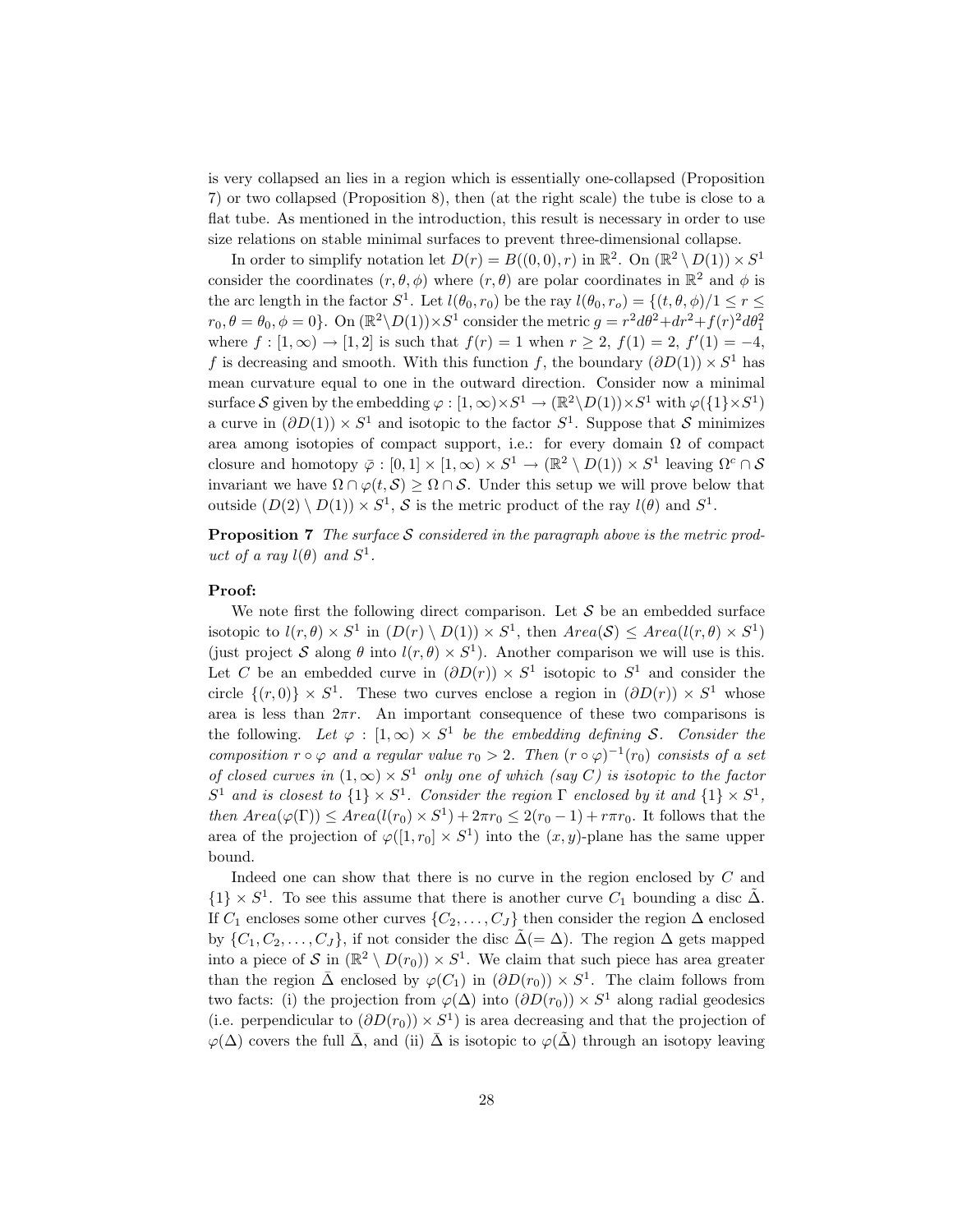invariant  $\varphi((1,\infty) \times S^1) \setminus \tilde{\Delta}$ . Thus there are no curves between C and  $\{1\} \times S^1$ . Denote the region enclosed by them as  $\Gamma_{r_0}$ .

For any  $n > 2$  consider a regular value  $r_0$  of  $r \circ \varphi$  in  $[n, n + 1]$  and consider the cover of  $(D(r_0) \setminus D(1)) \times S^1$  where the  $S^1$  factor has been unwrapped *n*-times. Denote it by  $U(n,r_0)$ . Consider the lift  $S_n$  of S and the lift  $\varphi(\Gamma_{r_0})_n$  of  $\varphi(\Gamma_{r_0})$ . From the observation above it follows that the area of the connected component of  $S_n \cap U(n,r_0)$  is less or equal than  $cn^2$  for some numeric c (i.e. quadratic growth). From standard estimates for the decay of the second fundamental form of  $S$  and the quadratic area growth shown before [11], it follows that the sequence of surfaces  $\{\varphi(\Gamma_{r_0})\}$  converges (as n diverges) on the scaled spaces  $\{U(n,r_0),(\frac{1}{n^2})g\}$  to a surface  $\mathcal{S}_{\infty}$  which is scale invariant and whose projection into the  $(x, y)$ -plane has at most linear (in  $r$ ) area growth<sup>7</sup>. It follows that the projection must be a set of lines thourgh the origin with measure zero (otherwise, as the projection is scale invariant, if it were not a set of lines with measure zero, it would have quadratic area growth). We do not get from here that the projection of  $\mathcal S$  is a single line as we want. To conclude that we observe that the projection of  $\varphi(\Gamma_{r_0}) \cap ((\partial D(r_0)) \times S^1)$  into the  $(x, y)$ -plane, as connected, is concentrating on a narrowing set of angles  $(\theta_n^1, \theta_n^2)$ (where  $\theta$  is the arc length of the projection of  $(\partial U(n, r_0))$  into the  $(x, y)$ -plane and in the metric  $(1/n^2)g$ . Following the same comparison as in the beginning, the surface  $\varphi(\Gamma_{r_0})$  must therefore be enclosed in the region between  $l(\theta_n^1) \times S^1$  and  $l(\theta_n^2) \times S^1$ . As  $|\theta_n^1 - \theta_n^2| \to 0$ , it follows that S must be as we claimed.

 $\Box$ 

The same argument also shows that

**Proposition 8** An embedded minimal surface  $\varphi : [0, \infty) \times S^1 \to T^2 \times [0, \infty)$ , with  $\varphi({0} \times S^1)$  an embedded and non-contractible curve in  $T^2 \times {0}$ , minimizing area among isotopic variations of compact support, must be the product of a geodesic loop (in the same isotopy class as the curve) in  $T^2$  and  $[0, \infty)$ .

We proceed now to close the argument by contradiction of the proof of Theorem 1.

### Proof (of Theorem 1):

Suppose that the claim of Theorem 1 is false and there is a pointed sequence  $\{(M_i, g_i, o_i)\}\text{ with } \nu^{\delta} \to 0, \nu_{g_i}^{\delta}(o_i) \geq \nu_0, \|Ric_{g_i}\|_{L_{g_i}^p} \leq \Lambda \text{ and } R_{g_i} \geq R_0 > 0. \text{ Extract}$ a limit space  $\{(\bar{M}, \bar{q}, \bar{o})\}$ . We are going to consider on it the ends that follow from Corollary 2.

If an end is of the type as in item 1 or item3 of Corollary 2 then proceed as follows. Pick a sequence  $\{T_i^2\}_{i=1}^{i=\infty}$  of K-tori in the end whose sizes go to zero, i.e. the length of its shortest geodesic loop goes to zero. Consider the region enclosed by  $T_1^2$  and  $T_n^2$  that we know is diffemorphic to  $T^2 \times [-1,1]$  and denote it by  $[T_1^2, T_n^2]$ .

Let  $\{p_n\}$  be a sequence of points in  $T_n^2$  and let  $\{(F_n, g_{F_n})\}$  be the sequence of associated spaces. We know there is no  $S^1$ -soul in  $F_n$  at a distance  $d/2$  from  $p_n$ 

<sup>7</sup>The limit surface may degenerate at the origin but this is not a problem.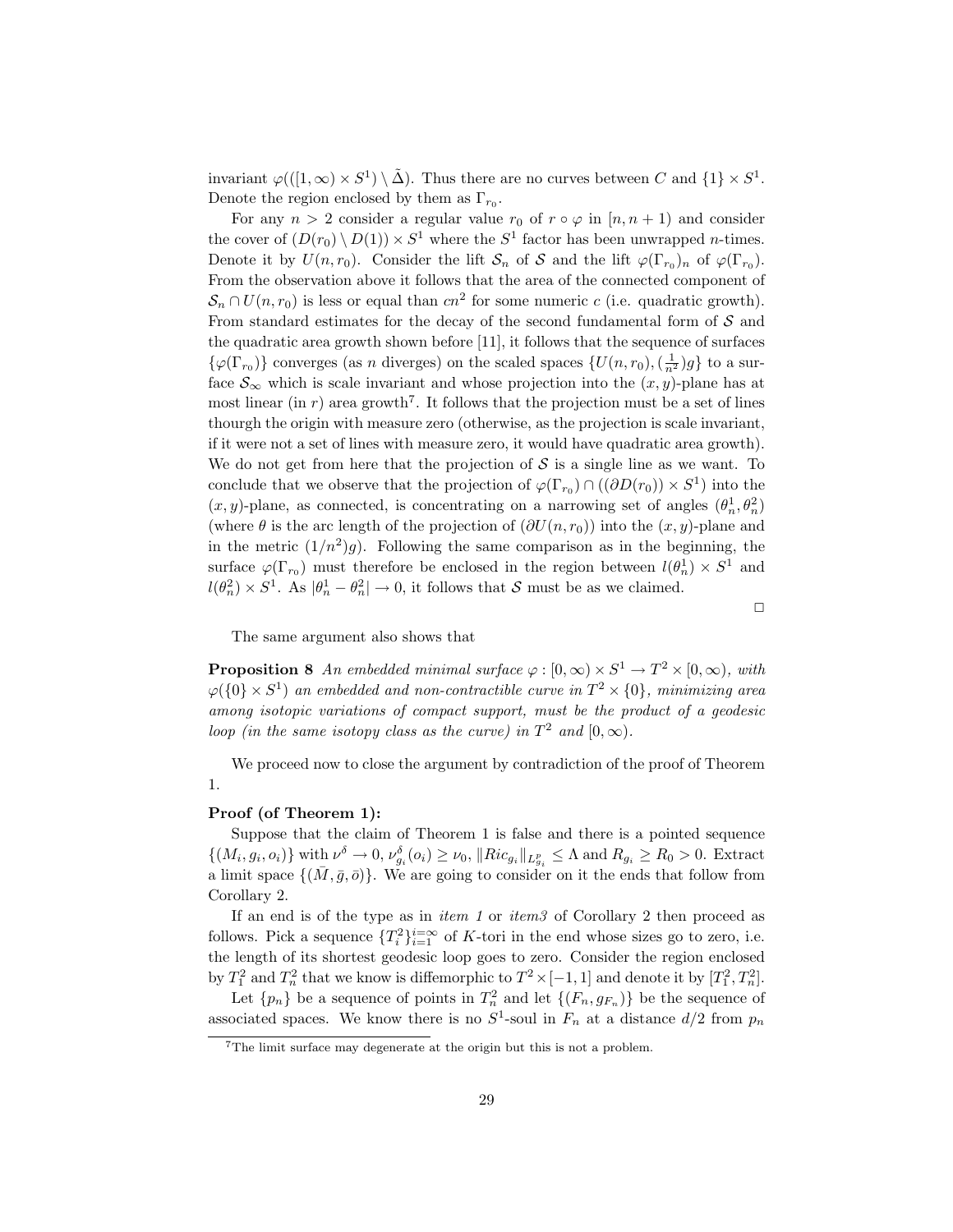(in the metric  $g_{F_n}$ ). But the same must be for any  $d' > d$  and for n sufficiently large for otherwise there would be a pseudo-cusp (of size  $d'/2$ ) closing the end and this is impossible. Thus  $(F_n, g_{F_n})$  converges to a product  $T^2 \times \mathbb{R}$ . Deform now the metric  $\bar{g}$  only inside a 1-neighborhood in the metric  $\bar{g}^*$  of  $T_1^2$  and  $T_n^2$ , to a smooth metric  $\bar{g}_D$  in such a way that

- 1. satisfy Conditions 1 and 2,
- 2. the metric  $\tilde{g}_{D,p_n}$  where  $p_n \in \ell_n$  converges strongly in  $H^{2,p}$  to a product metric in  $T^2 \times [0, \infty)$  (for some flat metric in the first factor),
- 3. the metric  $\tilde{g}_{D,p_n}$  where  $p_n \in \ell_n$  converges strongly in  $C^2$  inside  $B_{\bar{g}^*}(T_n^2, 1/2)$ (of course with the same flat metric in the first factor as in the previous  $item$ ).

Let  $\ell_n$  be the shortest geodesic loop of  $T_n^2$ . Consider the class of all embedded tubes  $\phi([0,1] \times S^1) \to [T_1^2, T_n^2]$  such that  $\phi(\{0\} \times S^1)$  is isotopic to  $\ell_n$  in  $T_n^2$  and  $\phi({1} \times S^1)$  is a closed curve in  $T_1^2$ . Let  $S_n$  be an embedded surface that has minimal area in the class. The surfaces  $S_n$ , inside  $((T_n^2, T_1^2], \tilde{g}_{D,p_n}))$  thus converge to a stable surface in the flat product  $T^2 \times [0, \infty)$  which by Proposition 8 must be a flat tube, i.e.  $\lim S_n = S^1 \times [0, \infty)$ . Consider the surfaces  $\bar{S}_n$  which, for given n, are simply the domains of  $S_n$  made of points where the metric  $\bar{g}$  was not deformed (and therefore at those points we have  $R \ge R_0 > 0$ ). Note that these surfaces are stable and by Remark 4 their area is uniformly bounded below. The non-collapse at a finite distance property of stable surfaces (given at the introduction) applied to the surfaces  $\bar{S}_n$  now shows that such a sequence of surfaces does not exists, thus ruling out the ends of type as in items 1 and 3 of Corollary 2.

The analysis of the other types of ends follows the same principle, we discuss them next. Suppose instead an end is of type as in *item 2* of Corollary 2. We claim that there is a sequence  $\{p_i\}$  such that  $l(p_i) \to 0$  and a sequence of associated spaces  $\{(F_{p_i}, g_{p_i}, p_i)\}\)$  converging either to a metric product of the form  $T^2 \times \mathbb{R}$  or  $S^1 \times \mathbb{R}^2$  (with some flat metric on the factor  $T^2$  which necessarily does not makes it a K-torus). To see this, note that if not then for any  $d' > d$  there exists  $\tilde{\epsilon}(d')$ such that for every q in the set  $\{p \text{ inside the given end}/l(p) \leq \tilde{\epsilon}(d')\}$  there is an associated space  $(F_q, g_q)$  having a soul at a distance less or equal than  $d'/2$  and  $\alpha > 1/(2d')$ . Now given a sequence  $\{p_i\}$  with  $l(p_i) \to 0$  one can do the same construction of pseudo-cusps as in Proposition 3 but inside the region  $M_{\tilde{\epsilon}}$  (and stopping when reaching  $\partial M_{\tilde{\epsilon}}$  to conclude that each point  $p_i$  lies in a d'-pseudocusp (surrounded by a torus touching  $\partial M_{\tilde{\epsilon}}$ ) and thus contradicting the fact that  $\nu^{\delta}(p_i) \to 0$ . We will work from now on with the sequence  $\{p_i\}$ .

The analysis of the ends as in *item 2* is slightly different than the analysis as in the items 1 and 3. Instead, in this case, we have to work directly with the spaces  $M_i$ . The reason is the following. In cases as in *items 1* and 3 we were able to define the region  $[T_1^2, T_n^2]$ , which (although with boundary) is complete and allows us to define the stable surfaces  $S_n$ . For ends as in *item 2* we cannot define suitable sub-domains (with boundary) that would allow us to find stable surfaces to which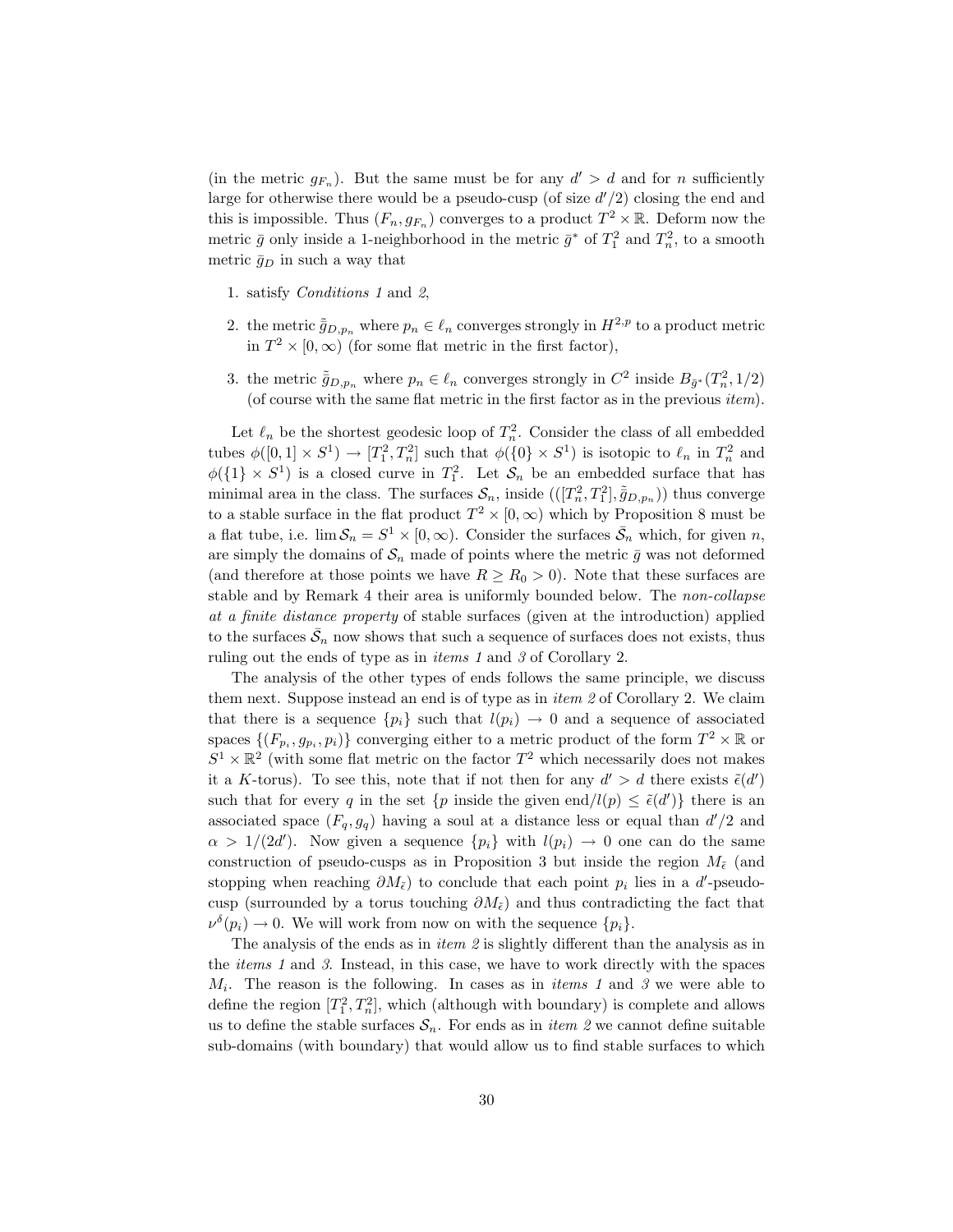we could apply the size relations. This inconvenience is solved if we incorporate the spaces  $M_i$ . The procedure is as follows. Find a subsequence  $\{(M_{j_i}, g_{j_i})\}$  in such a way that the pointed spaces  $\{(M_{j_i}, \tilde{g}_{j_i,p_i}, p_i)\}\)$  converge to the metric product  $T^2 \times \mathbb{R}$  or  $S^1 \times \mathbb{R}^2$  (strictly speaking the sequence  $\{p_i\}$  is not the same as the one considered before).

We have thus two situations, let us consider first the case when the limit of  $\{(M_{j_i}, \tilde{g}_{j_i,p_i}, p_i)\}\$ is  $T^2 \times \mathbb{R}$ . Consider a sequence of tori  $T_i^2$  containing the points  $p_i$  and converging to a leaf  $T^2$  in the limit space  $T^2 \times \mathbb{R}$ . Let R be the end to which the sequence  $p_{i_k}$  belongs. Let B be one boundary component of R. Let  $\mathcal{R}_i$ be the elementary component to which  $p_i$  belongs. If there is a sub-sequence  $i_k$ such that the tori  $T_{i_k}^2$  separate  $\mathcal{R}_{i_k}$  into two connected components then we restrict to that subsequence. Denote them by  $\mathcal{R}_{1,i_k}$  and  $\mathcal{R}_{1,i_k}$ . Suppose that  $\mathcal{R}_{1,i_k}$  are the components having a sub-domains converging to  $\mathcal{R}$ . Let  $\mathcal{B}_{i_k}$  be a boundary component converging to  $\mathcal{B}$ . Now we are going to deform the metrics  $g_{i_k}$  to smooth metrics in the 1-neighborhood in the metric  $g_{i_k}^*$  around the boundary components of  $\mathcal{R}_{1,i_k}$ . Deform  $g_{i_k}$  to a metric  $g_{D,i_k}$  such that

- 1. at the torus  $T_{i_k}^2$ 
	- (a) satisfy Conditions 1 and 2,
	- (b) the metrics  $\tilde{g}_{D,i_k}$  converge strongly in  $H^{2,p}$  to the flat metric in  $T^2 \times$  $[0, \infty),$
	- (c) the metrics  $\tilde{g}_{D,i_k}$  converge strongly in the  $C^2$  topology, inside  $B_{g_{i_k}^*}(T_{i_k}^2, 1)$ , to the (of course same) flat metric in  $T^2 \times \mathbb{R}$ .
- 2. if the boundary component is a  $K$ -tori, deform it according to the  $Adjustment$ 3. If the boundary component is instead a component of  $M_{i_k, \bar{\epsilon}'}$  deform it according to Conditions 1 and 2.

Let  $\ell_{i_k}$  be a sequence of length minimizing loops in  $T_{i_k}^2$  based at  $p_{i_k}$ . Consider the class of embedded surfaces  $\phi_{i_k}: S^1 \times [0,1] \to \mathcal{R}_{1,i_k}$  such that  $\phi_{i_k}(S^1 \times \{0\})$ lies in  $T_{i_k}^2$  and is isotopic to  $\ell_{i_k}$ , and  $\phi_{i_k}(S^1 \times \{1\})$  is a smooth curve in  $\mathcal{B}_{i_k}$ . Let  $S_{i_k}$  be an embedded surface of minimal area. We consider again the surfaces  $\bar{S}_{i_k}$ which for each  $i_k$  is simply the sub-domain in  $\mathcal{S}_{i_k}$  which consists of those points on which the metric  $g_{i_k}$  was not modified. As the surfaces  $\mathcal{S}_{i_k}$  cannot get close to the K-tori in the boundary of  $\mathcal{R}_{1,i_k}$  (except  $\mathcal{B}_{i_k}$  if it is a K-torus), such points are either those in  $B_{g_{i_k}^*}(T_{i_k}^2, 1)$  or in  $B_{g_{i_k}^*}(\partial M_{i_k, \bar{\epsilon}'}, 1)$ . Thus from Remark 4 we know that the areas of  $\overline{\tilde{S}_{i_k}}$  are uniformly bounded below and by Proposition 8 they get closer and closet to flat tubes at  $T_{i_k}^2$  (and at the right scale). The non-collapse at a finite distance property of stable surfaces rule out the existence of these kind of surfaces.

If instead the tori  $T_i^2$  do not separate  $\mathcal{R}_i$  then we remove  $T_i^2$  thus adding two new boundaries to  $\mathcal{R}_i$  diffeomorphic to it. We proceed in the same way as in the previous case. The only thing to note is that the surfaces  $\bar{S}_i$  cannot touch the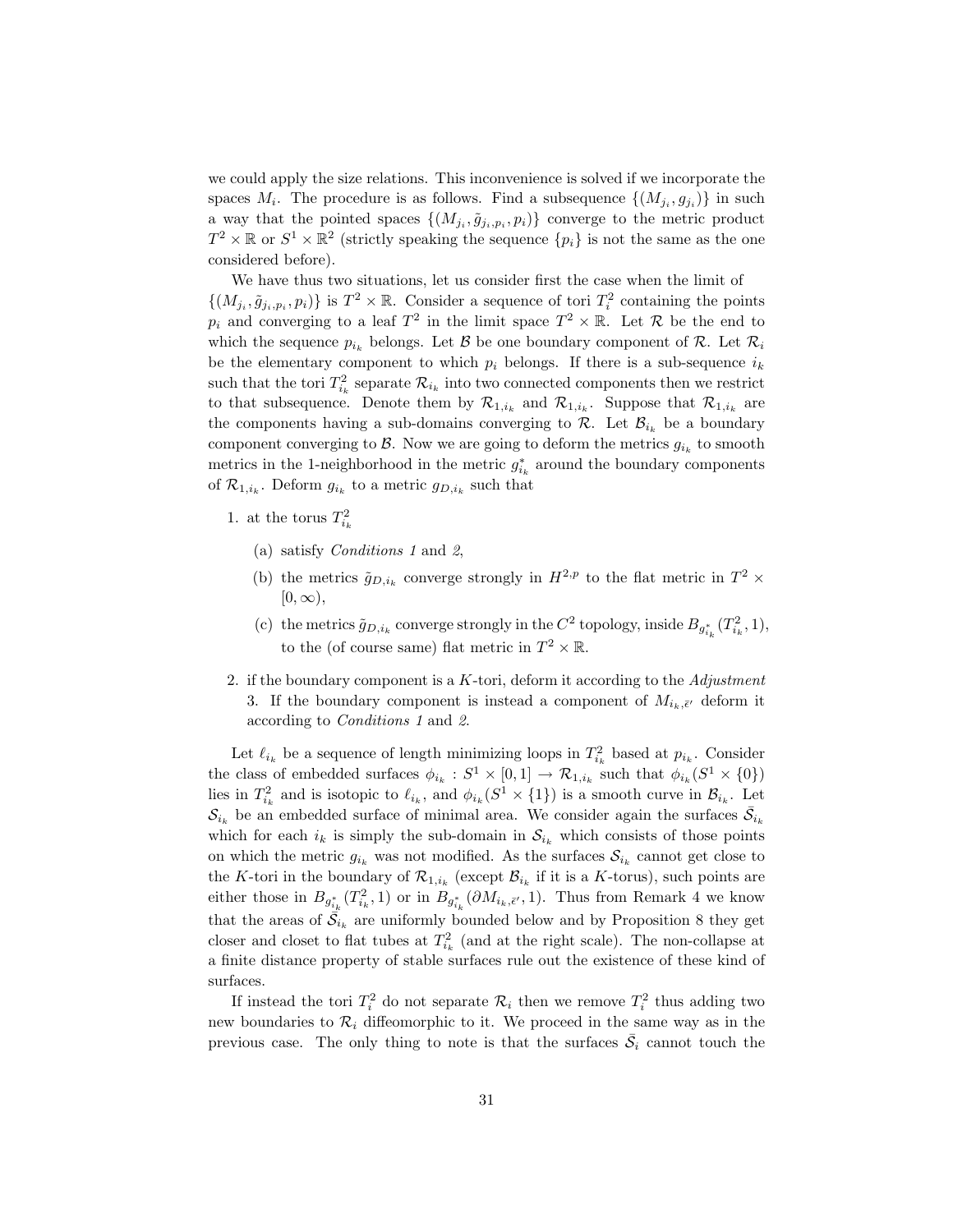region near the second copy of  $T_i^2$  where the metric  $g_i$  was modified, for the same reason that they do not get close to boundary components which are K-tori.

We discuss now the possibility when the limit space obtained at  $p_i$  is of the form  $\mathbb{R}^2 \times S^1$ . For each  $p_i$  pick a  $S^i$  fiber through it. Remove the balls  $B_{g_i^*}(S_i^1, 1)$ and in the region  $B_{g_i^*}(S_i^1, 3) \setminus B_{g_i^*}(S_i^1, 1)$  deform the metric  $g_i^*$  to have the metric  $r^2 d\theta^2 + dr^2 + f(r)^2 d\theta_1^2$  as was considered in Proposition 7. Let  $\ell_i$  be the shortest geodesic loop at  $\partial B_{g_i^*}(S_i^1, 1)$  which is isotopic (in  $M_i$ ) to  $S_i^1$ . Again we consider an area minimizing tube  $S_i$  joining a curve isotopic to  $\ell_i$  with a curve in  $\mathcal{B}_i$ . As  $i \to \infty$ we have that by Proposition 3 the surfaces  $S_i$  approach a metric product of a ray times  $S^1$  in  $(\mathbb{R}^2 \setminus D^2) \times S^1$  (with the metric  $r^2 d\theta^2 + dr^2 + f(r)^2 d\theta_1^2$ ). If, as before, we restrict to the stable surfaces  $\overline{S}_i$  we reach again an impossibility as these kind of surfaces are ruled out by the non-collapse at a finite distance property of stable surfaces.

 $\Box$ 

# References

- [1] Akutagawa, Kazuo. Yamabe metrics of positive scalar curvature and conformally flat manifolds. Differential Geom. Appl. 4 (1994), no. 3, 239–258.
- [2] havel, Isaac Isoperimetric inequalities. Differential geometric and analytic perspectives. Cambridge Tracts in Mathematics, 145. Cambridge University Press, Cambridge, 2001.
- [3] Yang, Deane. Convergence of Riemannian manifolds with integral bounds on curvature. I. Ann. Sci. cole Norm. Sup. (4) 25 (1992), no. 1, 77–105.
- [4] Anderson, Michael T. Extrema of curvature functionals on the space of metrics on 3-manifolds. Calc. Var. Partial Differential Equations 5 (1997), no. 3, 199– 269.
- [5] Reiris, Martin. Geoemtric relation on stable minimal surfaces and applications. Preprint.
- [6] Castillon, Philippe An inverse spectral problem on surfaces. Comment. Math. Helv. 81 (2006), no. 2, 271–286.
- [7] Fischer-Colbrie, D. On complete minimal surfaces with finite Morse index in three-manifolds. Invent. Math. 82 (1985), no. 1, 121–132.
- [8] Meeks, William; Prez, Joaqun; Ros, Antonio. Stable constant mean curvature surfaces. Handbook of geometric analysis. No. 1, 301–380, Adv. Lect. Math. (ALM), 7, Int. Press, Somerville, MA, 2008.
- [9] Anderson, Michael. Convergence and rigidity of manifolds under Ricci curvature bounds. Invent. Math. 102 (1990), no. 2, 429–445.